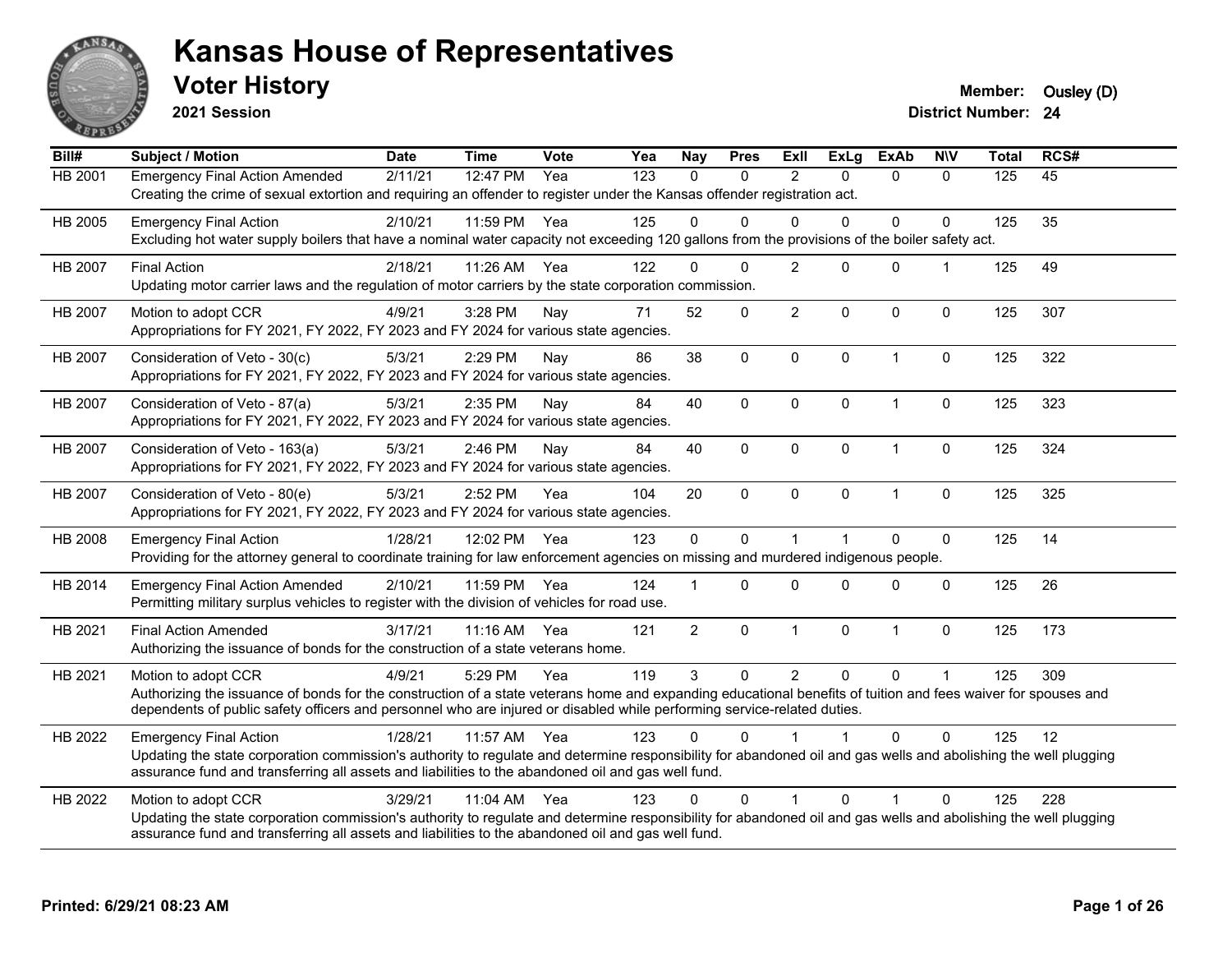

**2021 Session**

| Bill#          | <b>Subject / Motion</b>                                                                                                                                                                                                                                                                                                                                                                                                                                                                                                                                                                                                                                                         | <b>Date</b> | <b>Time</b> | Vote | Yea              | Nay          | <b>Pres</b> | ExII           | <b>ExLg</b>  | <b>ExAb</b>    | <b>NIV</b>   | Total | RCS# |
|----------------|---------------------------------------------------------------------------------------------------------------------------------------------------------------------------------------------------------------------------------------------------------------------------------------------------------------------------------------------------------------------------------------------------------------------------------------------------------------------------------------------------------------------------------------------------------------------------------------------------------------------------------------------------------------------------------|-------------|-------------|------|------------------|--------------|-------------|----------------|--------------|----------------|--------------|-------|------|
| <b>HB 2026</b> | <b>Emergency Final Action</b><br>Creating a drug abuse treatment program for people on diversion and allowing county and district attorneys to enter into agreements with chief judges and community<br>corrections for supervision.                                                                                                                                                                                                                                                                                                                                                                                                                                            | 1/28/21     | 12:00 PM    | Yea  | $\overline{123}$ | $\mathbf{0}$ | 0           | $\overline{1}$ |              | $\Omega$       | $\mathbf 0$  | 125   | 13   |
| HB 2026        | Motion to adopt CCR<br>Creating a drug abuse treatment program for people on diversion and allowing county and district attorneys to enter into agreements with chief judges and community<br>corrections for supervision, clarifying jurisdiction and supervision of offenders in a certified drug abuse treatment program, authorizing the Kansas sentencing<br>commission to change risk assessment cut-off levels for participation in the certified drug abuse treatment program, modifying the criminal penalties for tampering with<br>electronic monitoring equipment and increasing the criminal penalties for riot and incitement to riot in a correctional facility. | 5/5/21      | $2:18$ PM   | Yea  | 121              | $\Omega$     | $\Omega$    | 2              | $\Omega$     | 2              | $\mathbf{0}$ | 125   | 330  |
| HB 2029        | <b>Emergency Final Action</b><br>Counting any crime with a domestic violence designation as a prior conviction under domestic battery.                                                                                                                                                                                                                                                                                                                                                                                                                                                                                                                                          | 2/3/21      | 12:37 PM    | Yea  | 118              | 7            | $\Omega$    | $\Omega$       | $\Omega$     | $\Omega$       | $\Omega$     | 125   | 19   |
| HB 2030        | <b>Emergency Final Action</b><br>Extending terminal medical release to inmates in the custody of the department of corrections with a condition likely to cause death within 120 days.                                                                                                                                                                                                                                                                                                                                                                                                                                                                                          | 2/10/21     | 11:59 PM    | Yea  | 96               | 29           | $\Omega$    | $\mathbf 0$    | $\Omega$     | $\mathbf 0$    | $\Omega$     | 125   | 29   |
| HB 2039        | <b>Final Action Amended</b><br>Requiring students to pass an American civics test in order to graduate with a high school diploma.                                                                                                                                                                                                                                                                                                                                                                                                                                                                                                                                              | 3/4/21      | 1:34 PM     | Nay  | 69               | 54           | 0           |                | $\Omega$     | 1              | $\mathbf 0$  | 125   | 143  |
| HB 2039        | Motion to adopt CCR<br>Requiring administration of a basic civics test as part of the course in United States history and government that is necessary for high school graduation and requiring<br>students to take and pass a personal financial literacy course for high school graduation beginning in school year 2024-2025.                                                                                                                                                                                                                                                                                                                                                | 4/9/21      | 3:45 PM     | Nay  | 72               | 51           | 0           | $\overline{2}$ | $\Omega$     | $\mathbf 0$    | $\mathbf 0$  | 125   | 308  |
| HB 2045        | <b>Final Action Amended</b><br>Revising two tax credits - first by updating the Kansas angel investor tax credit act with respect to the definition of qualified securities, tax credit limitations and amounts,<br>investor requirements and extending the date that credits may be allowed, and second by increasing the tax credit for expenses incurred to make a residence accessible<br>to persons with a disability.                                                                                                                                                                                                                                                     | 3/3/21      | 11:38 AM    | Yea  | 112              | 11           | 1           |                | $\Omega$     | $\mathbf 0$    | $\Omega$     | 125   | 117  |
| HB 2049        | <b>Emergency Final Action on Substitute</b><br>Bill<br>Substitute for HB 2049 by Committee on Judiciary - Prohibiting a public agency from charging a fee for records requested for an audit by the legislative division of post<br>audit.                                                                                                                                                                                                                                                                                                                                                                                                                                      | 2/3/21      | 12:39 PM    | Yea  | 124              |              | $\Omega$    | $\Omega$       | $\Omega$     | $\Omega$       | $\mathbf{0}$ | 125   | 20   |
| HB 2050        | <b>Final Action</b><br>Removing the requirement that certain entities submit certain documents to the division of post audit.                                                                                                                                                                                                                                                                                                                                                                                                                                                                                                                                                   | 2/11/21     | 11:20 AM    | Yea  | 122              | 0            | $\Omega$    | 3              | $\Omega$     | $\Omega$       | $\mathbf{0}$ | 125   | 37   |
| HB 2052        | <b>Final Action Amended</b><br>Authorizing legislative assistants and committee assistants to accept gifts from legislators.                                                                                                                                                                                                                                                                                                                                                                                                                                                                                                                                                    | 2/25/21     | 11:24 AM    | Yea  | 119              | 5            | 0           | $\mathbf{1}$   | $\mathbf{0}$ | $\Omega$       | $\mathbf 0$  | 125   | 73   |
| HB 2056        | <b>Emergency Final Action</b><br>Regulating the sale and distribution of kratom products as a part of and supplemental to the Kansas food, drug and cosmetic act.                                                                                                                                                                                                                                                                                                                                                                                                                                                                                                               | 5/6/21      | 3:37 PM     | Yea  | 97               | 24           | $\Omega$    | $\Omega$       |              | $\mathfrak{p}$ | $\mathbf{1}$ | 125   | 343  |
| HB 2057        | <b>Final Action</b><br>Allowing an alcoholic liquor manufacturer to obtain a drinking establishment license under certain conditions.                                                                                                                                                                                                                                                                                                                                                                                                                                                                                                                                           | 3/3/21      | 11:40 AM    | Yea  | 124              | 0            | 0           |                | $\Omega$     | $\mathbf 0$    | $\mathbf 0$  | 125   | 118  |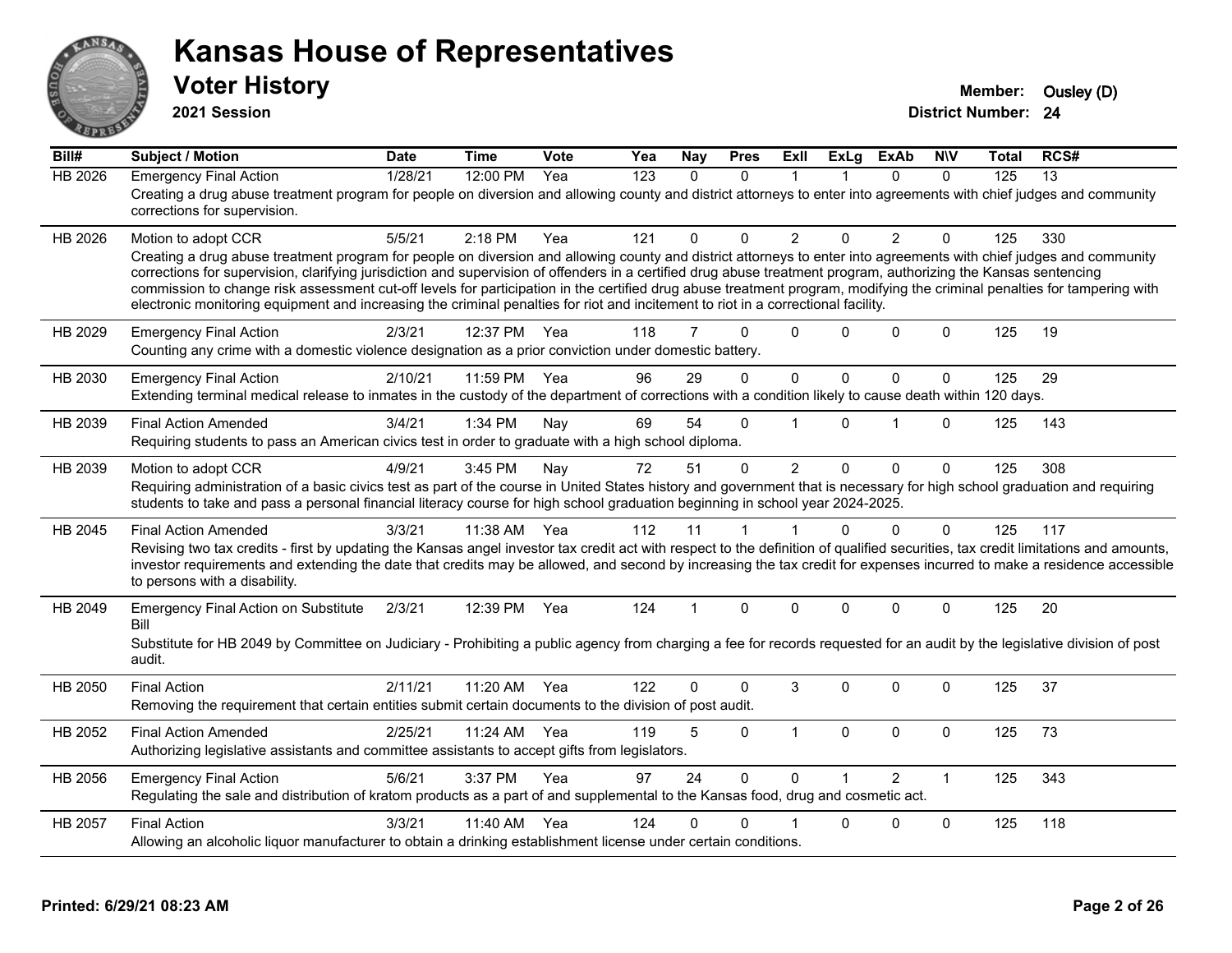

**2021 Session**

| Bill#          | Subject / Motion                                                                                                                                                             | <b>Date</b> | <b>Time</b> | Vote | Yea | <b>Nay</b> | <b>Pres</b>  | ExII           | <b>ExLg</b> | <b>ExAb</b>    | <b>NIV</b>   | Total | RCS# |
|----------------|------------------------------------------------------------------------------------------------------------------------------------------------------------------------------|-------------|-------------|------|-----|------------|--------------|----------------|-------------|----------------|--------------|-------|------|
| <b>HB 2058</b> | <b>Final Action Amended</b>                                                                                                                                                  | 3/4/21      | 1:39 PM     | Nay  | 85  | 38         | $\Omega$     |                | $\Omega$    |                | $\Omega$     | 125   | 144  |
|                | Allowing reciprocity to recognize out-of-state licenses to carry a concealed handgun.                                                                                        |             |             |      |     |            |              |                |             |                |              |       |      |
| HB 2058        | Motion to Concur                                                                                                                                                             | 4/8/21      | 9:24 PM     | Nay  | 80  | 43         | $\mathbf 0$  |                | $\Omega$    | $\mathbf{1}$   | $\mathbf 0$  | 125   | 293  |
|                | Providing reciprocity for licenses to carry concealed handguns and creating a new class of concealed carry license for individuals 18 to 20 years of age, and creating the   |             |             |      |     |            |              |                |             |                |              |       |      |
|                | Kansas protection of firearm rights act to restore the right to possess a firearm upon expungement of certain convictions.                                                   |             |             |      |     |            |              |                |             |                |              |       |      |
| HB 2058        | <b>Consideration of Veto</b>                                                                                                                                                 | 5/3/21      | 12:15 PM    | Nay  | 84  | 39         | $\Omega$     | 0              | 0           |                |              | 125   | 320  |
|                | Providing reciprocity for licenses to carry concealed handguns and creating a new class of concealed carry license for individuals 18 to 20 years of age, and creating the   |             |             |      |     |            |              |                |             |                |              |       |      |
|                | Kansas protection of firearm rights act to restore the right to possess a firearm upon expungement of certain convictions.                                                   |             |             |      |     |            |              |                |             |                |              |       |      |
| HB 2062        | <b>Emergency Final Action</b>                                                                                                                                                | 2/10/21     | 11:59 PM    | Yea  | 125 | U          | $\mathbf{0}$ | $\Omega$       | $\Omega$    | $\mathbf{0}$   | $\mathbf 0$  | 125   | 31   |
|                | Providing certain exceptions to the confidentiality of state child death review board documents.                                                                             |             |             |      |     |            |              |                |             |                |              |       |      |
| HB 2063        | <b>Emergency Final Action Amended</b>                                                                                                                                        | 2/10/21     | 11:59 PM    | Yea  | 125 | $\Omega$   | $\mathbf{0}$ | $\Omega$       | $\Omega$    | $\Omega$       | $\Omega$     | 125   | 28   |
|                | Providing certain KP&F tier II spousal and children's benefits for death resulting from a service-connected disability and enacting the Michael Wells memorial act.          |             |             |      |     |            |              |                |             |                |              |       |      |
| HB 2064        | <b>Emergency Final Action Amended</b>                                                                                                                                        | 2/10/21     | 11:59 PM    | Yea  | 125 | $\Omega$   | $\Omega$     | $\Omega$       | $\Omega$    | $\Omega$       | $\Omega$     | 125   | 33   |
|                | Making DROP elections revocable and allowing DROP members who first elected a DROP period of less than five years to extend such DROP period.                                |             |             |      |     |            |              |                |             |                |              |       |      |
| HB 2064        | Motion to adopt CCR                                                                                                                                                          | 4/9/21      | 5:35 PM     | Yea  | 118 |            | $\Omega$     | 2              | 0           | $\Omega$       |              | 125   | 310  |
|                | Creating the Kansas promise scholarship act to provide postsecondary educational scholarships for certain two-year associate degree programs, career and technical           |             |             |      |     |            |              |                |             |                |              |       |      |
|                | education certificates and other stand-alone programs.                                                                                                                       |             |             |      |     |            |              |                |             |                |              |       |      |
| HB 2066        | Final Action Sub Bill Amended                                                                                                                                                | 3/3/21      | 11:45 AM    | Nay  | 103 | 21         | $\mathbf{0}$ |                | $\Omega$    | $\Omega$       | $\Omega$     | 125   | 119  |
|                | Substitute for HB 2066 by Committee on Commerce, Labor and Economic Development - Expanding the military spouse and service member's expedited licensure law                 |             |             |      |     |            |              |                |             |                |              |       |      |
|                | to all applicants who have established or intend to establish residency in Kansas.                                                                                           |             |             |      |     |            |              |                |             |                |              |       |      |
| HB 2066        | Motion to adopt CCR                                                                                                                                                          | 4/8/21      | 5:08 PM     | Nay  | 105 | 17         | $\mathbf 0$  |                | $\Omega$    | $\overline{2}$ | $\mathbf{0}$ | 125   | 287  |
|                | Substitute for HB 2066 by Committee on Commerce, Labor and Economic Development - Expanding the military spouse and service memberGÇÖs expedited licensure                   |             |             |      |     |            |              |                |             |                |              |       |      |
|                | law to all applicants who have established or intend to establish residency in Kansas.                                                                                       |             |             |      |     |            |              |                |             |                |              |       |      |
| HB 2070        | <b>Final Action</b>                                                                                                                                                          | 2/18/21     | 11:27 AM    | Yea  | 119 | 3          | $\mathbf 0$  | $\overline{2}$ | $\Omega$    | $\Omega$       | $\mathbf{1}$ | 125   | 50   |
|                | Allowing certain private not-for-profit postsecondary educational institutions to recoup credit card fees by permitting a surcharge for credit card transactions in the same |             |             |      |     |            |              |                |             |                |              |       |      |
|                | manner as municipal universities, community colleges, technical colleges and vocational educational schools.                                                                 |             |             |      |     |            |              |                |             |                |              |       |      |
| HB 2071        | <b>Emergency Final Action</b>                                                                                                                                                | 2/3/21      | 12:32 PM    | Yea  | 125 | $\Omega$   | $\Omega$     | $\Omega$       | $\Omega$    | $\Omega$       | $\mathbf 0$  | 125   | 17   |
|                | Increasing the criminal penalties for stalking a minor.                                                                                                                      |             |             |      |     |            |              |                |             |                |              |       |      |
| HB 2071        | Motion to Concur                                                                                                                                                             | 4/6/21      | 2:33 PM     | Yea  | 119 | $\Omega$   | $\mathbf{0}$ | $\mathbf{1}$   | $\Omega$    | 5              | $\mathbf{0}$ | 125   | 261  |
|                | Increasing the criminal penalties for stalking a minor.                                                                                                                      |             |             |      |     |            |              |                |             |                |              |       |      |
| HB 2072        | <b>Final Action</b>                                                                                                                                                          | 2/10/21     | 11:59 PM    | Yea  | 123 | $\Omega$   | $\mathbf 0$  | $\mathbf 0$    | $\mathbf 0$ | $\overline{2}$ | $\mathbf 0$  | 125   | 24   |
|                | Updating the version of risk-based capital instructions in effect.                                                                                                           |             |             |      |     |            |              |                |             |                |              |       |      |
|                |                                                                                                                                                                              |             |             |      |     |            |              |                |             |                |              |       |      |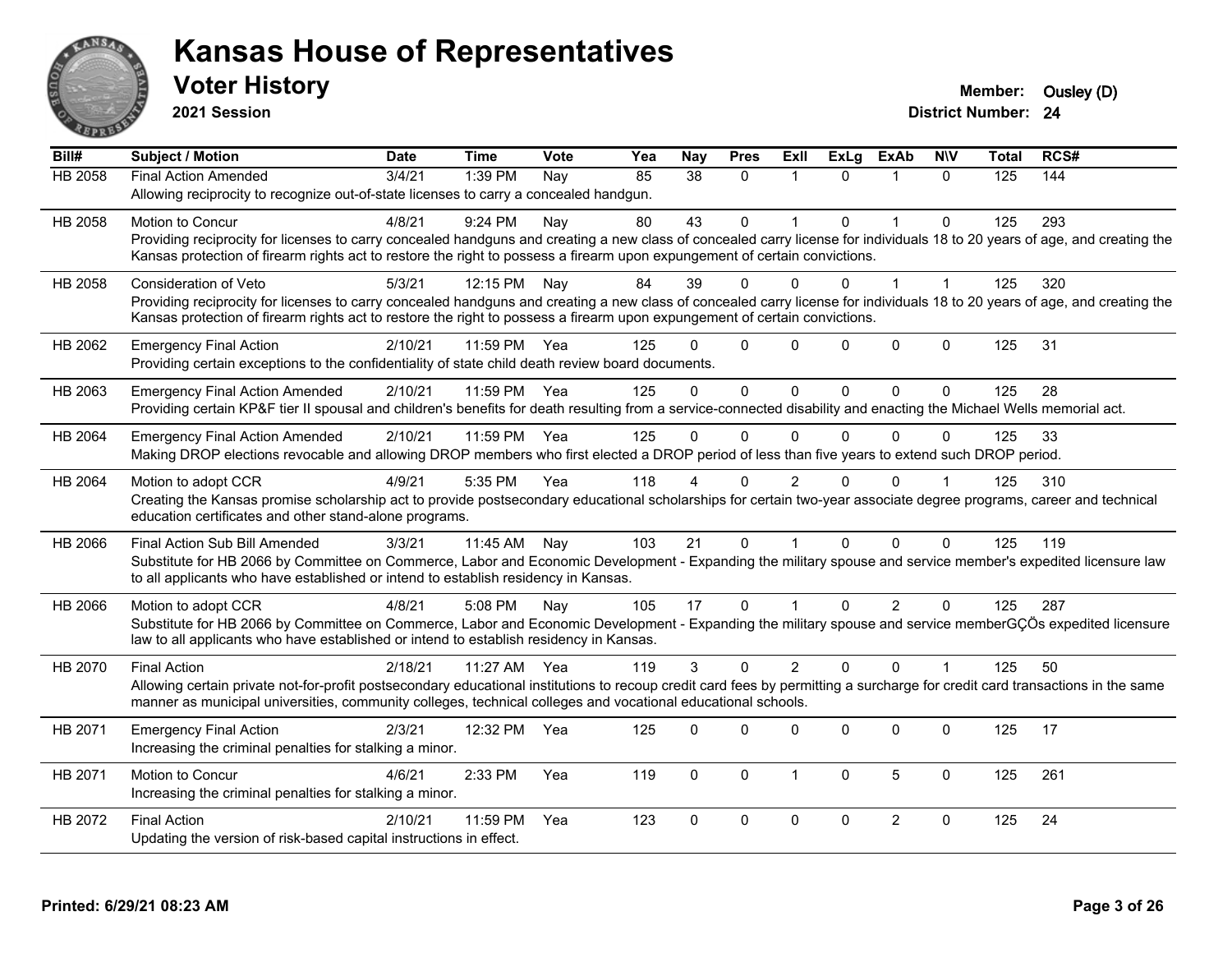

**2021 Session**

| Bill#   | <b>Subject / Motion</b>                                                                                                                                                                                                                                                                                                                                                                                                                                                                                                                                       | <b>Date</b> | <b>Time</b>  | Vote | Yea | Nay            | <b>Pres</b> | ExII           | <b>ExLg</b> | <b>ExAb</b>    | <b>N\V</b>   | <b>Total</b> | RCS# |
|---------|---------------------------------------------------------------------------------------------------------------------------------------------------------------------------------------------------------------------------------------------------------------------------------------------------------------------------------------------------------------------------------------------------------------------------------------------------------------------------------------------------------------------------------------------------------------|-------------|--------------|------|-----|----------------|-------------|----------------|-------------|----------------|--------------|--------------|------|
| HB 2072 | Motion to Concur                                                                                                                                                                                                                                                                                                                                                                                                                                                                                                                                              | 3/29/21     | 11:01 AM     | Yea  | 113 | 9              | $\Omega$    |                | $\Omega$    | $\mathbf{1}$   | $\mathbf{1}$ | 125          | 227  |
|         | Senate Substitute for HB 2072 by Committee on Financial Institutions and Insurance - Providing for the Kansas corporation commission to authorize the securitization of<br>certain public utility generating facilities, qualified extraordinary costs and issuance of securitized utility tariff bonds.                                                                                                                                                                                                                                                      |             |              |      |     |                |             |                |             |                |              |              |      |
| HB 2074 | <b>Emergency Final Action</b>                                                                                                                                                                                                                                                                                                                                                                                                                                                                                                                                 | 2/11/21     | 12:46 PM Yea |      | 123 | $\Omega$       | 0           | 2              | $\Omega$    | $\mathbf{0}$   | $\mathbf{0}$ | 125          | 44   |
|         | Updating producer licensing statutes pertaining to appointment, fees, licensing, renewal dates, continuing education, suspension, revocation and denial of licensure and<br>reinstatement.                                                                                                                                                                                                                                                                                                                                                                    |             |              |      |     |                |             |                |             |                |              |              |      |
| HB 2074 | Motion to adopt CCR                                                                                                                                                                                                                                                                                                                                                                                                                                                                                                                                           | 4/9/21      | 11:39 AM     | Nay  | 103 | 20             | 0           | $\overline{2}$ | $\mathbf 0$ | $\mathbf 0$    | $\Omega$     | 125          | 301  |
|         | Senate Substitute for HB 2074 by Committee on Financial Institutions and Insurance - Enacting the technology-enabled fiduciary financial institution act, providing<br>requirements, fiduciary powers, duties, functions and limitations for such financial institutions and the administration thereof by the state bank commissioner, creating an<br>income and privilege tax credit for certain qualified distributions from technology-enabled fiduciary financial institutions and the joint committee on fiduciary financial<br>institutions oversight. |             |              |      |     |                |             |                |             |                |              |              |      |
| HB 2075 | <b>Emergency Final Action</b><br>Allowing venue for an adoption when the state is the agency to be where the state agency or its subcontracting agency has an office.                                                                                                                                                                                                                                                                                                                                                                                         | 2/10/21     | 11:59 PM     | Yea  | 125 | $\mathbf{0}$   | $\mathbf 0$ | $\Omega$       | $\Omega$    | $\Omega$       | $\Omega$     | 125          | 30   |
| HB 2076 | <b>Final Action Amended</b><br>Clarifying that bond agents seeking discharge as a surety are required to return the person released on bond to the court in the county where the complaint subject to                                                                                                                                                                                                                                                                                                                                                         | 2/18/21     | 11:29 AM     | Yea  | 122 | $\Omega$       | $\Omega$    | $\mathcal{P}$  | $\Omega$    | $\Omega$       |              | 125          | 51   |
|         | the bond was filed.                                                                                                                                                                                                                                                                                                                                                                                                                                                                                                                                           |             |              |      |     |                |             |                |             |                |              |              |      |
| HB 2077 | <b>Emergency Final Action Amended</b>                                                                                                                                                                                                                                                                                                                                                                                                                                                                                                                         | 2/3/21      | 12:29 PM     | Yea  | 120 | 5              | $\Omega$    | 0              | $\Omega$    | $\Omega$       | $\Omega$     | 125          | 16   |
|         | Extending the Kansas criminal justice reform commission, limiting the commission's scope of study and adding a public defender.                                                                                                                                                                                                                                                                                                                                                                                                                               |             |              |      |     |                |             |                |             |                |              |              |      |
| HB 2077 | Motion to adopt CCR                                                                                                                                                                                                                                                                                                                                                                                                                                                                                                                                           | 5/5/21      | 2:23 PM      | Yea  | 115 | 6              | $\mathbf 0$ | 2              | $\Omega$    | $\overline{2}$ | $\Omega$     | 125          | 331  |
|         | Extending the Kansas closed case task force, providing for staff assistance and renaming the task force the Alvin Sykes cold case DNA task force, extending the Kansas<br>criminal justice reform commission, limiting the commission's scope of study and adding a public defender, and authorizing the crime victims compensation board to<br>waive application time restrictions for certain victims to receive compensation for mental health counseling and adding certain children to the definition of victim.                                         |             |              |      |     |                |             |                |             |                |              |              |      |
| HB 2078 | <b>Final Action Amended</b>                                                                                                                                                                                                                                                                                                                                                                                                                                                                                                                                   | 2/25/21     | 11:36 AM     | Yea  | 107 | 17             | $\mathbf 0$ |                | $\Omega$    | $\Omega$       | $\Omega$     | 125          | 74   |
|         | Suspending statutory speedy trial rights until May 1, 2024, in all criminal cases and providing guidelines for prioritizing trials.                                                                                                                                                                                                                                                                                                                                                                                                                           |             |              |      |     |                |             |                |             |                |              |              |      |
| HB 2078 | Motion to Concur                                                                                                                                                                                                                                                                                                                                                                                                                                                                                                                                              | 3/22/21     | 11:14 AM     | Yea  | 114 | $\overline{7}$ | $\Omega$    | $\Omega$       | $\Omega$    | 4              | $\mathbf{0}$ | 125          | 187  |
|         | Suspending statutory speedy trial rights until May 1, 2023, in all criminal cases, providing guidelines for prioritizing trials and requiring the office of judicial administration<br>to prepare and submit a report to the legislature in 2022 and 2023.                                                                                                                                                                                                                                                                                                    |             |              |      |     |                |             |                |             |                |              |              |      |
| HB 2079 | <b>Emergency Final Action Amended</b>                                                                                                                                                                                                                                                                                                                                                                                                                                                                                                                         | 2/3/21      | 12:46 PM Yea |      | 70  | 54             |             | $\Omega$       | $\Omega$    | $\mathbf{0}$   | $\Omega$     | 125          | 22   |
|         | Transferring duties concerning address confidentiality program (safe at home) and the registration for charitable organizations from the secretary of state to the attorney<br>general.                                                                                                                                                                                                                                                                                                                                                                       |             |              |      |     |                |             |                |             |                |              |              |      |
| HB 2079 | Motion to adopt CCR                                                                                                                                                                                                                                                                                                                                                                                                                                                                                                                                           | 5/5/21      | 2:32 PM      | Nav  | 78  | 42             |             | $\overline{2}$ | $\Omega$    | $\overline{2}$ | $\Omega$     | 125          | 332  |
|         | Transferring duties concerning address confidentiality program (safe at home) and the registration of charitable organizations from the secretary of state to the attorney<br>general, enacting the Kansas fights addiction act to establish a grant program for the purpose of preventing, reducing, treating and mitigating the effects of substance                                                                                                                                                                                                        |             |              |      |     |                |             |                |             |                |              |              |      |
|         | abuse and addiction and requiring posting of a human trafficking awareness notice approved by the attorney general in certain businesses and public places.                                                                                                                                                                                                                                                                                                                                                                                                   |             |              |      |     |                |             |                |             |                |              |              |      |
|         |                                                                                                                                                                                                                                                                                                                                                                                                                                                                                                                                                               |             |              |      |     |                |             |                |             |                |              |              |      |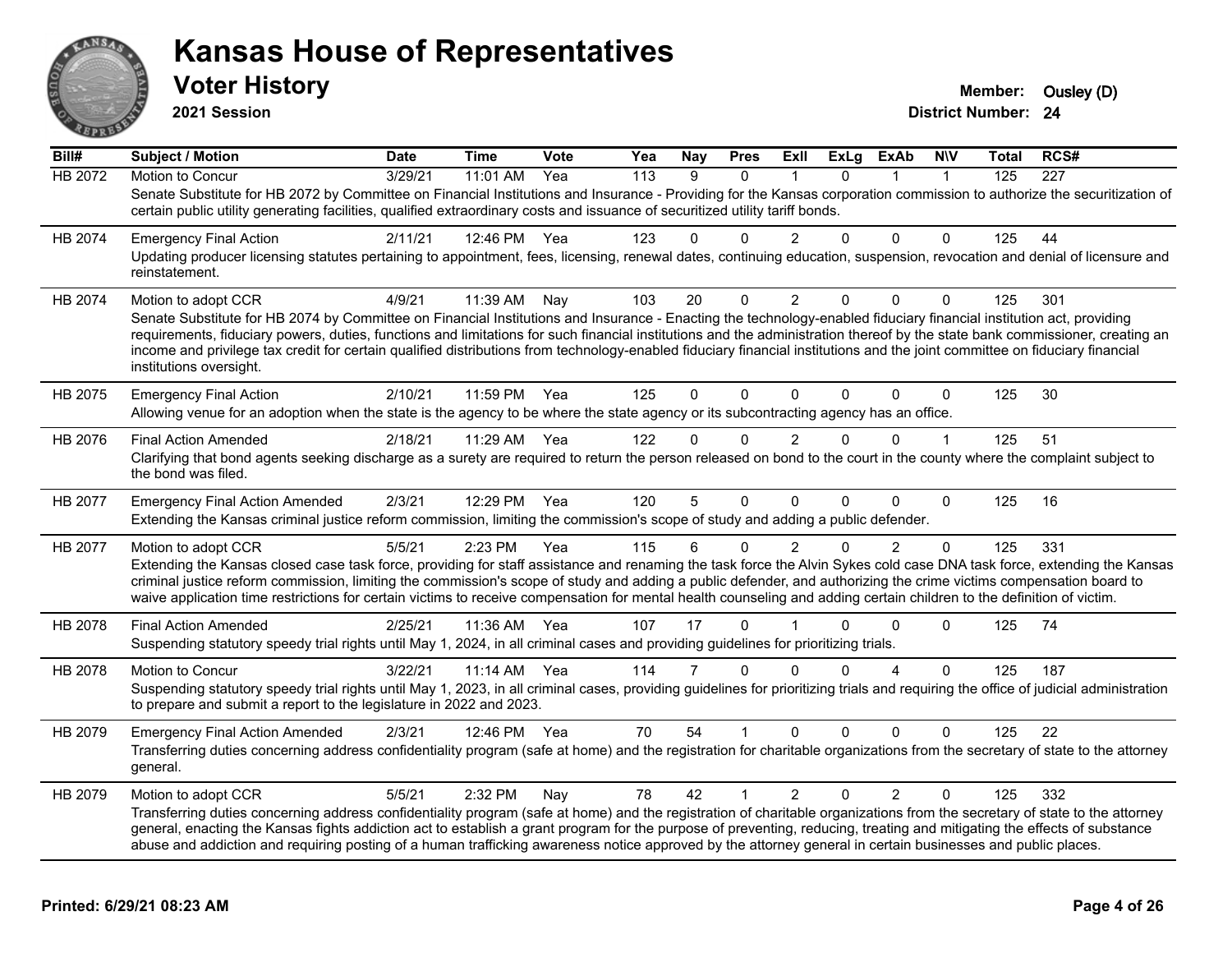

**2021 Session**

| Bill#          | <b>Subject / Motion</b>                                                                                                                                                                                                                                                                                                                                | <b>Date</b> | <b>Time</b> | Vote | Yea | Nay            | <b>Pres</b>  | Exll           | <b>ExLg</b> | <b>ExAb</b>    | <b>NIV</b>   | <b>Total</b> | RCS# |
|----------------|--------------------------------------------------------------------------------------------------------------------------------------------------------------------------------------------------------------------------------------------------------------------------------------------------------------------------------------------------------|-------------|-------------|------|-----|----------------|--------------|----------------|-------------|----------------|--------------|--------------|------|
| HB 2081        | <b>Emergency Final Action Amended</b><br>Modifying how certain prior convictions are counted for the special sentencing rule related to possession of a controlled substance and providing concurrent or<br>consecutive sentencing for persons convicted of new crimes while on release for a felony.                                                  | 2/10/21     | 11:59 PM    | Yea  | 69  | 56             | $\mathbf{0}$ | $\Omega$       | $\Omega$    | $\mathbf{0}$   | $\mathbf 0$  | 125          | 32   |
| HB 2082        | <b>Emergency Final Action</b><br>Authorizing the crime victims compensation board to waive application time restrictions for a victim of a sexually violent crime to receive compensation for mental health<br>counseling and adding certain children to the definition of victim.                                                                     | 2/3/21      | 12:41 PM    | Yea  | 125 | 0              | 0            | 0              | 0           | $\mathbf 0$    | $\Omega$     | 125          | 21   |
| HB 2085        | <b>Final Action</b><br>Creating the students' right to know act to provide information on postsecondary education options.                                                                                                                                                                                                                             | 3/4/21      | 1:41 PM     | Yea  | 123 | $\Omega$       | $\Omega$     | 1              | $\Omega$    | $\overline{1}$ | $\mathbf{0}$ | 125          | 145  |
| <b>HB 2087</b> | <b>Final Action Amended</b><br>Limiting the review of certain rules and regulations by the director of the budget.                                                                                                                                                                                                                                     | 2/18/21     | 11:30 AM    | Yea  | 109 | 13             | $\Omega$     | $\overline{2}$ | $\Omega$    | $\mathbf 0$    | $\mathbf 1$  | 125          | 52   |
| HB 2088        | <b>Final Action Amended</b><br>Requiring visual observation of an alleged victim of child abuse or neglect as part of an investigation.                                                                                                                                                                                                                | 3/4/21      | 1:42 PM     | Yea  | 121 | $\overline{2}$ | $\mathbf 0$  | $\mathbf 1$    | $\Omega$    | $\mathbf{1}$   | 0            | 125          | 146  |
| HB 2089        | Final Action Sub Bill<br>Substitute for HB 2089 by Committee on Federal and State Affairs - Standardizing firearm safety education training programs in school districts.                                                                                                                                                                              | 3/18/21     | 11:26 AM    | Nay  | 75  | 47             | $\Omega$     | 1              | $\Omega$    | 2              | $\Omega$     | 125          | 180  |
| HB 2089        | Motion to Concur<br>Substitute for HB 2089 by Committee on Federal and State Affairs - Standardizing firearm safety education training programs in school districts.                                                                                                                                                                                   | 4/8/21      | 9:28 PM     | Nay  | 79  | 44             | $\Omega$     |                | $\Omega$    |                | $\Omega$     | 125          | 294  |
| HB 2090        | <b>Emergency Final Action Amended</b><br>Creating a procedure for appointment of acting official when an elected official's military service causes a vacancy.                                                                                                                                                                                         | 2/3/21      | 12:34 PM    | Yea  | 125 | 0              | $\Omega$     | $\Omega$       | $\Omega$    | $\Omega$       | $\Omega$     | 125          | 18   |
| HB 2093        | <b>Final Action Amended</b><br>Increasing criminal penalties for fleeing or attempting to elude a police officer when operating a stolen vehicle, committing certain driving violations or causing a collision<br>involving another driver and making fleeing or attempting to elude a police officer evidence of intent to commit theft of a vehicle. | 2/25/21     | 11:38 AM    | Yea  | 124 | U              | $\Omega$     |                | $\Omega$    | $\mathbf{0}$   | $\Omega$     | 125          | 75   |
| HB 2094        | <b>Final Action Sub Bill</b><br>Substitute for HB 2094 by Committee on Appropriations - Expanding educational benefits of tuition and fees waiver for spouses and dependents of public safety officers<br>and personnel who are injured or disabled while performing service-related duties.                                                           | 3/17/21     | $11:17$ AM  | Yea  | 117 | 6              | $\Omega$     |                | $\Omega$    |                | $\Omega$     | 125          | 174  |
| HB 2096        | <b>Final Action</b><br>Authorizing department of corrections employees, local correctional or detention officers, judicial branch employees, municipal court employees and administrative<br>hearing officers to have identifying information restricted from public access on public websites that identify home addresses or home ownership.         | 2/18/21     | 11:32 AM    | Yea  | 122 | $\Omega$       | $\Omega$     | $\overline{2}$ | $\Omega$    | $\Omega$       |              | 125          | 53   |
| HB 2097        | <b>Final Action</b><br>Decoupling the KIT and KIR workforce training programs from the high performance incentive fund program.                                                                                                                                                                                                                        | 3/3/21      | 11:47 AM    | Yea  | 124 | U              | 0            |                | $\Omega$    | $\Omega$       | $\Omega$     | 125          | 120  |
| HB 2101        | <b>Emergency Final Action Amended</b><br>Extending transfers from the expanded lottery act revenues fund to the university engineering initiative.                                                                                                                                                                                                     | 2/25/21     | 12:56 PM    | Yea  | 112 | 12             | <sup>n</sup> |                | $\Omega$    | $\mathbf 0$    | $\Omega$     | 125          | 83   |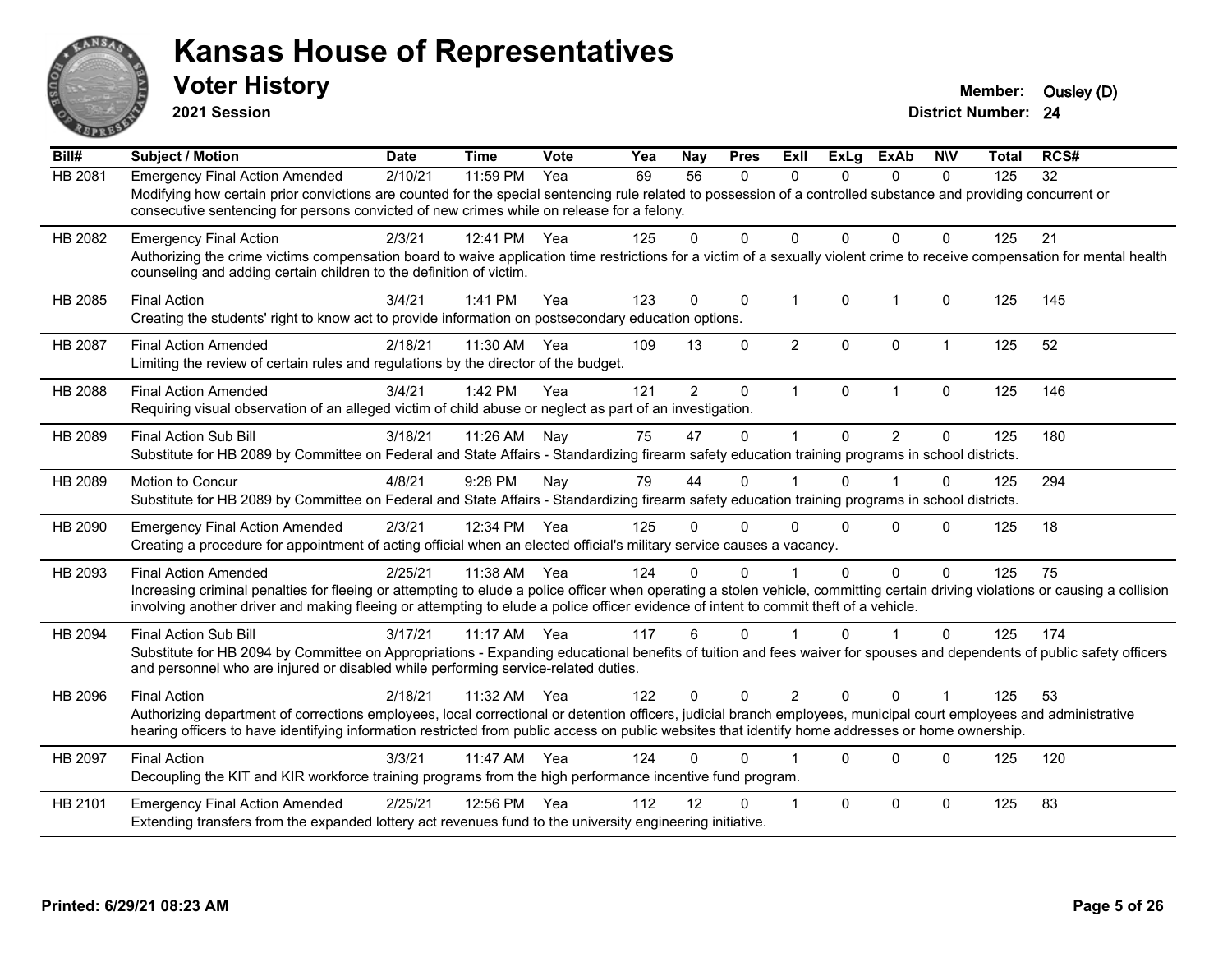

**2021 Session**

| Bill#          | <b>Subject / Motion</b>                                                                                                                                                                                                                                                                                                                                                                                                                                                                                                                                                                                                                                                                                                                                                                                                                                                                                                                                                                                                                                                                                                                                                                                                                                                                                     | <b>Date</b> | Time     | <b>Vote</b> | Yea | Nay            | <b>Pres</b>  | Exll           | <b>ExLg</b> | <b>ExAb</b>  | <b>NIV</b>   | <b>Total</b> | RCS# |
|----------------|-------------------------------------------------------------------------------------------------------------------------------------------------------------------------------------------------------------------------------------------------------------------------------------------------------------------------------------------------------------------------------------------------------------------------------------------------------------------------------------------------------------------------------------------------------------------------------------------------------------------------------------------------------------------------------------------------------------------------------------------------------------------------------------------------------------------------------------------------------------------------------------------------------------------------------------------------------------------------------------------------------------------------------------------------------------------------------------------------------------------------------------------------------------------------------------------------------------------------------------------------------------------------------------------------------------|-------------|----------|-------------|-----|----------------|--------------|----------------|-------------|--------------|--------------|--------------|------|
| <b>HB 2102</b> | <b>Emergency Final Action</b><br>Updating egg repackaging requirements for retailers.                                                                                                                                                                                                                                                                                                                                                                                                                                                                                                                                                                                                                                                                                                                                                                                                                                                                                                                                                                                                                                                                                                                                                                                                                       | 2/10/21     | 11:59 PM | Yea         | 123 | $\overline{2}$ | $\mathbf{0}$ | $\Omega$       | $\Omega$    | $\mathbf{0}$ | $\mathbf{0}$ | 125          | 25   |
| HB 2102        | Mot to Concur in Conference<br>Senate Substitute for HB 2102 by Committee on Agriculture and Natural Resources - Updating egg repackaging requirements for retailers.                                                                                                                                                                                                                                                                                                                                                                                                                                                                                                                                                                                                                                                                                                                                                                                                                                                                                                                                                                                                                                                                                                                                       | 4/9/21      | 2:22 PM  | Yea         | 122 |                | $\mathbf 0$  | $\overline{c}$ | $\Omega$    | $\mathbf 0$  | $\Omega$     | 125          | 303  |
| HB 2103        | <b>Emergency Final Action</b><br>Establishing the Kansas pesticide waste disposal program and permitting up to \$50,000 to be transferred annually from the Kansas agricultural remediation fund to a<br>new Kansas pesticide waste disposal fund.                                                                                                                                                                                                                                                                                                                                                                                                                                                                                                                                                                                                                                                                                                                                                                                                                                                                                                                                                                                                                                                          | 2/11/21     | 12:38 PM | Yea         | 123 | $\Omega$       | $\mathbf 0$  | $\overline{2}$ | $\Omega$    | $\mathbf{0}$ | $\Omega$     | 125          | 39   |
| HB 2104        | <b>Final Action Amended</b><br>Modifying the sales tax exemption for construction materials by allowing certain educational institutions a sales tax exemption for purchases thereof.                                                                                                                                                                                                                                                                                                                                                                                                                                                                                                                                                                                                                                                                                                                                                                                                                                                                                                                                                                                                                                                                                                                       | 2/18/21     | 11:35 AM | Yea         | 114 | 8              | 0            | $\overline{c}$ | $\Omega$    | $\mathbf 0$  |              | 125          | 54   |
| HB 2104        | Motion to Adopt CCR<br>Senate Substitute for HB 2104 by Committee on Assessment ant Taxation - Extending certain budget due dates for schools and notice and hearing requirements when<br>exceeding the revenue neutral rate for property tax purposes, changing time to request full and complete opinion from the state board tax appeals, requiring the state<br>board of tax appeals to serve orders and notices by electronic means if requested by the party, prohibiting valuation increases of certain property in appeals, requiring<br>appraisal directives to require compliance with uniform standards of professional appraisal practice, providing for notice and opportunity to be heard prior to removal<br>from county appraiser eligibility list, providing notification when person no longer holds office of county appraiser, placing the burden of proof on the county appraiser in<br>certain valuation and classification appeal hearings before the district court, requiring appraisal courses for appraisers to be courses approved by the Kansas real estate<br>appraisal board, extending the time a state board of tax appeals member may continue to serve after such member's term expires and authorizing appointment of a<br>member pro tempore under certain conditions. | 4/6/21      | 2:57 PM  | Nay         | 77  | 42             | $\mathbf{0}$ |                | $\Omega$    | 5            | $\Omega$     | 125          | 262  |
| HB 2106        | <b>Emergency Final Action</b><br>Extending the dates when corporate tax returns are required to be filed.                                                                                                                                                                                                                                                                                                                                                                                                                                                                                                                                                                                                                                                                                                                                                                                                                                                                                                                                                                                                                                                                                                                                                                                                   | 3/4/21      | 4:36 PM  | Yea         | 123 | $\Omega$       | $\mathbf{0}$ | $\mathbf 1$    | $\Omega$    | $\mathbf{1}$ | $\mathbf{0}$ | 125          | 160  |
| HB 2109        | <b>Emergency Final Action</b><br>Increasing the county population threshold for a county to be required to have a lawyer representative, increasing the number of lawyer members and decreasing the<br>number of non-lawyer members on the board of indigents' defense services.                                                                                                                                                                                                                                                                                                                                                                                                                                                                                                                                                                                                                                                                                                                                                                                                                                                                                                                                                                                                                            | 2/11/21     | 12:41 PM | Yea         | 87  | 36             | $\Omega$     | $\overline{2}$ | 0           | 0            | $\Omega$     | 125          | 41   |
| HB 2112        | <b>Emergency Final Action</b><br>Permitting online advertisement and sales of abandoned property by self-storage rental unit operators; providing for the designation by occupants of an alternate contact<br>and limiting claims for loss or damage of stored property to the property value limit provided in the rental agreement.                                                                                                                                                                                                                                                                                                                                                                                                                                                                                                                                                                                                                                                                                                                                                                                                                                                                                                                                                                       | 2/10/21     | 11:59 PM | Yea         | 120 | 5              | $\Omega$     | $\mathbf 0$    | $\Omega$    | $\mathbf 0$  | $\Omega$     | 125          | 27   |
| HB 2114        | <b>Emergency Final Action Amended</b><br>Establishing the Kansas senior care task force.                                                                                                                                                                                                                                                                                                                                                                                                                                                                                                                                                                                                                                                                                                                                                                                                                                                                                                                                                                                                                                                                                                                                                                                                                    | 2/18/21     | 12:38 PM | Yea         | 113 | 8              | 0            | $\overline{2}$ | $\Omega$    | $\mathbf{1}$ | $\mathbf{1}$ | 125          | 60   |
| HB 2114        | Motion to adopt CCR<br>Establishing the senior care task force, a definition of financial exploitation and Kansas elder and dependent adult abuse multidisciplinary team coordinator and teams,<br>requiring additional mandatory reporters, increasing investigation days for reports of abuse, neglect and financial exploitation of certain adults and directing the<br>department for children and families to inform certain chief administrative officers of substantiated findings of such reports.                                                                                                                                                                                                                                                                                                                                                                                                                                                                                                                                                                                                                                                                                                                                                                                                  | 4/9/21      | 5:41 PM  | Yea         | 115 | $\overline{7}$ | $\Omega$     | $\overline{2}$ | $\Omega$    | $\Omega$     |              | 125          | 311  |
| HB 2115        | <b>Final Action Amended</b><br>Establishing the joint committee on child welfare system oversight.                                                                                                                                                                                                                                                                                                                                                                                                                                                                                                                                                                                                                                                                                                                                                                                                                                                                                                                                                                                                                                                                                                                                                                                                          | 2/18/21     | 11:38 AM | Yea         | 118 |                | 0            | $\overline{2}$ |             | $\Omega$     | 1            | 125          | 55   |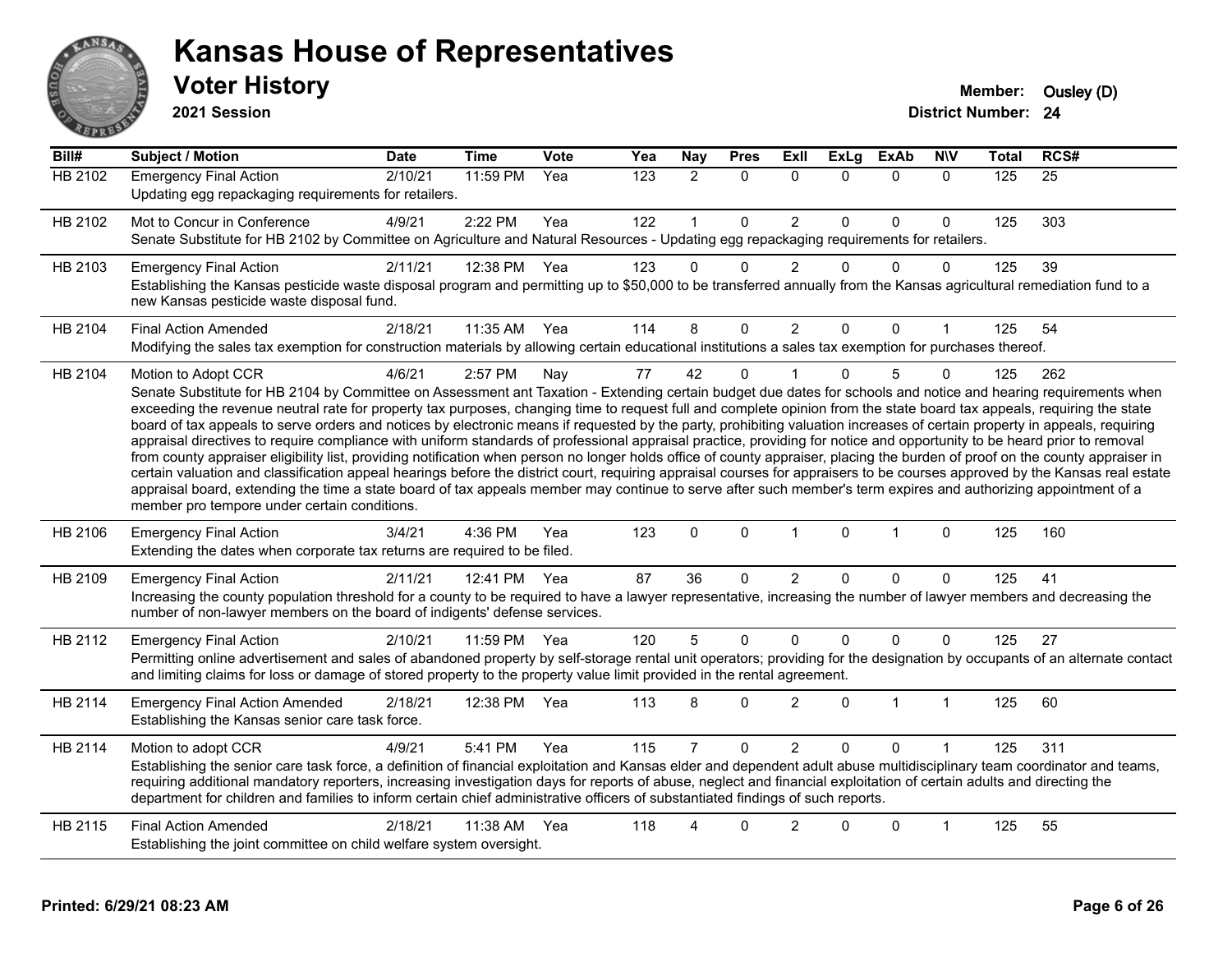

**2021 Session**

| Bill#          | <b>Subject / Motion</b>                                                                                                                                                                                                                                                                                                                                                                                                                                                                                                                                                                                                                                                                                                                                                                                                                                                                | <b>Date</b> | <b>Time</b>  | Vote | Yea | <b>Nay</b> | <b>Pres</b> | Exll           | <b>ExLg</b>  | <b>ExAb</b>    | <b>NIV</b>     | <b>Total</b> | RCS# |
|----------------|----------------------------------------------------------------------------------------------------------------------------------------------------------------------------------------------------------------------------------------------------------------------------------------------------------------------------------------------------------------------------------------------------------------------------------------------------------------------------------------------------------------------------------------------------------------------------------------------------------------------------------------------------------------------------------------------------------------------------------------------------------------------------------------------------------------------------------------------------------------------------------------|-------------|--------------|------|-----|------------|-------------|----------------|--------------|----------------|----------------|--------------|------|
| <b>HB 2116</b> | <b>Emergency Final Action</b><br>Exempting the caregiver of a child in state out-of-home placement from the child care assistance 20-hour-per-week work requirement.                                                                                                                                                                                                                                                                                                                                                                                                                                                                                                                                                                                                                                                                                                                   | 3/4/21      | 4:43 PM      | Yea  | 123 | $\Omega$   | $\mathbf 0$ | $\mathbf 1$    | $\Omega$     | $\mathbf 1$    | $\mathbf{0}$   | 125          | 165  |
| HB 2119        | <b>EFA Sub Bill Amended</b><br>Substitute for HB 2119 by Committee on K-12 Education Budget - Making and concerning appropriations for the department of education for fiscal years ending June 30,<br>2021, June 30, 2022, and June 30, 2023, creating and expanding school choice programs, restricting remote learning and remote enrollment and extending the<br>statewide property tax levy for schools.                                                                                                                                                                                                                                                                                                                                                                                                                                                                          | 3/30/21     | 7:56 PM      | Nay  | 65  | 58         | 0           |                | U            |                | 0              | 125          | 255  |
| HB 2120        | <b>Emergency Final Action</b><br>Removing the spousal exception from the crime of sexual battery.                                                                                                                                                                                                                                                                                                                                                                                                                                                                                                                                                                                                                                                                                                                                                                                      | 2/11/21     | 12:50 PM     | Yea  | 110 | 13         | $\mathbf 0$ | $\overline{2}$ | $\mathbf 0$  | $\mathbf 0$    | $\mathbf 0$    | 125          | 46   |
| HB 2121        | <b>Emergency Final Action Amended</b><br>Adding definitions related to defendants who abscond from supervision in the criminal procedure code and for parole.                                                                                                                                                                                                                                                                                                                                                                                                                                                                                                                                                                                                                                                                                                                          | 2/11/21     | 12:43 PM     | Nay  | 101 | 22         | $\mathbf 0$ | $\overline{2}$ | 0            | $\Omega$       | $\Omega$       | 125          | 42   |
| HB 2121        | Motion to adopt CCR<br>Increasing the criminal penalty for mistreatment of a dependent adult or elder person when the victim is a resident of an adult care home, adding definitions related to<br>defendants who abscond from supervision in the criminal procedure code and for parole and clarifying that bond agents seeking discharge as a surety are required to<br>return the person released on bond to the court in the county where the complaint subject to the bond was filed, requiring the department of corrections to develop<br>guidance to be used by parole officers when responding to violations of parole and postrelease supervision and that incentivize compliant behavior, and authorizing<br>court services officers and community corrections officers to provide a certification of identification to offenders for use to obtain a new driver's license. | 5/5/21      | 2:39 PM      | Yea  | 121 | $\Omega$   | $\mathbf 0$ | $\overline{2}$ | 0            | $\overline{2}$ | $\mathbf 0$    | 125          | 333  |
| HB 2124        | <b>Emergency Final Action</b><br>Clarifying the authority of healing arts school clinics to provide healing arts services.                                                                                                                                                                                                                                                                                                                                                                                                                                                                                                                                                                                                                                                                                                                                                             | 2/18/21     | 12:39 PM     | Yea  | 121 | $\Omega$   | $\Omega$    | $\overline{2}$ | $\Omega$     |                |                | 125          | 61   |
| HB 2125        | <b>Emergency Final Action Amended</b><br>Allowing a copy of a will to be filed and admitted to probate and allowing a will or a copy of a will filed within six months after the death of the testator to be admitted to<br>probate at any time.                                                                                                                                                                                                                                                                                                                                                                                                                                                                                                                                                                                                                                       | 2/18/21     | 12:46 PM Yea |      | 118 | 3          | $\Omega$    | $\overline{c}$ | $\Omega$     |                |                | 125          | 64   |
| HB 2126        | <b>Final Action Amended</b><br>Providing immunity from civil liability for COVID-19 claims for adult care facilities.                                                                                                                                                                                                                                                                                                                                                                                                                                                                                                                                                                                                                                                                                                                                                                  | 3/4/21      | 1:44 PM      | Nay  | 85  | 37         | 1           | $\overline{1}$ | 0            | $\overline{1}$ | $\mathbf 0$    | 125          | 147  |
| HB 2128        | <b>Final Action Amended</b><br>Clarifying jurisdiction and supervision of offenders in a certified drug abuse treatment program.                                                                                                                                                                                                                                                                                                                                                                                                                                                                                                                                                                                                                                                                                                                                                       | 3/2/21      | 10:32 AM     | Yea  | 124 | $\Omega$   | $\mathbf 0$ | $\mathbf{1}$   | $\mathbf{0}$ | $\mathbf{0}$   | $\mathbf 0$    | 125          | 92   |
| HB 2134        | <b>Emergency Final Action</b><br>Updating the national association of insurance commissioners credit for reinsurance model law and codifying the credit for reinsurance model regulation.                                                                                                                                                                                                                                                                                                                                                                                                                                                                                                                                                                                                                                                                                              | 2/11/21     | 12:39 PM Yea |      | 123 | $\Omega$   | 0           | $\overline{2}$ | $\Omega$     | $\Omega$       | $\Omega$       | 125          | 40   |
| HB 2134        | Motion to adopt CCR<br>Making appropriations for the Kansas state department of education for FY 2021, FY 2022 and FY 2023; requiring a Kansas foster care children annual academic report<br>card; authorizing limited remote learning; providing the criteria for identification of students eligible to receive at-risk programs and services; requiring boards of<br>education to allocate sufficient school district moneys to improve student academic performance; authorizing school districts to pay tuition and fees for concurrent and<br>dual enrollment programs; expanding student eligibility under the tax credit for low income students scholarship program; extending the high-density at-risk weighting;<br>providing ACT college entrance exams and workkeys assessments to certain nonpublic school students.                                                    | 5/7/21      | 6:51 PM      | Yea  | 107 | 9          | $\mathbf 0$ |                | 0            | 6              | $\overline{2}$ | 125          | 352  |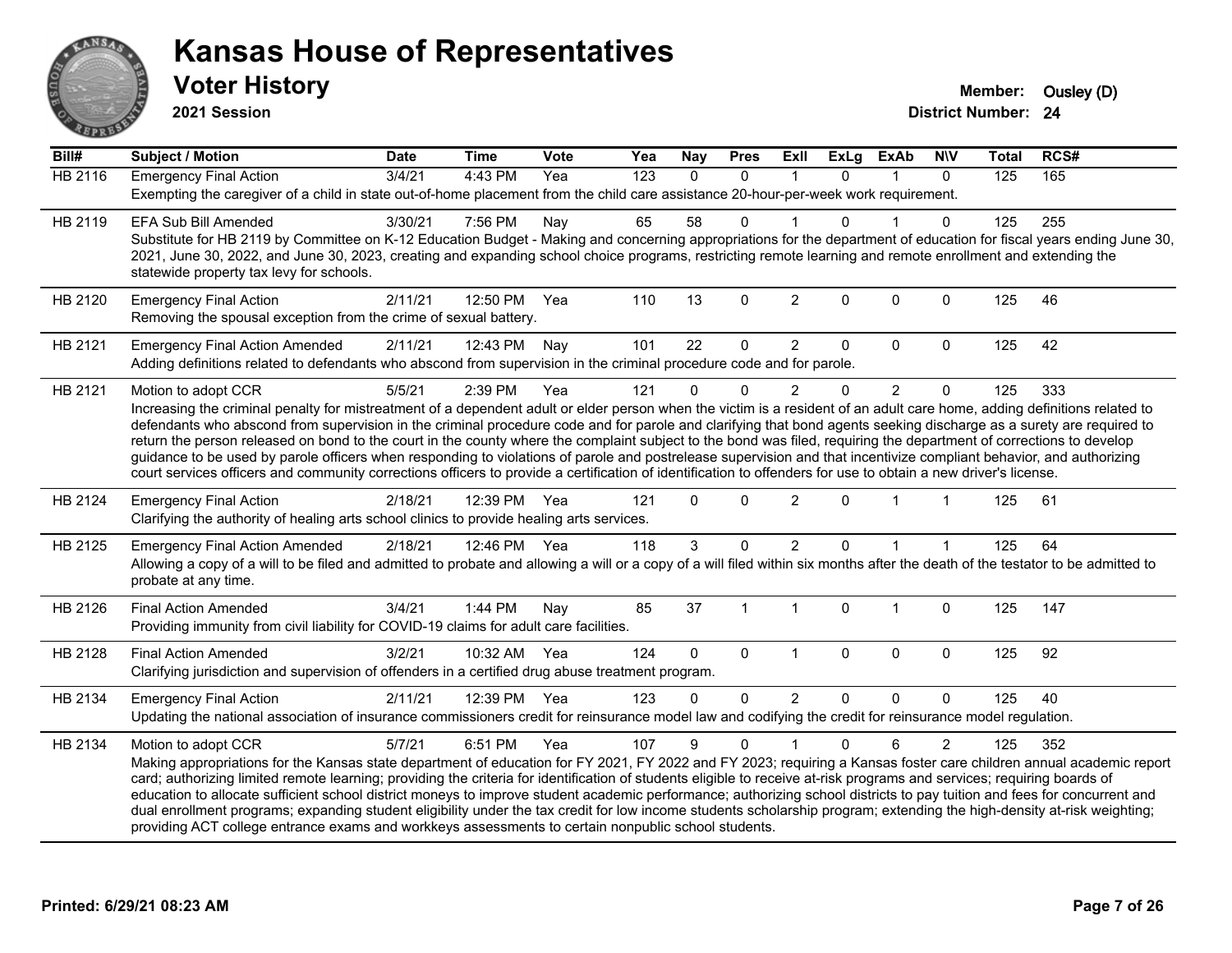

**2021 Session**

| Bill#   | <b>Subject / Motion</b>                                                                                                                                                                                                                                                                                                                                                                                                       | <b>Date</b> | <b>Time</b> | Vote | Yea | Nay            | <b>Pres</b> | ExII           | <b>ExLg</b> | <b>ExAb</b> | <b>NIV</b>     | <b>Total</b> | RCS# |  |
|---------|-------------------------------------------------------------------------------------------------------------------------------------------------------------------------------------------------------------------------------------------------------------------------------------------------------------------------------------------------------------------------------------------------------------------------------|-------------|-------------|------|-----|----------------|-------------|----------------|-------------|-------------|----------------|--------------|------|--|
| HB 2136 | <b>Final Action Amended</b><br>Updating certain statutes relating to the regulation of the business of insurance; granting the commissioner of insurance certain investigative powers.                                                                                                                                                                                                                                        | 2/25/21     | 11:40 AM    | Yea  | 124 | $\Omega$       | $\Omega$    |                | 0           | $\Omega$    | 0              | 125          | 76   |  |
| HB 2137 | <b>Final Action Amended</b><br>Authorizing certain licensees under the Kansas liquor control act and the club and drinking establishment act to sell and serve cereal malt beverages.                                                                                                                                                                                                                                         | 3/2/21      | 10:33 AM    | Yea  | 122 | $\overline{2}$ | $\Omega$    |                | $\Omega$    | 0           | 0              | 125          | 93   |  |
| HB 2137 | Motion to adopt CCR<br>Making amendments regarding licensure to sell alcoholic liquor and cereal malt beverages, authorizing transfers of bulk alcoholic liquor by certain licensees and<br>authorizing the sale of alcoholic liquor and cereal malt beverages on specified days and times and subject to certain conditions by licensees under the Kansas liquor<br>control act and the club and drinking establishment act. | 5/7/21      | 4:41 PM     | Yea  | 101 | 18             | $\Omega$    |                |             | 5           | U              | 125          | 351  |  |
| HB 2138 | <b>Final Action</b><br>Club and drinking establishment liquor license eligibility; spouse is a law enforcement officer in another county.                                                                                                                                                                                                                                                                                     | 3/3/21      | 11:48 AM    | Yea  | 120 | 4              | $\Omega$    |                | $\Omega$    | $\Omega$    | 0              | 125          | 121  |  |
| HB 2143 | <b>Emergency Final Action</b><br>Making exemption permanent for certain cash rebates on sales or leases of new motor vehicles for sales tax purposes.                                                                                                                                                                                                                                                                         | 3/4/21      | 4:39 PM     | Yea  | 119 | 4              | $\Omega$    |                | $\Omega$    |             | 0              | 125          | 162  |  |
| HB 2143 | Motion to adopt CCR<br>Making exemption permanent for certain cash rebates on sales or leases of new motor vehicles for sales tax purposes.                                                                                                                                                                                                                                                                                   | 4/9/21      | 6:16 PM     | Yea  | 118 | 3              | $\Omega$    | 2              | 0           | $\Omega$    | $\overline{2}$ | 125          | 315  |  |
| HB 2145 | <b>Final Action</b><br>Exempting the retail sale of electricity by public utilities for electric vehicle charging stations from the jurisdiction of the state corporation commission.                                                                                                                                                                                                                                         | 3/2/21      | 10:35 AM    | Yea  | 124 | 0              | $\Omega$    |                | $\Omega$    | $\Omega$    | 0              | 125          | 94   |  |
| HB 2150 | <b>Final Action Amended</b><br>Creating a definition of financial exploitation, requiring additional mandatory reporters and increasing investigation days in the abuse, neglect and financial exploitation of<br>certain adults.                                                                                                                                                                                             | 3/25/21     | 11:18 AM    | Yea  | 118 | 4              | $\Omega$    |                | 0           | 2           | 0              | 125          | 209  |  |
| HB 2151 | <b>Emergency Final Action</b><br>Creating Kansas elder and dependent adult abuse multidisciplinary teams and a coordinator.                                                                                                                                                                                                                                                                                                   | 2/18/21     | 12:44 PM    | Yea  | 121 | 0              | $\Omega$    | $\overline{2}$ | $\Omega$    |             |                | 125          | 63   |  |
| HB 2153 | <b>Final Action</b><br>Increasing the criminal penalty for mistreatment of a dependent adult or elder person when the victim is a resident of an adult care home.                                                                                                                                                                                                                                                             | 3/3/21      | 11:50 AM    | Yea  | 124 | $\Omega$       | $\Omega$    |                | $\Omega$    | $\Omega$    | $\Omega$       | 125          | 122  |  |
| HB 2155 | <b>Emergency Final Action</b><br>Providing for department of health and environment response operations for water and soil pollutant release, discharge or escape.                                                                                                                                                                                                                                                            | 2/18/21     | 12:43 PM    | Nay  | 85  | 36             | $\Omega$    | $\mathfrak{p}$ | $\Omega$    |             |                | 125          | 62   |  |
| HB 2158 | <b>Final Action</b><br>Making permanent provisions for the advisory committee on trauma and the statewide trauma system regional council to conduct closed meetings and keep privileged<br>records regarding trauma cases.                                                                                                                                                                                                    | 2/18/21     | 11:40 AM    | Yea  | 121 |                | U           |                |             |             |                | 125          | 56   |  |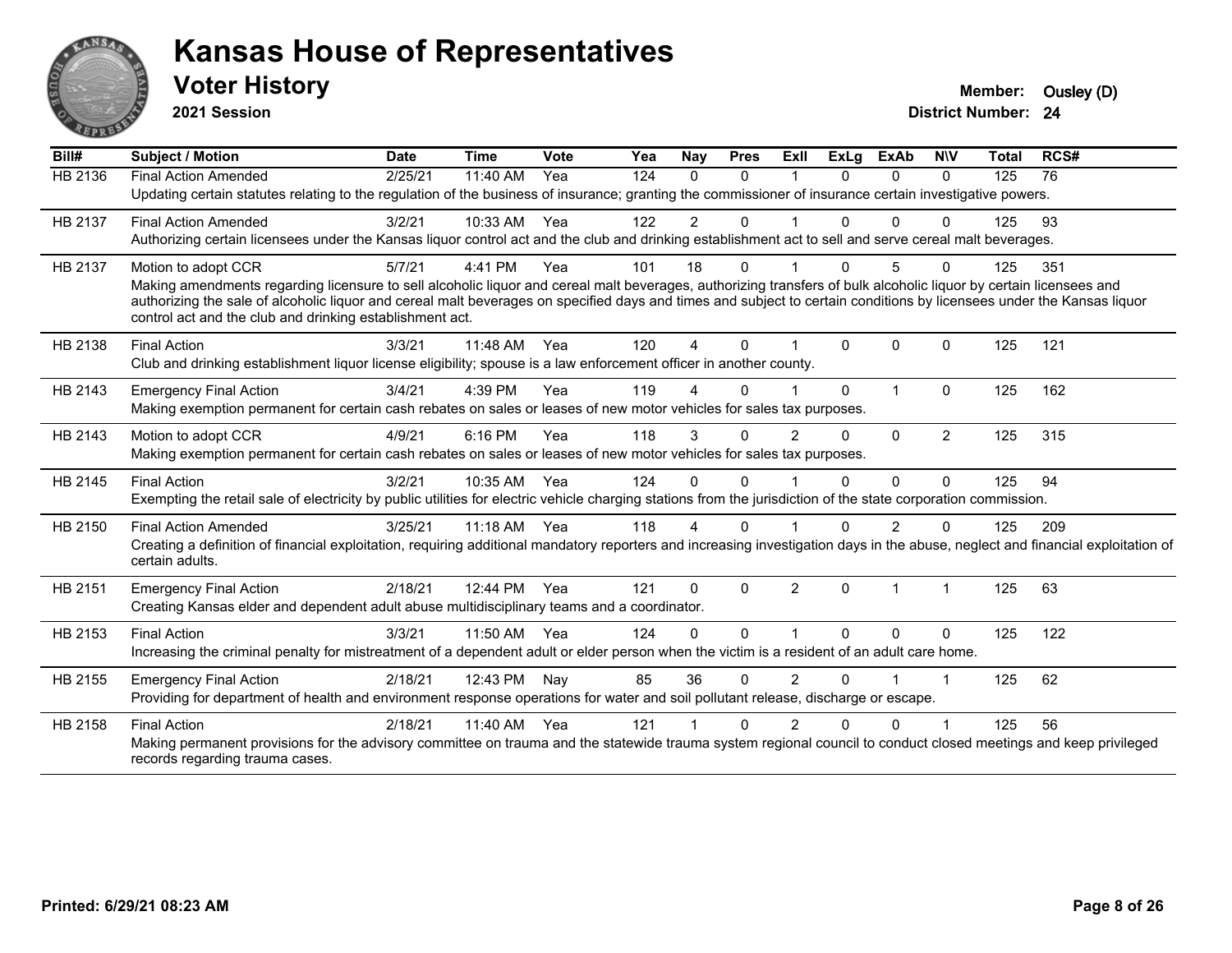

**2021 Session**

| Bill#          | Subject / Motion                                                                                                                                                                                                                                                                                                                                                                                                                                                                                                                                                                                                                                                                                                                                                                                      | <b>Date</b> | <b>Time</b>  | Vote | Yea | <b>Nay</b> | <b>Pres</b>  | ExII           | <b>ExLg</b>  | <b>ExAb</b>    | <b>NIV</b>   | Total | RCS# |
|----------------|-------------------------------------------------------------------------------------------------------------------------------------------------------------------------------------------------------------------------------------------------------------------------------------------------------------------------------------------------------------------------------------------------------------------------------------------------------------------------------------------------------------------------------------------------------------------------------------------------------------------------------------------------------------------------------------------------------------------------------------------------------------------------------------------------------|-------------|--------------|------|-----|------------|--------------|----------------|--------------|----------------|--------------|-------|------|
| <b>HB 2158</b> | Motion to adopt CCR                                                                                                                                                                                                                                                                                                                                                                                                                                                                                                                                                                                                                                                                                                                                                                                   | 5/5/21      | 2:45 PM      | Yea  | 121 | $\Omega$   | $\Omega$     | $\mathfrak{p}$ | $\Omega$     | $\mathcal{P}$  | $\Omega$     | 125   | 334  |
|                | Establishing the joint committee on child welfare system oversight, providing certain exceptions to the confidentiality of state child death review board documents,<br>requiring visual observation of an alleged victim of child abuse or neglect as part of an investigation, exempting the caregiver of a child in state out-of-home placement<br>from the child care assistance 20-hour-per-week work requirement, permitting the secretary for children and families to license certain family foster homes where a<br>former foster care youth with certain juvenile adjudications resides making permanent provisions for the advisory committee on trauma and the statewide trauma system<br>regional council to conduct closed meetings and keep privileged records regarding trauma cases. |             |              |      |     |            |              |                |              |                |              |       |      |
| HB 2162        | <b>Final Action</b>                                                                                                                                                                                                                                                                                                                                                                                                                                                                                                                                                                                                                                                                                                                                                                                   | 3/2/21      | 10:25 AM     | Yea  | 123 | $\Omega$   | 1            | 1              | $\Omega$     | $\mathbf{0}$   | $\mathbf{0}$ | 125   | 88   |
|                | Amending and repealing reapportionment census data laws to conform with 2019 amendments to the Kansas constitution and to remove certain obsolete provisions.                                                                                                                                                                                                                                                                                                                                                                                                                                                                                                                                                                                                                                         |             |              |      |     |            |              |                |              |                |              |       |      |
| HB 2165        | <b>Emergency Final Action Amended</b><br>Providing for all vehicles more than 35 years old to qualify as an antique vehicle.                                                                                                                                                                                                                                                                                                                                                                                                                                                                                                                                                                                                                                                                          | 2/11/21     | 12:44 PM Yea |      | 114 | 9          | $\Omega$     | $\overline{c}$ | $\Omega$     | $\Omega$       | $\mathbf 0$  | 125   | 43   |
| HB 2165        | <b>Motion to Concur</b><br>Providing for all vehicles more than 35 years old to qualify as an antique vehicle.                                                                                                                                                                                                                                                                                                                                                                                                                                                                                                                                                                                                                                                                                        | 4/7/21      | 10:26 AM     | Yea  | 117 | 5          | $\mathbf 0$  | $\overline{1}$ | $\mathbf{0}$ | $\overline{2}$ | $\mathbf{0}$ | 125   | 265  |
| HB 2166        | Final Action Sub Bill Amended                                                                                                                                                                                                                                                                                                                                                                                                                                                                                                                                                                                                                                                                                                                                                                         | 3/2/21      | 10:38 AM     | Yea  | 124 | $\Omega$   | $\Omega$     |                | 0            | $\Omega$       | $\Omega$     | 125   | 95   |
|                | Substitute for HB 2166 by Committee on Transportation - Providing for the Braden's hope for childhood cancer, proud educator and alpha kappa alpha distinctive license<br>plates and providing distinctive license plates for current and veteran members of the United States army, navy, marine corps, air force, coast guard and space force and<br>modifying the requirements to begin production on distinctive license plates.                                                                                                                                                                                                                                                                                                                                                                  |             |              |      |     |            |              |                |              |                |              |       |      |
| HB 2166        | Motion to Adopt CCR                                                                                                                                                                                                                                                                                                                                                                                                                                                                                                                                                                                                                                                                                                                                                                                   | 4/8/21      | 5:31 PM      | Nay  | 81  | 41         | $\mathbf{0}$ | $\mathbf{1}$   | $\Omega$     | $\overline{2}$ | $\Omega$     | 125   | 289  |
|                | Substitute for HB 2166 by Committee on Transportation - Providing for the Braden's hope for childhood cancer, proud educator, delta sigma theta, Gadsden flag, love,<br>Chloe foundation and alpha kappa alpha distinctive license plates and providing distinctive license plates for current and veteran members of the United States army,<br>navy, marine corps, air force, coast guard and space force, modifying the requirements to begin production on distinctive license plates, requiring reporting by<br>sponsoring organizations of distinctive license plates, allowing certain license plates issued by the division of vehicles to be personalized license plates and establishing<br>a fee on firefighter distinctive license plates.                                                |             |              |      |     |            |              |                |              |                |              |       |      |
| HB 2166        | <b>Consideration of Veto</b>                                                                                                                                                                                                                                                                                                                                                                                                                                                                                                                                                                                                                                                                                                                                                                          | 5/3/21      | 11:39 AM     | Nav  | 86  | 37         | $\mathbf{0}$ | $\Omega$       | $\Omega$     | 1              | $\mathbf{1}$ | 125   | 317  |
|                | Substitute for HB 2166 by Committee on Transportation - Providing for the Braden's hope for childhood cancer, proud educator, delta sigma theta, Gadsden flag, love,<br>Chloe foundation and alpha kappa alpha distinctive license plates and providing distinctive license plates for current and veteran members of the United States army,<br>navy, marine corps, air force, coast guard and space force, modifying the requirements to begin production on distinctive license plates, requiring reporting by<br>sponsoring organizations of distinctive license plates, allowing certain license plates issued by the division of vehicles to be personalized license plates and establishing<br>a fee on firefighter distinctive license plates.                                                |             |              |      |     |            |              |                |              |                |              |       |      |
| HB 2167        | <b>Emergency Final Action</b><br>Permitting concrete mixer trucks and requiring dump trucks to display license plates on the front of vehicles.                                                                                                                                                                                                                                                                                                                                                                                                                                                                                                                                                                                                                                                       | 2/10/21     | 11:59 PM     | Yea  | 125 | $\Omega$   | 0            | $\mathbf{0}$   | 0            | 0              | $\mathbf 0$  | 125   | 34   |
| HB 2167        | Motion to Concur<br>Permitting concrete mixer trucks and requiring dump trucks to display license plates on the front of vehicles.                                                                                                                                                                                                                                                                                                                                                                                                                                                                                                                                                                                                                                                                    | 4/7/21      | 10:28 AM     | Yea  | 122 | $\Omega$   | $\Omega$     | 1              | $\Omega$     | $\overline{2}$ | $\mathbf 0$  | 125   | 266  |
| HB 2172        | <b>Final Action Amended</b>                                                                                                                                                                                                                                                                                                                                                                                                                                                                                                                                                                                                                                                                                                                                                                           | 2/18/21     | 11:41 AM     | Yea  | 122 |            | 0            | $\overline{2}$ | $\Omega$     | $\Omega$       |              | 125   | 57   |
|                | Modifying water usage calculations and fees for multi-year flex accounts and permitting alternative base average water use calculations and prorated terms.                                                                                                                                                                                                                                                                                                                                                                                                                                                                                                                                                                                                                                           |             |              |      |     |            |              |                |              |                |              |       |      |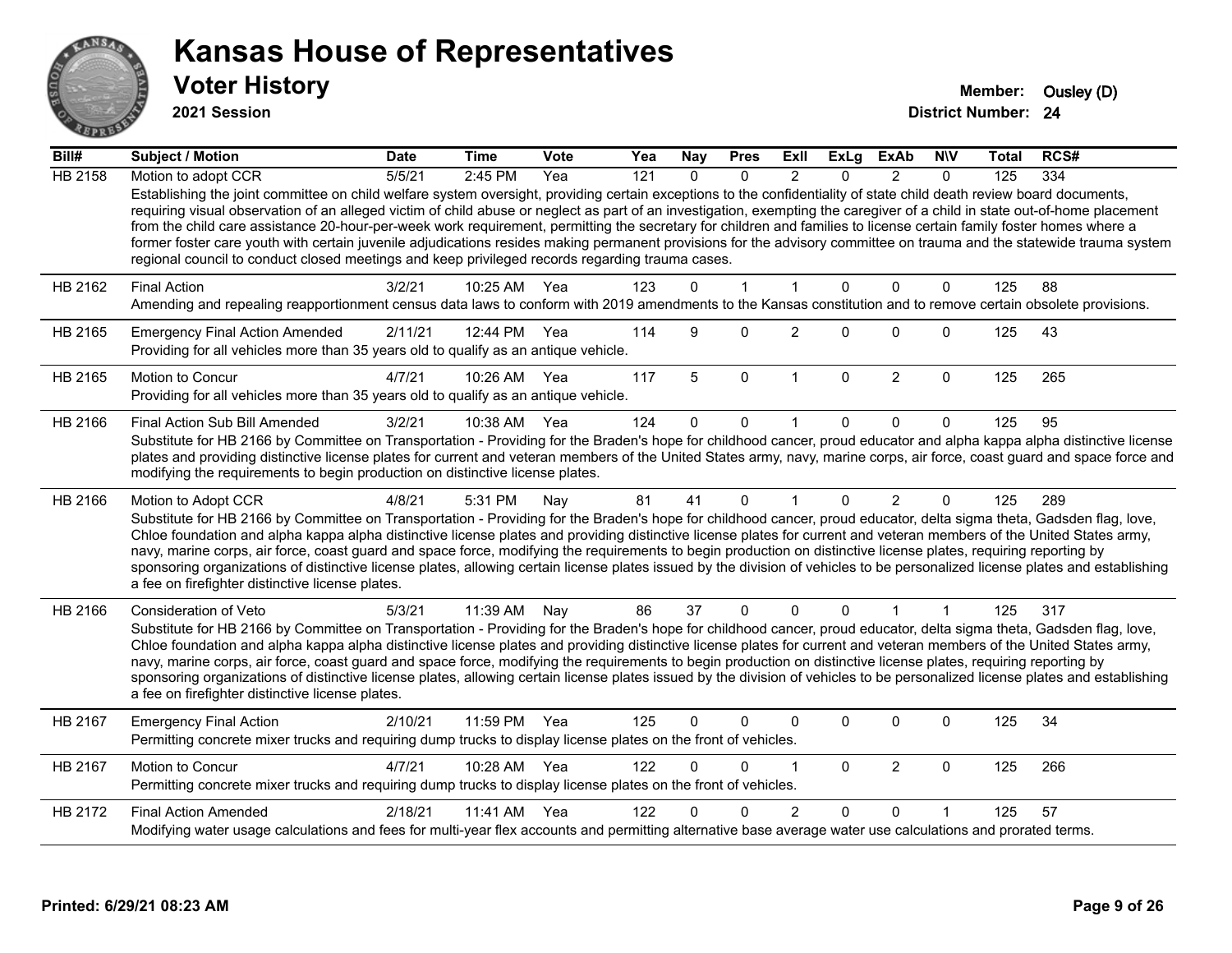

**2021 Session**

| Bill#          | <b>Subject / Motion</b>                                                                                                                                                                                                                                                                                                                                                                                                                                                                                                                                                                                                                                                                                                                                                                                                                                                                                           | <b>Date</b> | <b>Time</b> | Vote | Yea | <b>Nay</b>     | <b>Pres</b> | ExIl                 | <b>ExLg</b>  | <b>ExAb</b>    | <b>NIV</b>   | <b>Total</b> | RCS#            |
|----------------|-------------------------------------------------------------------------------------------------------------------------------------------------------------------------------------------------------------------------------------------------------------------------------------------------------------------------------------------------------------------------------------------------------------------------------------------------------------------------------------------------------------------------------------------------------------------------------------------------------------------------------------------------------------------------------------------------------------------------------------------------------------------------------------------------------------------------------------------------------------------------------------------------------------------|-------------|-------------|------|-----|----------------|-------------|----------------------|--------------|----------------|--------------|--------------|-----------------|
| <b>HB 2175</b> | <b>Emergency Final Action</b><br>Creating the Dwayne Peaslee technical training center district.                                                                                                                                                                                                                                                                                                                                                                                                                                                                                                                                                                                                                                                                                                                                                                                                                  | 2/25/21     | 12:52 PM    | Yea  | 122 | $\overline{2}$ | $\mathbf 0$ | $\mathbf{1}$         | $\Omega$     | $\Omega$       | $\mathbf{0}$ | 125          | $\overline{81}$ |
| HB 2176        | <b>Emergency Final Action Amended</b><br>Clarify the vacation or exclusion of territory from city boundaries or release of easements.                                                                                                                                                                                                                                                                                                                                                                                                                                                                                                                                                                                                                                                                                                                                                                             | 3/25/21     | 12:22 PM    | Yea  | 120 | $\overline{2}$ | $\Omega$    | $\mathbf{1}$         | $\mathbf{0}$ | $\overline{2}$ | $\mathbf 0$  | 125          | 224             |
| HB 2178        | <b>Final Action</b><br>Vacating certain blocks in the original town plat set aside for a college and a park in the city of Americus and vesting fee simple title in the city.                                                                                                                                                                                                                                                                                                                                                                                                                                                                                                                                                                                                                                                                                                                                     | 2/18/21     | 11:42 AM    | Yea  | 121 |                | $\Omega$    | $\overline{2}$       | $\Omega$     | $\Omega$       | 1            | 125          | 58              |
| HB 2178        | <b>Motion to Concur</b><br>Providing for the vacation or exclusion of territory or easements by cities, including certain blocks in the original town plat set aside for a college and a park in the<br>city of Americus.                                                                                                                                                                                                                                                                                                                                                                                                                                                                                                                                                                                                                                                                                         | 3/30/21     | 3:05 PM     | Yea  | 121 | $\overline{2}$ | $\Omega$    |                      | $\Omega$     | $\Omega$       | 1            | 125          | 250             |
| HB 2183        | <b>Final Action Amended</b><br>Prohibiting the governor, the executive branch and the judicial branch from altering election laws or procedures and limiting the authority of the secretary of state to enter<br>into consent decrees with any court absent the approval of the legislative coordinating council.                                                                                                                                                                                                                                                                                                                                                                                                                                                                                                                                                                                                 | 3/3/21      | 11:53 AM    | Nay  | 84  | 39             |             |                      | 0            | $\Omega$       | 0            | 125          | 123             |
| HB 2183        | Motion to adopt CCR<br>Creating the transparency in revenues underwriting elections act; prohibiting the receipt and expenditure of private moneys by election officials; directing the secretary of<br>state to publish certain registered voter totals; relating to advance voting ballots by requiring signed statements for delivery of such ballots on behalf of a voter; limiting<br>the number of such ballots that can be delivered; prohibiting the altering or backdating of the mailing date on such ballots; requiring a matching signature on such<br>ballots; removing the secretary of state's authority to provide additional time for receipt of such ballots; prohibiting candidates for office from engaging in certain conduct<br>related to advance voting ballots; creating the crime of false representation of an election official; and, expanding the crime of electioneering.          | 4/8/21      | 10:11 PM    | Nav  | 80  | 42             | $\Omega$    | $\blacktriangleleft$ | $\Omega$     | 2              | $\Omega$     | 125          | 296             |
| HB 2183        | <b>Consideration of Veto</b><br>Creating the transparency in revenues underwriting elections act; prohibiting the receipt and expenditure of private moneys by election officials; directing the secretary of<br>state to publish certain registered voter totals; relating to advance voting ballots by requiring signed statements for delivery of such ballots on behalf of a voter; limiting<br>the number of such ballots that can be delivered; prohibiting the altering or backdating of the mailing date on such ballots; requiring a matching signature on such<br>ballots; removing the secretary of state's authority to provide additional time for receipt of such ballots; prohibiting candidates for office from engaging in certain conduct<br>related to advance voting ballots; creating the crime of false representation of an election official; and, expanding the crime of electioneering. | 5/3/21      | 12:01 PM    | Nay  | 85  | 38             | 0           | ∩                    |              |                |              | 125          | 319             |
| HB 2187        | <b>Final Action</b><br>Enacting the first-time home buyer savings account act.                                                                                                                                                                                                                                                                                                                                                                                                                                                                                                                                                                                                                                                                                                                                                                                                                                    | 2/18/21     | 11:44 AM    | Nay  | 119 | 3              | $\Omega$    | $\overline{2}$       | $\Omega$     | $\Omega$       | 1            | 125          | 59              |
| HB 2187        | <b>Motion to Concur</b><br>Enacting the first-time home buyer savings account act.                                                                                                                                                                                                                                                                                                                                                                                                                                                                                                                                                                                                                                                                                                                                                                                                                                | 5/5/21      | 2:47 PM     | Nay  | 119 | $\overline{2}$ | $\Omega$    | $\overline{2}$       | $\Omega$     | $\overline{2}$ | 0            | 125          | 335             |
| HB 2191        | <b>Final Action</b><br>Increasing criminal penalties for the crimes of riot and incitement to riot when the crime occurs in a correctional facility.                                                                                                                                                                                                                                                                                                                                                                                                                                                                                                                                                                                                                                                                                                                                                              | 2/24/21     | 11:20 AM    | Yea  | 123 | $\mathbf{0}$   | $\Omega$    | 1                    | $\Omega$     | $\mathbf{1}$   | $\Omega$     | 125          | 67              |
| HB 2192        | <b>Final Action</b><br>Authorizing court services officers and community corrections officers to provide a certification of identification to offenders for use to obtain a new driver's license.                                                                                                                                                                                                                                                                                                                                                                                                                                                                                                                                                                                                                                                                                                                 | 2/25/21     | 11:41 AM    | Yea  | 124 | 0              | 0           |                      |              | $\Omega$       | $\Omega$     | 125          | 77              |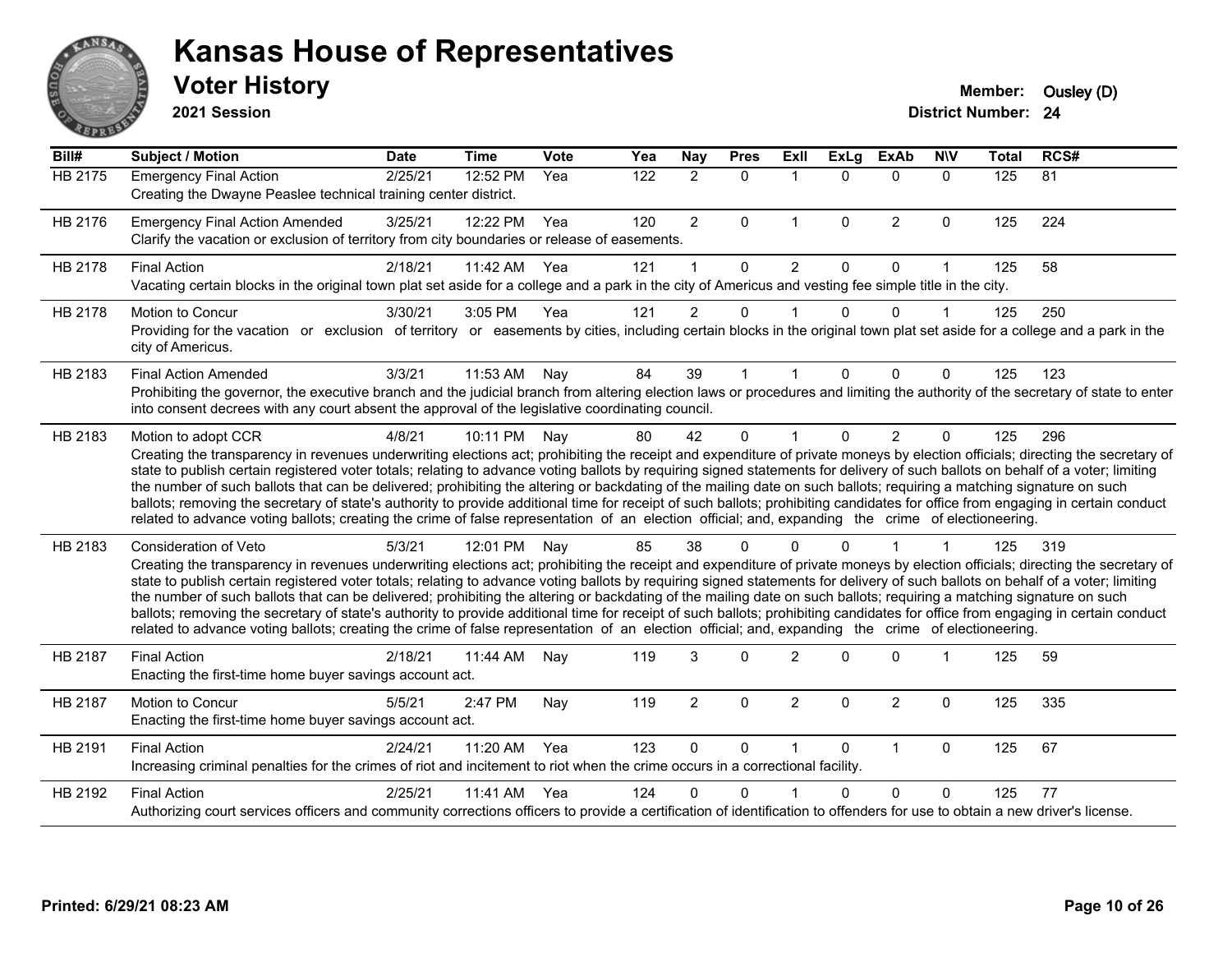

**2021 Session**

| Bill#   | <b>Subject / Motion</b>                                                                                                                                                                                                                                                                                                                                                                                                                                                                                                                                                                                                                                                                                                                                                                                                                                                                                                                                                                                                                                                                                                                           | <b>Date</b>     | <b>Time</b>  | <b>Vote</b> | Yea             | Nay             | <b>Pres</b>  | ExII           | <b>ExLg</b>  | ExAb           | <b>NIV</b>   | Total | RCS# |
|---------|---------------------------------------------------------------------------------------------------------------------------------------------------------------------------------------------------------------------------------------------------------------------------------------------------------------------------------------------------------------------------------------------------------------------------------------------------------------------------------------------------------------------------------------------------------------------------------------------------------------------------------------------------------------------------------------------------------------------------------------------------------------------------------------------------------------------------------------------------------------------------------------------------------------------------------------------------------------------------------------------------------------------------------------------------------------------------------------------------------------------------------------------------|-----------------|--------------|-------------|-----------------|-----------------|--------------|----------------|--------------|----------------|--------------|-------|------|
| HB 2196 | Final Action Sub Bill Amended                                                                                                                                                                                                                                                                                                                                                                                                                                                                                                                                                                                                                                                                                                                                                                                                                                                                                                                                                                                                                                                                                                                     | $\sqrt{3}/4/21$ | 1:47 PM      | Nay         | $\overline{87}$ | $\overline{36}$ | $\Omega$     |                | $\Omega$     |                | $\Omega$     | 125   | 148  |
|         | Substitute for HB 2196 by Commerce, Labor and Economic Development - Changing provisions of the employment security law including creation of the unemployment<br>compensation modernization and improvement council, development of a new unemployment insurance information technology system, provision of tax information to<br>claimants, publication of trust fund data, the maximum benefit period, the charging of employer accounts for benefits paid, employer contribution rate determination and<br>schedules, abolishment of the employment security interest assessment fund, crediting of employer accounts for fraudulent or erroneous payments, appropriation of<br>federal COVID-19 moneys to the unemployment insurance trust fund, transfers from the state general fund to the unemployment insurance trust fund for improper<br>benefit payments, emergency expansion of the employment security board of review, providing for the my reemployment plan program and workforce training program<br>availability to claimants, changes to the shared work compensation program and other unemployment trust fund provisions. |                 |              |             |                 |                 |              |                |              |                |              |       |      |
| HB 2196 | Motion to adopt CCR                                                                                                                                                                                                                                                                                                                                                                                                                                                                                                                                                                                                                                                                                                                                                                                                                                                                                                                                                                                                                                                                                                                               | 4/9/21          | 5:58 PM      | Yea         | 122             |                 | $\Omega$     | 2              |              | 0              |              | 125   | 314  |
|         | Senate Substitute for HB 2196 by Committee on Commerce - Changing provisions of the employment security law including creation of the unemployment                                                                                                                                                                                                                                                                                                                                                                                                                                                                                                                                                                                                                                                                                                                                                                                                                                                                                                                                                                                                |                 |              |             |                 |                 |              |                |              |                |              |       |      |
|         | compensation modernization and improvement council, development of a new unemployment insurance information technology system, provision of tax information to<br>claimants, publication of trust fund data, the maximum benefit period, the charging of employer accounts for benefits paid, employer contribution rate determination and                                                                                                                                                                                                                                                                                                                                                                                                                                                                                                                                                                                                                                                                                                                                                                                                        |                 |              |             |                 |                 |              |                |              |                |              |       |      |
|         | schedules, crediting of employer accounts for fraudulent or erroneous payments, transfer of federal COVID-19 moneys to the unemployment insurance trust fund,                                                                                                                                                                                                                                                                                                                                                                                                                                                                                                                                                                                                                                                                                                                                                                                                                                                                                                                                                                                     |                 |              |             |                 |                 |              |                |              |                |              |       |      |
|         | emergency expansion of the employment security board of review, providing for the my reemployment plan program and workforce training program availability to<br>claimants, changes to the shared work compensation program and other unemployment trust fund provisions.                                                                                                                                                                                                                                                                                                                                                                                                                                                                                                                                                                                                                                                                                                                                                                                                                                                                         |                 |              |             |                 |                 |              |                |              |                |              |       |      |
|         |                                                                                                                                                                                                                                                                                                                                                                                                                                                                                                                                                                                                                                                                                                                                                                                                                                                                                                                                                                                                                                                                                                                                                   |                 |              |             |                 |                 |              |                |              |                |              |       |      |
| HB 2201 | <b>Final Action Amended</b>                                                                                                                                                                                                                                                                                                                                                                                                                                                                                                                                                                                                                                                                                                                                                                                                                                                                                                                                                                                                                                                                                                                       | 3/2/21          | 10:40 AM     | Yea         | 118             | 6               | $\Omega$     |                | $\Omega$     | $\Omega$       | $\mathbf{0}$ | 125   | 96   |
|         | Decreasing the Eisenhower legacy transportation program alternate delivery project threshold, authorizing usage of federal stimulus funds and KDOT bonding authority.                                                                                                                                                                                                                                                                                                                                                                                                                                                                                                                                                                                                                                                                                                                                                                                                                                                                                                                                                                             |                 |              |             |                 |                 |              |                |              |                |              |       |      |
| HB 2201 | Mot to Concur in Conference                                                                                                                                                                                                                                                                                                                                                                                                                                                                                                                                                                                                                                                                                                                                                                                                                                                                                                                                                                                                                                                                                                                       | 4/8/21          | 5:00 PM      | Yea         | 95              | 27              | $\mathbf{0}$ |                | $\Omega$     | $\overline{2}$ | 0            | 125   | 285  |
|         | Senate Substitute for HB 2201 by Committee on Transportation - Decreasing the Eisenhower legacy transportation program alternate delivery project threshold,<br>authorizing the usage of federal stimulus funds and KDOT bonding authority.                                                                                                                                                                                                                                                                                                                                                                                                                                                                                                                                                                                                                                                                                                                                                                                                                                                                                                       |                 |              |             |                 |                 |              |                |              |                |              |       |      |
| HB 2203 | <b>Final Action</b>                                                                                                                                                                                                                                                                                                                                                                                                                                                                                                                                                                                                                                                                                                                                                                                                                                                                                                                                                                                                                                                                                                                               | 3/2/21          | 10:42 AM Yea |             | 122             | $\overline{2}$  | $\mathbf 0$  |                | $\Omega$     | $\Omega$       | $\mathbf{0}$ | 125   | 97   |
|         | Establishing the asbestos remediation fund for fees collected as part of the Kansas asbestos control program.                                                                                                                                                                                                                                                                                                                                                                                                                                                                                                                                                                                                                                                                                                                                                                                                                                                                                                                                                                                                                                     |                 |              |             |                 |                 |              |                |              |                |              |       |      |
| HB 2203 | Motion to Concur                                                                                                                                                                                                                                                                                                                                                                                                                                                                                                                                                                                                                                                                                                                                                                                                                                                                                                                                                                                                                                                                                                                                  | 4/8/21          | 7:45 PM      | Pres        | 121             |                 |              | 1              | $\mathbf{0}$ | $\mathbf{1}$   | $\mathbf 0$  | 125   | 290  |
|         | Establishing the asbestos remediation fund for fees collected as part of the Kansas asbestos control program.                                                                                                                                                                                                                                                                                                                                                                                                                                                                                                                                                                                                                                                                                                                                                                                                                                                                                                                                                                                                                                     |                 |              |             |                 |                 |              |                |              |                |              |       |      |
| HB 2208 | <b>Final Action Amended</b>                                                                                                                                                                                                                                                                                                                                                                                                                                                                                                                                                                                                                                                                                                                                                                                                                                                                                                                                                                                                                                                                                                                       | 3/3/21          | 11:55 AM     | Yea         | 124             | $\Omega$        | $\Omega$     | 1              | $\Omega$     | $\Omega$       | $\Omega$     | 125   | 124  |
|         | Authorizing telemedicine waivers for out-of-state healthcare providers, reducing certain requirements for licensure by the behavioral sciences regulatory board and                                                                                                                                                                                                                                                                                                                                                                                                                                                                                                                                                                                                                                                                                                                                                                                                                                                                                                                                                                               |                 |              |             |                 |                 |              |                |              |                |              |       |      |
|         | expanding out-of-state temporary permits to practice behavioral sciences professions.                                                                                                                                                                                                                                                                                                                                                                                                                                                                                                                                                                                                                                                                                                                                                                                                                                                                                                                                                                                                                                                             |                 |              |             |                 |                 |              |                |              |                |              |       |      |
| HB 2208 | Motion to adopt CCR                                                                                                                                                                                                                                                                                                                                                                                                                                                                                                                                                                                                                                                                                                                                                                                                                                                                                                                                                                                                                                                                                                                               | 4/9/21          | 5:44 PM      | Yea         | 120             | $\overline{2}$  | $\mathbf 0$  | $\overline{2}$ | $\Omega$     | $\Omega$       |              | 125   | 312  |
|         | Senate Substitute for HB 2208 by Committee on Public Health and Welfare - Establishing certification and funding for certified community behavioral health clinics,<br>enacting the rural emergency hospital act to provide for the licensure of rural emergency hospitals, authorizing telemedicine waivers for out-of-state healthcare                                                                                                                                                                                                                                                                                                                                                                                                                                                                                                                                                                                                                                                                                                                                                                                                          |                 |              |             |                 |                 |              |                |              |                |              |       |      |
|         | providers, reducing certain requirements for licensure by the behavioral sciences regulatory board and expanding out-of-state temporary permits to practice behavioral                                                                                                                                                                                                                                                                                                                                                                                                                                                                                                                                                                                                                                                                                                                                                                                                                                                                                                                                                                            |                 |              |             |                 |                 |              |                |              |                |              |       |      |
|         | sciences professions.                                                                                                                                                                                                                                                                                                                                                                                                                                                                                                                                                                                                                                                                                                                                                                                                                                                                                                                                                                                                                                                                                                                             |                 |              |             |                 |                 |              |                |              |                |              |       |      |
| HB 2209 | <b>Final Action Amended</b>                                                                                                                                                                                                                                                                                                                                                                                                                                                                                                                                                                                                                                                                                                                                                                                                                                                                                                                                                                                                                                                                                                                       | 3/3/21          | 11:57 AM     | Yea         | 121             | 3               | $\mathbf{0}$ | 1              | $\Omega$     | $\Omega$       | $\mathbf{0}$ | 125   | 125  |
|         | Enacting the psychology interjurisdictional compact to provide for interjurisdictional authorization to practice telepsychology and temporary in-person, face-to-face<br>psychology.                                                                                                                                                                                                                                                                                                                                                                                                                                                                                                                                                                                                                                                                                                                                                                                                                                                                                                                                                              |                 |              |             |                 |                 |              |                |              |                |              |       |      |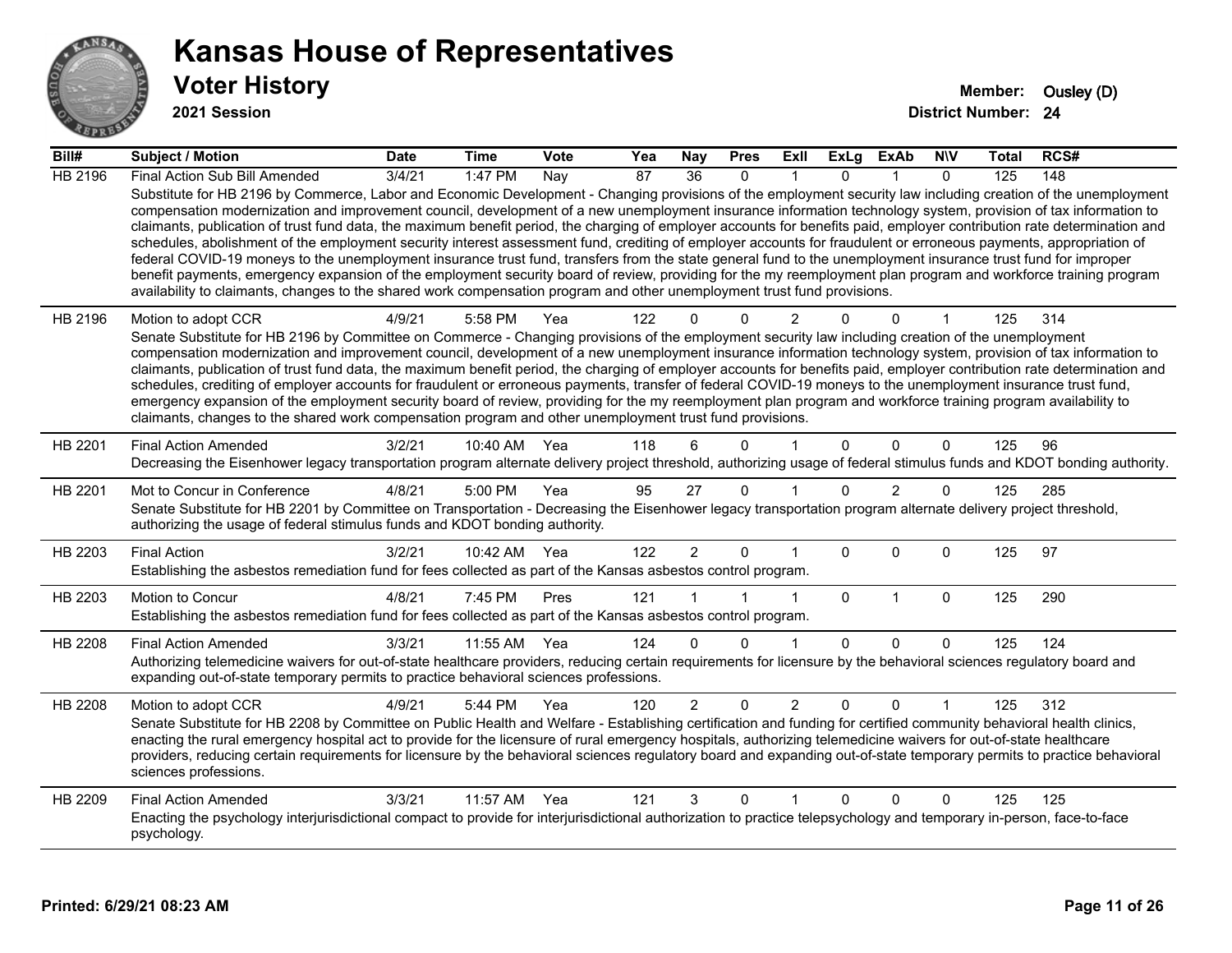

**2021 Session**

| Bill#   | <b>Subject / Motion</b>                                                                                                                                                      | <b>Date</b> | <b>Time</b>  | Vote | Yea | Nay            | <b>Pres</b>  | Exll           | <b>ExLg</b> | <b>ExAb</b>  | <b>NIV</b>   | <b>Total</b> | RCS# |
|---------|------------------------------------------------------------------------------------------------------------------------------------------------------------------------------|-------------|--------------|------|-----|----------------|--------------|----------------|-------------|--------------|--------------|--------------|------|
| HB 2212 | <b>Final Action</b>                                                                                                                                                          | 3/2/21      | $10:43$ AM   | Yea  | 122 | $\mathcal{P}$  | $\Omega$     |                | $\Omega$    | $\Omega$     | $\Omega$     | 125          | 98   |
|         | Eliminating Kansas residency requirements for various liquor licenses.                                                                                                       |             |              |      |     |                |              |                |             |              |              |              |      |
| HB 2214 | <b>Final Action</b>                                                                                                                                                          | 3/2/21      | 10:45 AM     | Yea  | 124 | $\Omega$       | $\Omega$     | 1              | $\Omega$    | $\Omega$     | $\Omega$     | 125          | 99   |
|         | Authorizing the secretary of administration on behalf of the department of corrections to convey land in Mitchell county to the city of Beloit.                              |             |              |      |     |                |              |                |             |              |              |              |      |
| HB 2218 | <b>Final Action</b>                                                                                                                                                          | 3/4/21      | 1:49 PM      | Yea  | 123 | $\Omega$       | $\Omega$     |                | $\Omega$    |              | $\Omega$     | 125          | 149  |
|         | Updating membership and requirements of the Kansas state employees health care commission to include a current and retired state employee enrolled in the state              |             |              |      |     |                |              |                |             |              |              |              |      |
|         | healthcare benefits program group health insurance medical plan.                                                                                                             |             |              |      |     |                |              |                |             |              |              |              |      |
| HB 2218 | Motion to adopt CCR                                                                                                                                                          | 4/9/21      | 2:33 PM      | Yea  | 123 | $\Omega$       | $\Omega$     | $\overline{2}$ | $\Omega$    | $\Omega$     | $\mathbf{0}$ | 125          | 306  |
|         | Updating the membership and responsibilities of the Kansas state employees health care commission and requiring the commission to make certain reports and                   |             |              |      |     |                |              |                |             |              |              |              |      |
|         | recommendations to the legislature.                                                                                                                                          |             |              |      |     |                |              |                |             |              |              |              |      |
| HB 2219 | <b>Final Action</b>                                                                                                                                                          | 3/16/21     | 11:13 AM Yea |      | 123 |                | $\Omega$     |                | $\Omega$    | $\Omega$     | $\Omega$     | 125          | 168  |
|         | Enacting the Kansas targeted employment act to provide tax credits for the employment of persons with developmental disabilities.                                            |             |              |      |     |                |              |                |             |              |              |              |      |
| HB 2224 | <b>Final Action Amended</b>                                                                                                                                                  | 3/4/21      | 1:50 PM      | Yea  | 117 | 6              | $\Omega$     |                | $\Omega$    |              | $\Omega$     | 125          | 150  |
|         | Expanding the definition of "infectious disease" in certain statutes related to crimes in which bodily fluids may have been transmitted from one person to another.          |             |              |      |     |                |              |                |             |              |              |              |      |
| HB 2224 | Mot to Concur in Conference                                                                                                                                                  | 5/7/21      | 4:21 PM      | Yea  | 112 | $\overline{7}$ | $\Omega$     |                | $\Omega$    | 5            | $\Omega$     | 125          | 350  |
|         | Expanding the definition of "infectious disease" in certain statutes related to crimes in which bodily fluids may have been transmitted from one person to another.          |             |              |      |     |                |              |                |             |              |              |              |      |
| HB 2227 | <b>Final Action Amended</b>                                                                                                                                                  | 3/4/21      | 1:53 PM      | Yea  | 113 | 10             | $\Omega$     |                | $\Omega$    |              | $\Omega$     | 125          | 151  |
|         | Providing immunity from civil liability for COVID-19 claims for certain covered facilities, including adult care homes, community mental health centers, crisis intervention |             |              |      |     |                |              |                |             |              |              |              |      |
|         | centers, community service providers and community developmental disability organizations.                                                                                   |             |              |      |     |                |              |                |             |              |              |              |      |
| HB 2228 | <b>Final Action Amended</b>                                                                                                                                                  | 3/3/21      | 11:58 AM     | Yea  | 124 | $\Omega$       | $\Omega$     |                | $\Omega$    | $\Omega$     | $\Omega$     | 125          | 126  |
|         | Requiring law enforcement agencies to adopt a policy regarding submission of sexual assault evidence kits and allowing evidence collection at child advocacy centers or      |             |              |      |     |                |              |                |             |              |              |              |      |
|         | other facilities.                                                                                                                                                            |             |              |      |     |                |              |                |             |              |              |              |      |
| HB 2231 | <b>Emergency Final Action</b>                                                                                                                                                | 3/4/21      | 4:35 PM      | Nay  | 78  | 45             | $\mathbf{0}$ |                | $\Omega$    |              | 0            | 125          | 159  |
|         | Amending the definition of the crime of conducting a pyramid promotional scheme, providing for an exemption and defining key terms.                                          |             |              |      |     |                |              |                |             |              |              |              |      |
| HB 2234 | <b>Final Action</b>                                                                                                                                                          | 3/3/21      | 12:00 PM     | Yea  | 123 |                | $\Omega$     |                | $\Omega$    | $\Omega$     | $\Omega$     | 125          | 127  |
|         | Requiring medical directors of emergency medical services to provide medical oversight of such services and emergency medical service providers.                             |             |              |      |     |                |              |                |             |              |              |              |      |
| HB 2236 | <b>Final Action Amended</b>                                                                                                                                                  | 3/18/21     | 11:27 AM     | Yea  | 122 | $\Omega$       | $\Omega$     |                | $\Omega$    | 2            | 0            | 125          | 181  |
|         | Authorizing exclusion of the sales comparison approach in mortgage financing appraisals of certain unique residential real property in rural counties.                       |             |              |      |     |                |              |                |             |              |              |              |      |
| HB 2237 | <b>Final Action</b>                                                                                                                                                          | 2/24/21     | 11:22 AM     | Yea  | 107 | 16             | $\Omega$     |                | $\Omega$    | 1            | $\Omega$     | 125          | 68   |
|         | Extending the eligible time period for the rural opportunity zone loan repayment program and income tax credit.                                                              |             |              |      |     |                |              |                |             |              |              |              |      |
|         |                                                                                                                                                                              |             |              |      |     |                |              |                |             |              |              |              |      |
| HB 2238 | <b>Final Action</b>                                                                                                                                                          | 3/2/21      | 10:47 AM     | Yea  | 124 | n              | U            |                | $\Omega$    | $\mathbf{0}$ | $\Omega$     | 125          | 100  |
|         | Eliminating the dollar limitation for acceptance of gifts by donors to school districts or cities, or both, for library purposes.                                            |             |              |      |     |                |              |                |             |              |              |              |      |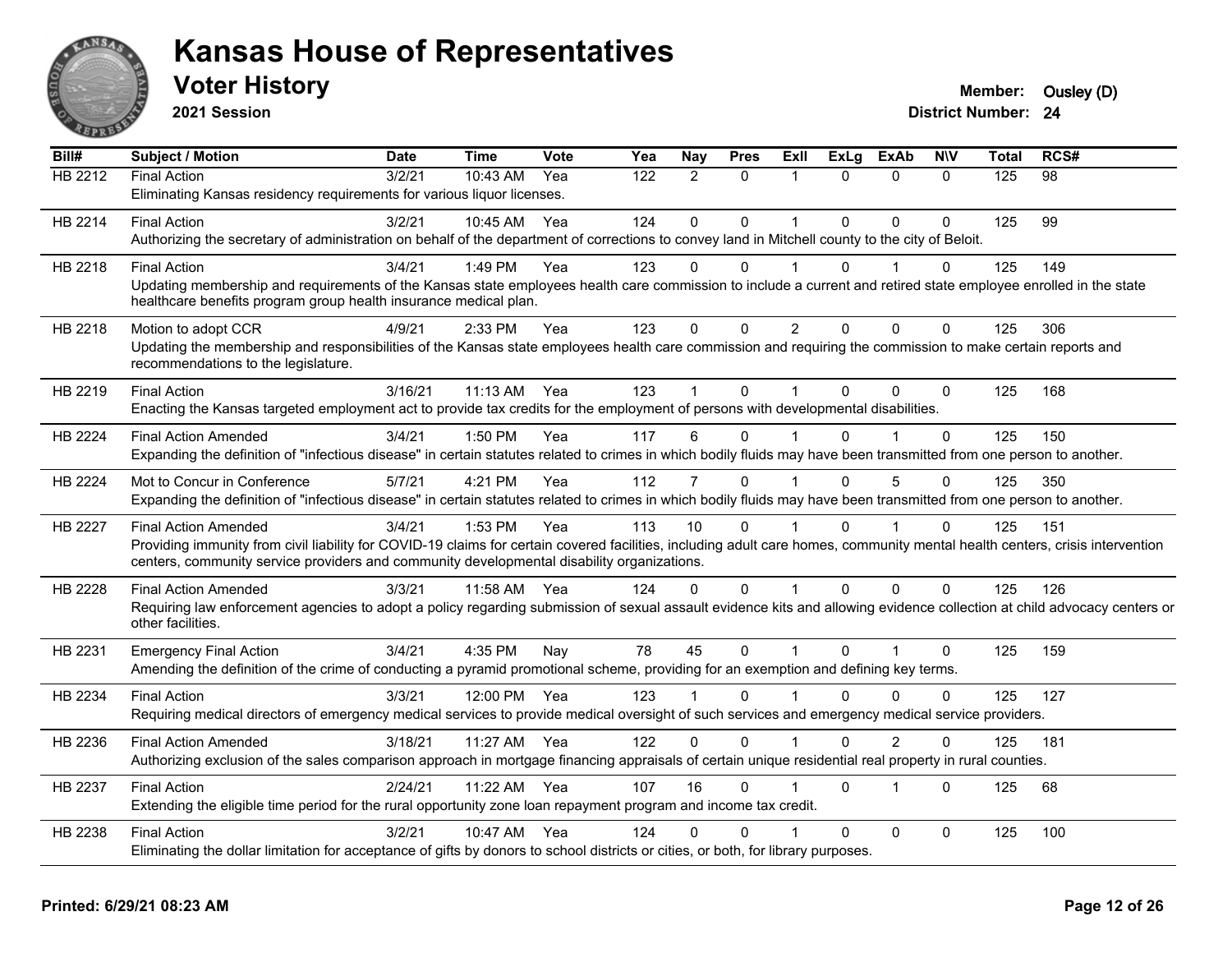

**2021 Session**

| Bill#   | Subject / Motion                                                                                                                                                                                                                                                                                                                                                                                         | <b>Date</b> | <b>Time</b>  | <b>Vote</b> | Yea              | <b>Nay</b>     | <b>Pres</b>  | ExII           | <b>ExLg</b>  | <b>ExAb</b>             | <b>NIV</b>   | Total | RCS# |
|---------|----------------------------------------------------------------------------------------------------------------------------------------------------------------------------------------------------------------------------------------------------------------------------------------------------------------------------------------------------------------------------------------------------------|-------------|--------------|-------------|------------------|----------------|--------------|----------------|--------------|-------------------------|--------------|-------|------|
| HB 2239 | <b>Emergency Final Action Amended</b><br>Extending the Kansas corporate income tax net operating loss carryforward.                                                                                                                                                                                                                                                                                      | 3/4/21      | 4:33 PM      | Yea         | $\overline{123}$ | $\Omega$       | $\Omega$     | $\overline{1}$ | $\Omega$     | $\overline{\mathbf{1}}$ | $\mathbf{0}$ | 125   | 158  |
| HB 2243 | <b>Final Action</b><br>Adjusting the frequency of the KPERS actuarial experience study.                                                                                                                                                                                                                                                                                                                  | 2/25/21     | 11:43 AM     | Yea         | 123              | $\mathbf{1}$   | $\Omega$     | $\mathbf 1$    | $\Omega$     | $\mathbf{0}$            | $\mathbf{0}$ | 125   | 78   |
| HB 2243 | Motion to adopt CCR<br>Adjusting the frequency of the KPERS actuarial experience study, providing a moratorium on KPERS death and long-term disability employer contributions, allowing the<br>extension of certain DROP periods and conforming certain KPERS provisions with the federal CARES act.                                                                                                     | 4/8/21      | 5:11 PM      | Yea         | 122              | 0              | 0            | 1              | 0            | $\overline{c}$          | $\pmb{0}$    | 125   | 288  |
| HB 2244 | <b>Emergency Final Action Amended</b><br>Establishing requirements for the effective disposal of industrial hemp and requiring industrial hemp processors to register with the state fire marshal.                                                                                                                                                                                                       | 2/25/21     | 12:49 PM     | Yea         | 97               | 27             | $\mathbf 0$  | $\overline{1}$ | $\mathbf{0}$ | $\mathbf 0$             | $\mathbf 0$  | 125   | 79   |
| HB 2244 | Motion to adopt CCR<br>Establishing requirements for the effective disposal of industrial hemp and requiring industrial hemp processors to register with the state fire marshal.                                                                                                                                                                                                                         | 4/8/21      | 9:32 PM      | Yea         | 101              | 22             | $\Omega$     |                | $\Omega$     |                         | $\Omega$     | 125   | 295  |
| HB 2245 | <b>Final Action</b><br>Permitting the division of vehicles to collect emergency contact information for registration purposes and permitting law enforcement agencies to use such information in<br>the case of an emergency.                                                                                                                                                                            | 3/4/21      | 1:54 PM      | Yea         | 123              | $\Omega$       | $\mathbf{0}$ |                | 0            |                         | $\Omega$     | 125   | 152  |
| HB 2245 | Motion to Concur<br>Permitting the division of vehicles to collect emergency contact information for registration purposes and permitting law enforcement agencies to use such information in<br>the case of an emergency.                                                                                                                                                                               | 4/7/21      | 10:30 AM     | Yea         | 122              | $\Omega$       | 0            | $\mathbf{1}$   | $\mathbf{0}$ | $\overline{2}$          | 0            | 125   | 267  |
| HB 2247 | <b>Final Action Amended</b><br>Designating a portion of K-67 highway as the COII Trenton J Brinkman memorial highway, designating bridges on U.S. highway 54 as the Max Zimmerman memorial<br>bridge and the Jack Taylor memorial bridge, designating a bridge on U.S. highway 77 as the PFC Loren H Larson bridge and designating a bridge on U.S. highway 166<br>as the Tyler A Juden memorial bridge. | 3/2/21      | 10:48 AM Yea |             | 124              | $\Omega$       | $\Omega$     | 1              | $\Omega$     | $\Omega$                | $\Omega$     | 125   | 101  |
| HB 2247 | Motion to Concur<br>Designating a portion of K-67 highway as the COII Trenton J Brinkman memorial highway, designating bridges on U.S. highway 54 as the Max Zimmerman memorial<br>bridge and the Jack Taylor memorial bridge, designating a bridge on U.S. highway 77 as the PFC Loren H Larson bridge and designating a bridge on U.S. highway 166<br>as the Tyler A Juden memorial bridge.            | 4/7/21      | 10:23 AM Yea |             | 122              | $\Omega$       | $\Omega$     |                | $\Omega$     | 2                       | $\Omega$     | 125   | 264  |
| HB 2248 | <b>Final Action</b><br>Increasing state financial assistance to local health departments under specified circumstances.                                                                                                                                                                                                                                                                                  | 3/17/21     | 11:19 AM Yea |             | 111              | 12             | 0            | $\overline{1}$ | $\Omega$     | $\overline{1}$          | 0            | 125   | 175  |
| HB 2252 | <b>Final Action Amended</b><br>Creating fulfillment house licenses to authorize storage and shipping services provided to winery special order shipping licensees.                                                                                                                                                                                                                                       | 3/2/21      | 10:50 AM     | Yea         | 122              | $\overline{c}$ | 0            | 1              | $\mathbf 0$  | $\mathbf 0$             | $\mathbf 0$  | 125   | 102  |
| HB 2254 | <b>Final Action Amended</b><br>Increasing the monetary cap on irrevocable prearranged funeral agreements to \$10,000.                                                                                                                                                                                                                                                                                    | 2/24/21     | 11:23 AM     | Yea         | 123              | $\Omega$       | $\Omega$     | 1              | $\Omega$     | $\mathbf{1}$            | $\mathbf{0}$ | 125   | 69   |
| HB 2254 | Mot to Concur in Conference<br>Increasing the monetary cap on irrevocable prearranged funeral agreements to \$10,000.                                                                                                                                                                                                                                                                                    | 4/8/21      | 7:48 PM      | Yea         | 122              | $\mathbf{1}$   | 0            | 1              | $\mathbf 0$  | $\overline{\mathbf{1}}$ | $\mathbf 0$  | 125   | 291  |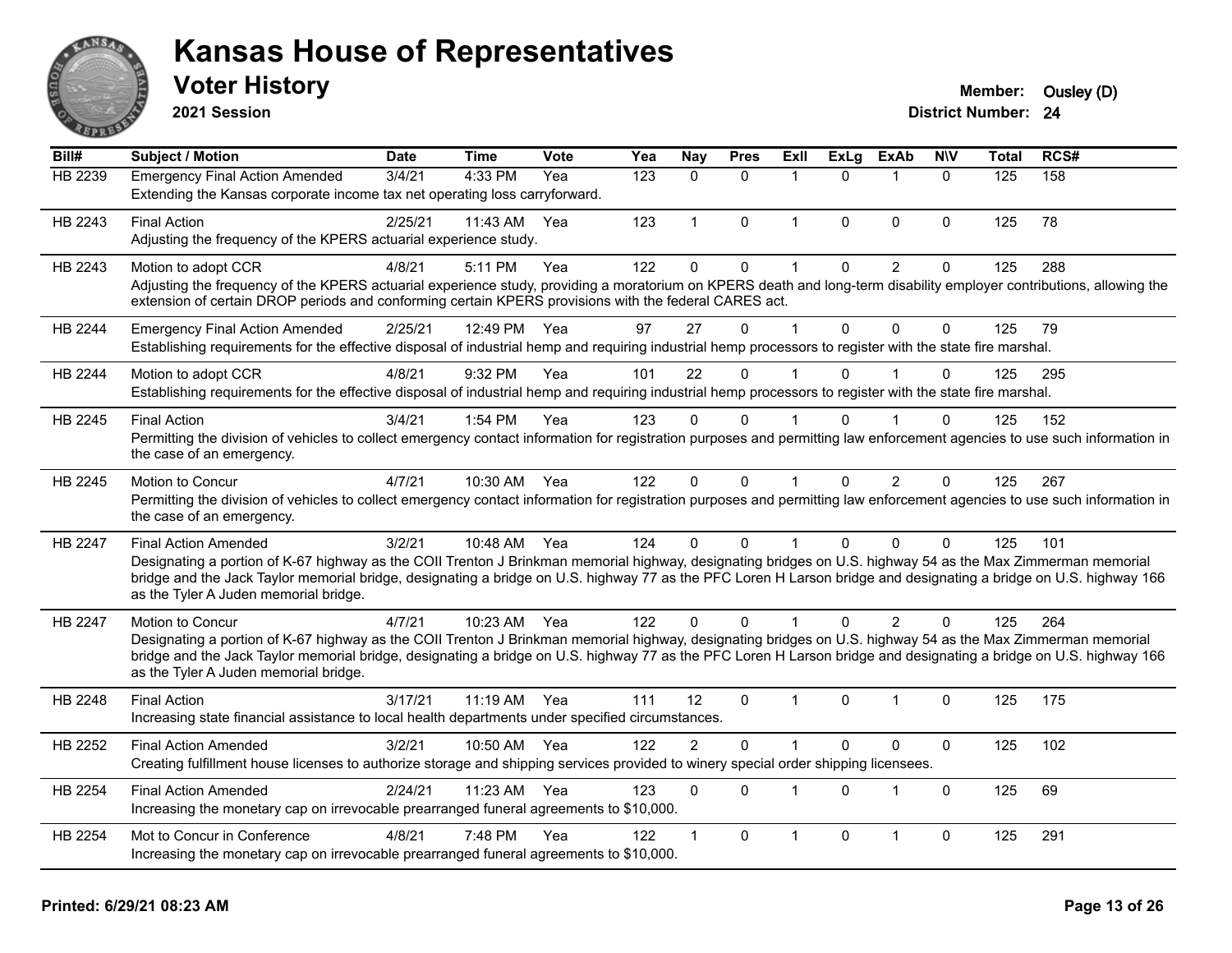

**2021 Session**

| Bill#          | <b>Subject / Motion</b>                                                                                                                                                   | <b>Date</b> | <b>Time</b> | <b>Vote</b> | Yea | <b>Nay</b>     | <b>Pres</b>  | ExII           | <b>ExLg</b>  | <b>ExAb</b>  | <b>NIV</b>   | <b>Total</b>   | RCS# |
|----------------|---------------------------------------------------------------------------------------------------------------------------------------------------------------------------|-------------|-------------|-------------|-----|----------------|--------------|----------------|--------------|--------------|--------------|----------------|------|
| <b>HB 2259</b> | <b>Final Action Amended</b>                                                                                                                                               | 3/2/21      | 10:53 AM    | Yea         | 75  | 49             | $\Omega$     | 1              | $\Omega$     | $\Omega$     | $\Omega$     | $\frac{1}{25}$ | 103  |
|                | Permitting the use of expedited partner therapy to treat a sexually transmitted disease.                                                                                  |             |             |             |     |                |              |                |              |              |              |                |      |
| HB 2262        | <b>Final Action Amended</b>                                                                                                                                               | 2/24/21     | 11:25 AM    | Yea         | 122 |                | $\Omega$     |                | $\Omega$     | 1            | $\mathbf 0$  | 125            | 70   |
|                | Eliminating the requirement to provide a permit to cremate in certain circumstances and authorizing electronic permits to cremate.                                        |             |             |             |     |                |              |                |              |              |              |                |      |
| HB 2264        | <b>Final Action</b>                                                                                                                                                       | 3/2/21      | 10:56 AM    | Yea         | 95  | 29             | $\Omega$     |                | $\Omega$     | $\Omega$     | $\mathbf{0}$ | 125            | 104  |
|                | Permitting student athletes at postsecondary educational institutions to receive compensation for the use of their name, image, likeness rights or athletic reputation.   |             |             |             |     |                |              |                |              |              |              |                |      |
| HB 2270        | <b>Final Action</b>                                                                                                                                                       | 3/2/21      | 10:58 AM    | Yea         | 123 |                | 0            |                | 0            | $\Omega$     | $\Omega$     | 125            | 105  |
|                | Modifying the distribution of the levy on fire insurance business premiums to the state fire marshal fee fund, the emergency medical services operating fund and the fire |             |             |             |     |                |              |                |              |              |              |                |      |
|                | service training program fund.                                                                                                                                            |             |             |             |     |                |              |                |              |              |              |                |      |
| HB 2275        | <b>Final Action</b>                                                                                                                                                       | 3/2/21      | 10:27 AM    | Yea         | 124 | $\Omega$       | $\Omega$     | $\overline{1}$ | $\Omega$     | $\Omega$     | $\mathbf{0}$ | 125            | 89   |
|                | Requiring the department of corrections to develop guidance to be used by parole officers when responding to violations of parole and postrelease supervision and that    |             |             |             |     |                |              |                |              |              |              |                |      |
|                | incentivize compliant behavior.                                                                                                                                           |             |             |             |     |                |              |                |              |              |              |                |      |
| HB 2277        | <b>Emergency Final Action Amended</b>                                                                                                                                     | 2/25/21     | 12:51 PM    | Yea         | 116 | 8              | 0            | $\overline{1}$ | $\Omega$     | $\Omega$     | $\mathbf 0$  | 125            | 80   |
|                | Clarifying the definition of possession in the Kansas criminal code.                                                                                                      |             |             |             |     |                |              |                |              |              |              |                |      |
| HB 2279        | <b>Final Action Amended</b>                                                                                                                                               | 3/3/21      | 12:02 PM    | Yea         | 122 | $\overline{2}$ | $\mathsf{O}$ | $\mathbf{1}$   | $\mathbf{0}$ | $\mathbf{0}$ | $\mathbf{0}$ | 125            | 128  |
|                | Enacting the physical therapy licensure compact and authorizing criminal history record checks.                                                                           |             |             |             |     |                |              |                |              |              |              |                |      |
| HB 2280        | <b>Final Action Amended</b>                                                                                                                                               | 3/3/21      | 12:03 PM    | Yea         | 116 | 8              | $\mathbf 0$  | $\mathbf{1}$   | 0            | $\mathbf 0$  | $\mathbf 0$  | 125            | 129  |
|                | Updating statutes relating to the powers, duties and functions of the state board of pharmacy.                                                                            |             |             |             |     |                |              |                |              |              |              |                |      |
| HB 2287        | <b>Final Action</b>                                                                                                                                                       | 3/16/21     | 11:15 AM    | Yea         | 115 | 9              | $\mathbf{0}$ | $\mathbf{1}$   | $\Omega$     | $\Omega$     | $\mathbf{0}$ | 125            | 169  |
|                | Establishing the Kansas promise scholarship act to provide scholarships to students who attend postsecondary educational programs that correspond to high-need            |             |             |             |     |                |              |                |              |              |              |                |      |
|                | career fields.                                                                                                                                                            |             |             |             |     |                |              |                |              |              |              |                |      |
| HB 2292        | <b>Final Action</b>                                                                                                                                                       | 3/2/21      | 10:28 AM    | Yea         | 124 | $\Omega$       | 0            | $\mathbf{1}$   | $\Omega$     | $\Omega$     | $\mathbf{0}$ | 125            | 90   |
|                | Creating exemptions in the open records act for cyber security assessments, plans and vulnerabilities.                                                                    |             |             |             |     |                |              |                |              |              |              |                |      |
| HB 2295        | <b>Final Action</b>                                                                                                                                                       | 3/4/21      | 1:56 PM     | Yea         | 122 |                | 0            | $\mathbf{1}$   | $\mathbf 0$  | $\mathbf{1}$ | $\mathbf 0$  | 125            | 153  |
|                | Exempting municipal motor grader vehicle operators from Kansas uniform commercial drivers' license act requirements.                                                      |             |             |             |     |                |              |                |              |              |              |                |      |
| HB 2297        | <b>Final Action</b>                                                                                                                                                       | 3/2/21      | 10:59 AM    | Yea         | 124 | $\Omega$       | $\Omega$     | $\mathbf{1}$   | $\Omega$     | $\Omega$     | $\Omega$     | 125            | 106  |
|                | Concerning requirements of publication of certain documents by the secretary of state; relating to session laws, the Kansas register, proposed amendments to the          |             |             |             |     |                |              |                |              |              |              |                |      |
|                | constitution of the state of Kansas, and Kansas administrative rules and regulations and guidance documents.                                                              |             |             |             |     |                |              |                |              |              |              |                |      |
| HB 2298        | <b>Final Action</b>                                                                                                                                                       | 3/2/21      | 11:01 AM    | Yea         | 120 | 4              | $\Omega$     |                | $\Omega$     | $\mathbf 0$  | $\mathbf{0}$ | 125            | 107  |
|                | Changing requirements for service of process on nonresident drivers and clarifying service of process on certain business entities.                                       |             |             |             |     |                |              |                |              |              |              |                |      |
| HB 2313        | <b>Final Action</b>                                                                                                                                                       | 3/4/21      | 1:32 PM     | Yea         | 123 | 0              | 0            |                | n            |              | $\mathbf{0}$ | 125            | 142  |
|                | Allowing Kansas national guard and reservist members who are in good standing to receive a property tax exemption for up to two motor vehicles.                           |             |             |             |     |                |              |                |              |              |              |                |      |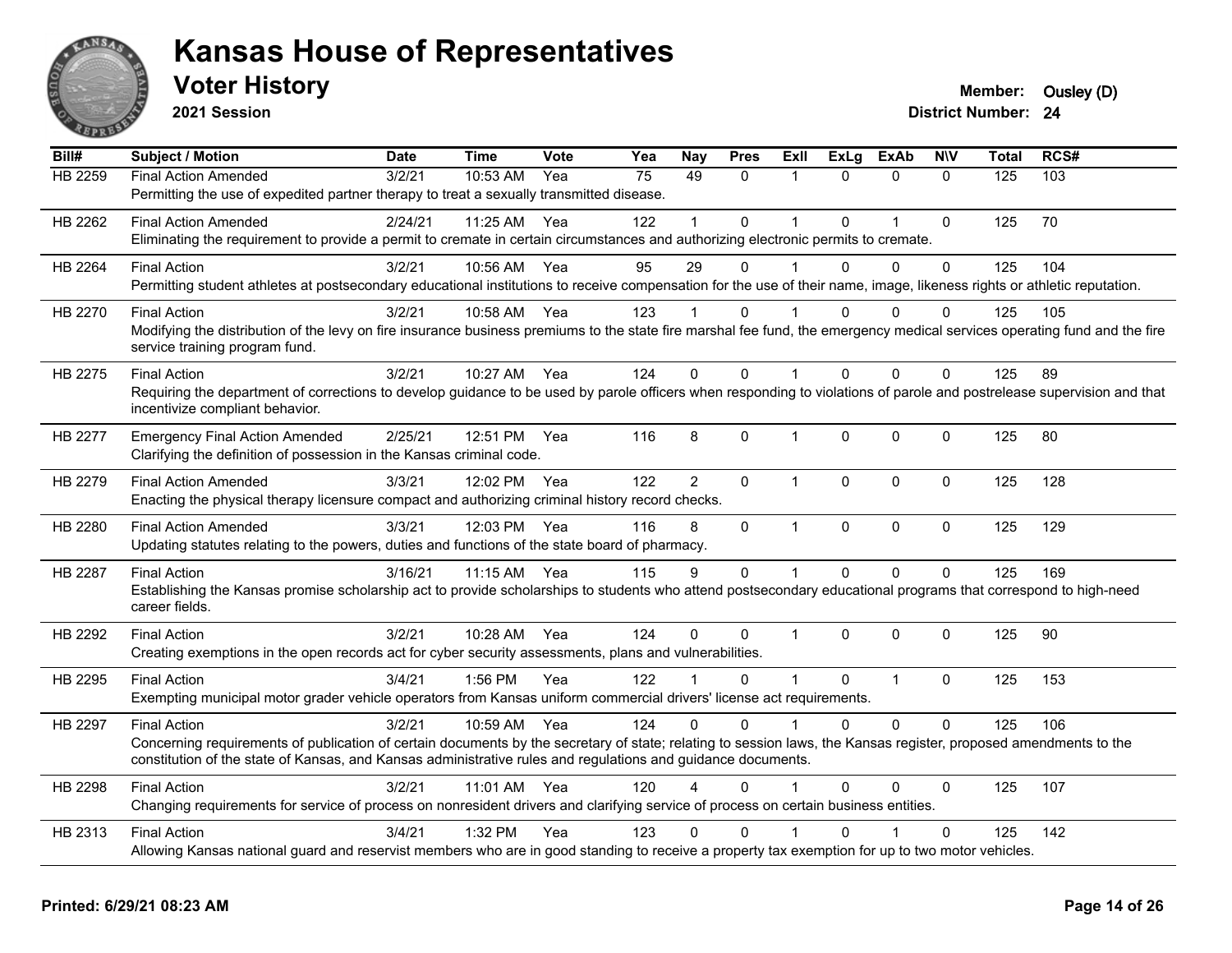

**2021 Session**

| Bill#          | <b>Subject / Motion</b>                                                                                                                                                                                                                                                                                                                                                                                                                                                                                                                                                                                                                                                                                                   | <b>Date</b> | Time       | Vote | Yea | <b>Nay</b>     | <b>Pres</b>    | Exll         | ExLg     | <b>ExAb</b>     | <b>NIV</b>  | <b>Total</b> | RCS# |
|----------------|---------------------------------------------------------------------------------------------------------------------------------------------------------------------------------------------------------------------------------------------------------------------------------------------------------------------------------------------------------------------------------------------------------------------------------------------------------------------------------------------------------------------------------------------------------------------------------------------------------------------------------------------------------------------------------------------------------------------------|-------------|------------|------|-----|----------------|----------------|--------------|----------|-----------------|-------------|--------------|------|
| <b>HB 2313</b> | Motion to adopt CCR                                                                                                                                                                                                                                                                                                                                                                                                                                                                                                                                                                                                                                                                                                       | 5/7/21      | 11:59 PM   | Yea  | 108 | 3              | $\mathbf{0}$   |              | $\Omega$ | $\overline{13}$ | $\Omega$    | 125          | 355  |
|                | Senate Substitute for HB 2313 by Committee on Assessment and Taxation - Providing for reimbursement of property taxes for certain business shutdowns or<br>restrictions, allowing Kansas national guard and reservist members who are in good standing to receive a property tax exemption for up to two motor vehicles,<br>authorizing continuation of the statewide levy for schools and the exemption of a portion of residential property from such levy, authorizing appointment by the governor<br>of a member pro tempore when a vacancy on the state board of tax appeals exists and directing post audit study of the impact of non-profit and governmental entities<br>competing against for-profit businesses. |             |            |      |     |                |                |              |          |                 |             |              |      |
| HB 2315        | <b>Emergency Final Action</b><br>Providing a tax credit for contributions to technical colleges.                                                                                                                                                                                                                                                                                                                                                                                                                                                                                                                                                                                                                          | 3/4/21      | 4:41 PM    | Yea  | 119 | $\overline{4}$ | $\mathbf{0}$   | $\mathbf{1}$ | $\Omega$ | $\mathbf{1}$    | $\Omega$    | 125          | 164  |
| HB 2316        | <b>Final Action</b><br>Eliminating the prohibition of a surcharge when purchases are made with a credit or debit card.                                                                                                                                                                                                                                                                                                                                                                                                                                                                                                                                                                                                    | 3/30/21     | 10:34 AM   | Nay  | 90  | 34             | $\mathbf 0$    | 1            | $\Omega$ | $\mathbf 0$     | 0           | 125          | 234  |
| HB 2321        | <b>Final Action Amended</b><br>Requiring electric public utilities to notify cities prior to construction of urban electric transmission lines.                                                                                                                                                                                                                                                                                                                                                                                                                                                                                                                                                                           | 3/2/21      | 11:03 AM   | Yea  | 122 | $\overline{2}$ | $\mathbf 0$    | $\mathbf{1}$ | $\Omega$ | $\mathbf 0$     | $\Omega$    | 125          | 108  |
| HB 2329        | <b>Final Action Amended</b><br>Updating the entities who are subject to the pipeline safety program of the state corporation commission.                                                                                                                                                                                                                                                                                                                                                                                                                                                                                                                                                                                  | 3/24/21     | $11:14$ AM | Yea  | 121 |                | $\mathbf 0$    | $\mathbf 1$  | $\Omega$ | $\overline{2}$  | $\Omega$    | 125          | 200  |
| HB 2332        | <b>Final Action Amended</b><br>Requiring identification of the sender on third party solicitations to registered voters to file an application for an advance voting ballot.                                                                                                                                                                                                                                                                                                                                                                                                                                                                                                                                              | 3/3/21      | 12:05 PM   | Nay  | 86  | 38             | $\mathbf 0$    | 1            | $\Omega$ | $\mathbf 0$     | $\mathbf 0$ | 125          | 130  |
| HB 2332        | Motion to adopt CCR<br>Prohibiting the modification of election laws other than by legislative process, requiring county election officials to maintain residential and mailing addresses for<br>registered voters, requiring identification of the sender on third party solicitations to registered voters to file an application for an advance voting ballot and prohibiting<br>such solicitations by nonresidents of this state, expanding the crime of election tampering and providing for the appointment of elected officials when vacancy is due to<br>military service.                                                                                                                                        | 4/8/21      | 10:21 PM   | Nay  | 83  | 38             | $\mathbf 0$    | 1            | $\Omega$ | 3               | $\Omega$    | 125          | 297  |
| HB 2332        | Consideration of Veto<br>Prohibiting the modification of election laws other than by legislative process, requiring county election officials to maintain residential and mailing addresses for<br>registered voters, requiring identification of the sender on third party solicitations to registered voters to file an application for an advance voting ballot and prohibiting<br>such solicitations by nonresidents of this state, expanding the crime of election tampering and providing for the appointment of elected officials when vacancy is due to<br>military service.                                                                                                                                      | 5/3/21      | 11:45 AM   | Nay  | 86  | 37             | $\mathbf{0}$   | $\Omega$     | $\Omega$ | 1               | $\mathbf 1$ | 125          | 318  |
| HB 2339        | <b>Final Action Amended</b><br>Expanding the crime of election tampering to include changing or altering votes cast, manipulating computer hardware or software or vote tabulation methods or<br>producing false vote totals.                                                                                                                                                                                                                                                                                                                                                                                                                                                                                             | 3/17/21     | 11:21 AM   | Yea  | 122 |                | $\mathbf{0}$   |              | $\Omega$ |                 | $\Omega$    | 125          | 176  |
| HB 2361        | <b>Final Action</b><br>Authorizing the supreme court to adopt rules establishing specialty courts, creating the specialty court funding advisory committee and the specialty court resources<br>fund.                                                                                                                                                                                                                                                                                                                                                                                                                                                                                                                     | 3/3/21      | 12:07 PM   | Yea  | 122 |                | $\overline{1}$ | $\mathbf{1}$ | $\Omega$ | $\Omega$        | $\Omega$    | 125          | 131  |
| HB 2362        | <b>Final Action</b><br>Modifying the elements of and making changes to the criminal penalties of abuse of a child.                                                                                                                                                                                                                                                                                                                                                                                                                                                                                                                                                                                                        | 3/3/21      | 12:08 PM   | Yea  | 124 | 0              | $\Omega$       |              | $\Omega$ | $\mathbf 0$     | 0           | 125          | 132  |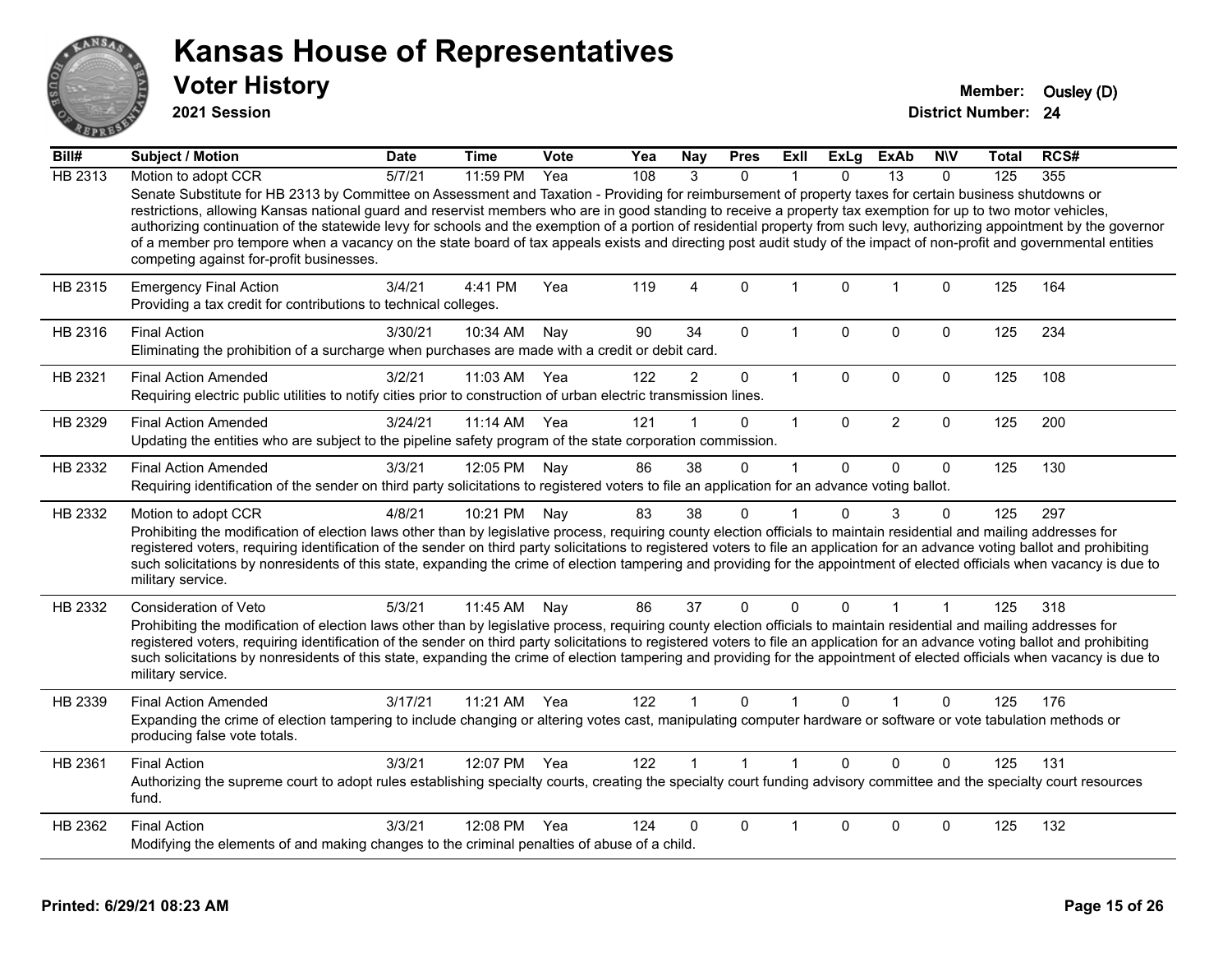

**2021 Session**

| $\overline{Bill#}$ | <b>Subject / Motion</b>                                                                                                                                                                                                                                                                                                                                                                                                                                                                                                                                                                                             | <b>Date</b> | <b>Time</b>  | Vote | Yea | Nay           | <b>Pres</b> | Exll           | <b>ExLg</b> | <b>ExAb</b>  | <b>NIV</b>   | <b>Total</b> | RCS# |
|--------------------|---------------------------------------------------------------------------------------------------------------------------------------------------------------------------------------------------------------------------------------------------------------------------------------------------------------------------------------------------------------------------------------------------------------------------------------------------------------------------------------------------------------------------------------------------------------------------------------------------------------------|-------------|--------------|------|-----|---------------|-------------|----------------|-------------|--------------|--------------|--------------|------|
| HB 2363            | <b>Final Action Amended</b><br>Increasing the maximum rate paid to appointed counsel.                                                                                                                                                                                                                                                                                                                                                                                                                                                                                                                               | 3/30/21     | 10:36 AM     | Yea  | 116 | 8             | $\Omega$    | $\mathbf{1}$   | $\Omega$    | $\Omega$     | $\Omega$     | 125          | 235  |
| HB 2366            | <b>Emergency Final Action</b><br>Requiring prosecutors to disclose their intent to introduce testimony from a jailhouse witness and to forward information to the Kansas bureau of investigation.                                                                                                                                                                                                                                                                                                                                                                                                                   | 4/8/21      | 11:33 AM     | Yea  | 123 | $\mathbf 0$   | $\mathbf 0$ | 1              | $\Omega$    | $\mathbf{1}$ | $\mathbf{0}$ | 125          | 279  |
| HB 2367            | <b>Final Action</b><br>Authorizing the state corporation commission to regulate certain transmission line wire stringing activities.                                                                                                                                                                                                                                                                                                                                                                                                                                                                                | 3/2/21      | 11:04 AM Yea |      | 124 | $\Omega$      | $\Omega$    |                | $\Omega$    | $\Omega$     | $\Omega$     | 125          | 109  |
| HB 2374            | <b>Final Action</b><br>Authorizing the Kansas sentencing commission to change risk assessment cut-off levels for participation in the certified drug abuse treatment program.                                                                                                                                                                                                                                                                                                                                                                                                                                       | 3/2/21      | 11:06 AM Yea |      | 124 | $\Omega$      | $\Omega$    | 1              | $\Omega$    | $\Omega$     | $\mathbf{0}$ | 125          | 110  |
| HB 2377            | <b>Final Action Amended</b><br>Revising the laws concerning driving under the influence, including authorizing reinstatement of a driver's license for certain persons with an ignition interlock device<br>restriction, requiring persons with an ignition interlock device restriction to complete the ignition interlock device program before driving privileges are fully reinstated,<br>providing for reduced ignition interlock device program costs for certain persons and modifying the criminal penalties for driving a commercial motor vehicle under the<br>influence and driving under the influence. | 3/3/21      | 12:10 PM     | Yea  | 101 | 23            | $\Omega$    |                | $\Omega$    | $\Omega$     | $\Omega$     | 125          | 133  |
| HB 2379            | <b>Final Action Amended</b><br>Enacting the peer-to-peer vehicle sharing act to provide insurance, liability, recordkeeping and consumer protection requirements for peer-to-peer vehicle sharing.                                                                                                                                                                                                                                                                                                                                                                                                                  | 3/4/21      | 1:58 PM      | Yea  | 123 | $\Omega$      | $\Omega$    | $\mathbf 1$    | $\Omega$    | $\mathbf{1}$ | $\Omega$     | 125          | 154  |
| HB 2380            | <b>Final Action Amended</b><br>Amending healthcare stabilization fund minimum professional liability insurance coverage requirements and the membership of the board of governors of such fund.                                                                                                                                                                                                                                                                                                                                                                                                                     | 3/30/21     | 10:37 AM     | Yea  | 104 | 20            | $\Omega$    |                |             | $\Omega$     | $\Omega$     | 125          | 236  |
| HB 2387            | <b>Final Action Amended</b><br>Revising laws relating to operating an aircraft under the influence, including prescribing criminal and administrative penalties and providing for testing of blood, breath,<br>urine or other bodily substances, and preliminary screening tests of breath or oral fluid.                                                                                                                                                                                                                                                                                                           | 3/2/21      | 11:08 AM     | Yea  | 101 | 23            | $\Omega$    |                | $\Omega$    | $\Omega$     | $\Omega$     | 125          | 111  |
| HB 2390            | <b>Final Action</b><br>Making permanent certain exceptions to the disclosure of public records under the open records act.                                                                                                                                                                                                                                                                                                                                                                                                                                                                                          | 3/2/21      | 10:30 AM     | Yea  | 124 | $\Omega$      | $\Omega$    |                | $\Omega$    | $\mathbf 0$  | 0            | 125          | 91   |
| HB 2390            | Motion to adopt CCR<br>Making permanent certain exceptions to the disclosure of public records under the open records act, creating exemptions in the open records act for cyber security<br>assessments, plans and vulnerabilities, prohibiting the filing of certain liens or claims against real or personal property and providing for criminal penalties and<br>authorizing local correctional or detention officers and administrative hearing officers to have identifying information restricted from public access on public websites that<br>identify home addresses or home ownership.                   | 4/9/21      | 10:20 AM     | Yea  | 121 | $\mathcal{P}$ | $\Omega$    | $\mathfrak{p}$ | $\Omega$    | $\Omega$     | $\Omega$     | 125          | 300  |
| HB 2391            | <b>Final Action Amended</b><br>Changing the secretary of state's business filings provisions including instituting biennial business report filings and making other changes to business filing provisions,<br>information requirements and fees, removing exemptions from the open records act for tax records no longer kept by the secretary of state, permitting the public<br>recording of UCC filings with improperly included social security numbers and repealing certain obsolete statutes including blanket music license filing provisions.                                                             | 3/2/21      | 11:10 AM     | Yea  | 121 | 3             | $\Omega$    |                | $\Omega$    | $\Omega$     | $\Omega$     | 125          | 112  |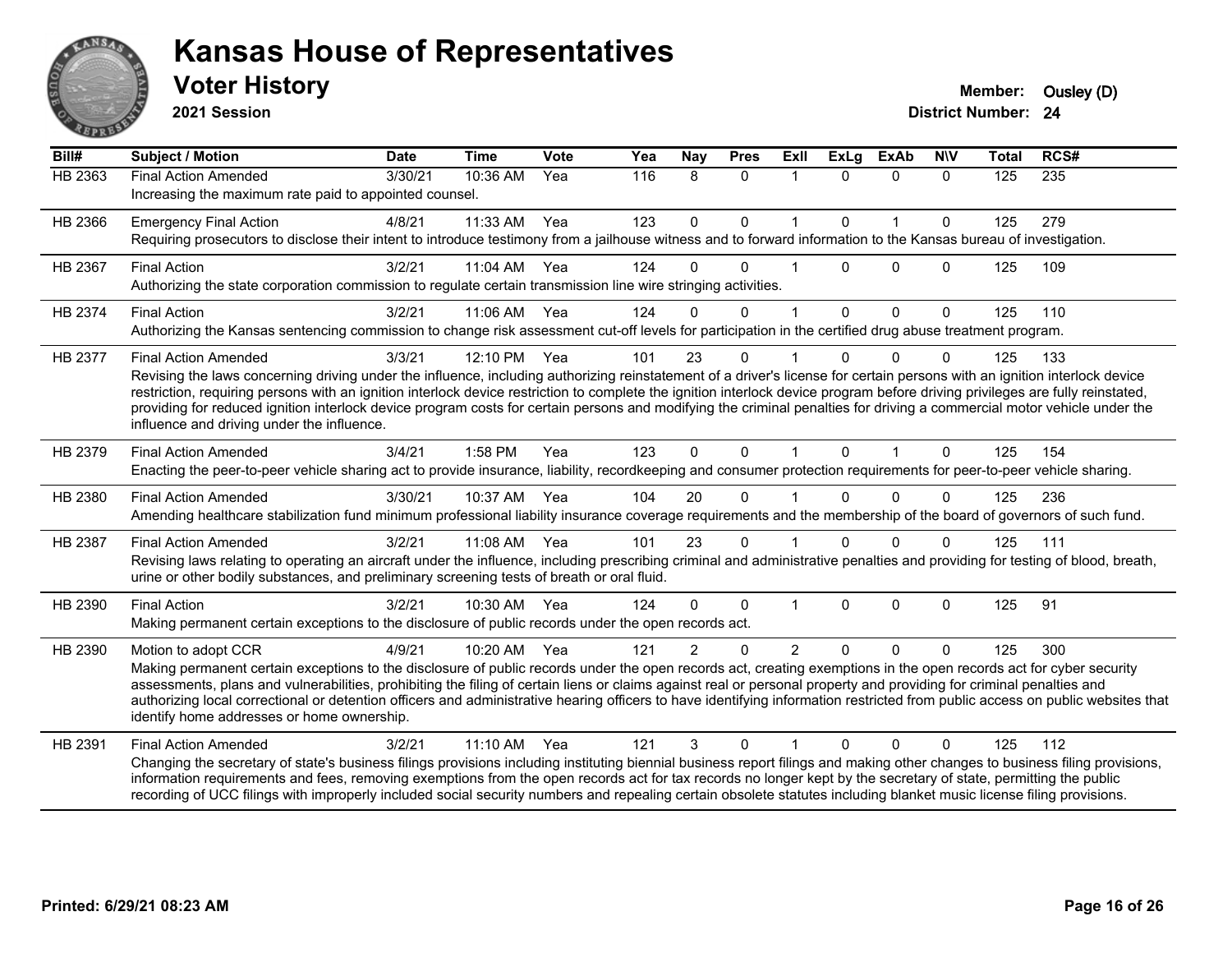| <b>ANSAS</b><br>65D | <b>Kansas House of Representatives</b><br><b>Voter History</b><br>2021 Session                                                                                                                                                                                                                                                                                                                                                                                                              |             |                    |      |     |                 |              |                |             |                |              | Member:<br><b>District Number: 24</b> | Ousley (D) |
|---------------------|---------------------------------------------------------------------------------------------------------------------------------------------------------------------------------------------------------------------------------------------------------------------------------------------------------------------------------------------------------------------------------------------------------------------------------------------------------------------------------------------|-------------|--------------------|------|-----|-----------------|--------------|----------------|-------------|----------------|--------------|---------------------------------------|------------|
| Bill#               | <b>Subject / Motion</b>                                                                                                                                                                                                                                                                                                                                                                                                                                                                     | <b>Date</b> | <b>Time</b>        | Vote | Yea | <b>Nay</b>      | <b>Pres</b>  | <b>ExII</b>    | <b>ExLg</b> | <b>ExAb</b>    | <b>NIV</b>   | Total                                 | RCS#       |
| <b>HB 2391</b>      | Mot to Concur in Conference<br>Changing the secretary of state's business filings provisions, including instituting biennial business report filings, authorizing the secretary of state to contract with private<br>entities for printing and binding services, changing publication and price requirements for publications of the secretary of state and repealing certain obsolete statutes<br>including blanket music license filing provisions.                                       | 4/8/21      | 7:51 PM            | Yea  | 123 | $\Omega$        | $\Omega$     |                | 0           |                | $\Omega$     | 125                                   | 292        |
| HB 2397             | <b>EFA Sub Bill Amended</b><br>Appropriations for FY 2021, FY 2022, FY 2023 and FY 2024 for various state agencies.                                                                                                                                                                                                                                                                                                                                                                         | 3/30/21     | 8:00 PM            | Nay  | 71  | 52              | $\mathbf 0$  | $\mathbf 1$    | 0           | $\overline{1}$ | 0            | 125                                   | 257        |
| HB 2397             | Motion to Concur<br>Senate Substitute for Substitute for HB 2397 by Committee on Ways and Means - Reconciling conflicting amendments to certain statutes.                                                                                                                                                                                                                                                                                                                                   | 5/7/21      | 11:57 AM           | Yea  | 116 | 3               | $\mathbf{1}$ | $\mathbf{1}$   | $\mathbf 0$ | 3              | $\mathbf{1}$ | 125                                   | 348        |
| HB 2401             | <b>Final Action Amended</b><br>Authorizing the secretary of corrections to enter agreements for public-private partnerships for projects for new or renovated buildings at correctional institutions for<br>education, skills-building and spiritual needs programs; establishing a nonprofit corporation to receive gifts, donations, grants and other moneys and engage in<br>fundraising projects for funding such projects for education, skills-building and spiritual needs programs. | 3/23/21     | $11:13 \text{ AM}$ | Yea  | 123 |                 | ŋ            | 2              | 0           | 0              | $\Omega$     | 125                                   | 189        |
| HB 2401             | Motion to Concur<br>Authorizing the secretary of corrections to enter agreements for public-private partnerships for projects for new or renovated buildings at correctional institutions for<br>education, skills-building and spiritual needs programs; establishing a nonprofit corporation to receive gifts, donations, grants and other moneys and engage in<br>fundraising projects for funding such projects for education, skills-building and spiritual needs programs.            | 4/8/21      | 5:04 PM            | Yea  | 120 | 2               | U            |                | 0           | $\overline{2}$ | $\Omega$     | 125                                   | 286        |
| HB 2405             | <b>Emergency Final Action Amended</b><br>Authorizing the issuance of \$1,000,000,000 of pension obligation bonds to finance a portion of the unfunded actuarial liability of KPERS.                                                                                                                                                                                                                                                                                                         | 3/4/21      | 4:38 PM            | Yea  | 117 | 6               | $\Omega$     |                | 0           |                | $\Omega$     | 125                                   | 161        |
| HB 2405             | Motion to adopt CCR<br>Authorizing the issuance of \$500,000,000 of pension obligation bonds to finance a portion of the unfunded actuarial liability of KPERS.                                                                                                                                                                                                                                                                                                                             | 4/9/21      | 5:48 PM            | Yea  | 112 | 10 <sup>1</sup> | $\Omega$     | $\overline{2}$ | $\Omega$    | $\Omega$       | $\mathbf{1}$ | 125                                   | 313        |
| HB 2406             | <b>Final Action Amended</b><br>Sunday start time for the sale of alcoholic liquor and cereal malt beverage in retail stores changed from 12 noon to 10 a.m.                                                                                                                                                                                                                                                                                                                                 | 3/24/21     | 11:17 AM           | Yea  | 80  | 42              | $\Omega$     |                | 0           | $\overline{2}$ | 0            | 125                                   | 201        |
| HB 2408             | <b>Final Action Amended</b><br>Authorizing the state historical society to convey certain real property to the Iowa Tribe of Kansas and Nebraska.                                                                                                                                                                                                                                                                                                                                           | 3/30/21     | 10:38 AM Yea       |      | 124 | 0               | $\Omega$     |                | $\Omega$    | 0              | $\mathbf 0$  | 125                                   | 237        |
| HB 2412             | <b>Final Action Amended</b><br>Enacting the Kansas fights addiction act to establish a grant program for the purpose of preventing, reducing, treating and mitigating the effects of substance abuse and<br>addiction.                                                                                                                                                                                                                                                                      | 3/30/21     | 10:40 AM           | Nav  | 81  | 43              | $\Omega$     |                | 0           | $\Omega$       | $\Omega$     | 125                                   | 238        |
| HB 2416             | <b>Final Action Amended</b><br>Modifying the procedure for declaring and extending a state of disaster emergency, limiting powers granted to the governor during a state of disaster emergency,                                                                                                                                                                                                                                                                                             | 3/4/21      | 2:05 PM            | Nay  | 81  | 40              | 2            |                | $\Omega$    |                | $\Omega$     | 125                                   | 155        |

ANSA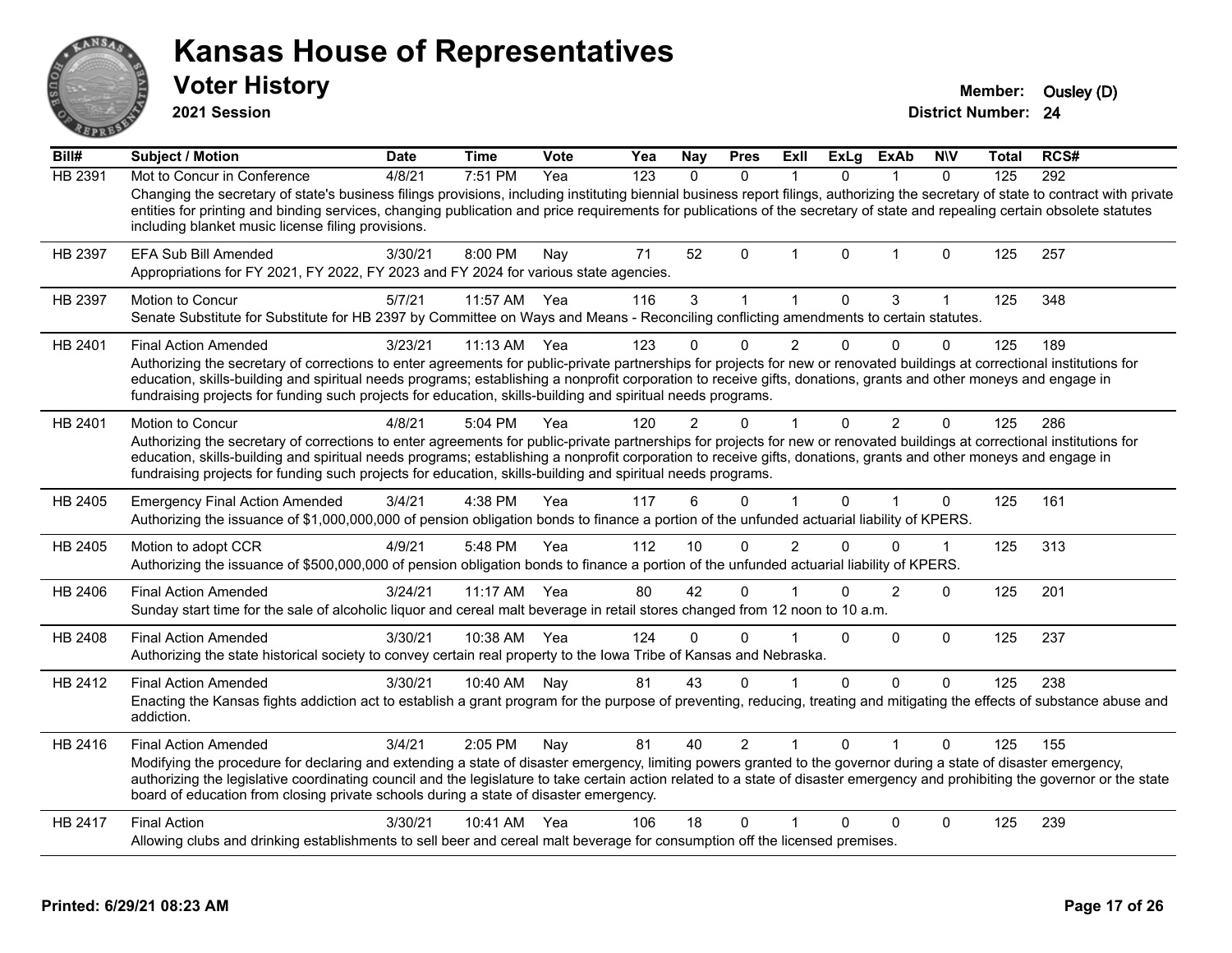

**2021 Session**

| Bill#           | <b>Subject / Motion</b>                                                                                                                                                                                                                                                                                                                                                                                                                                                                               | <b>Date</b> | <b>Time</b> | <b>Vote</b> | Yea | <b>Nay</b>     | <b>Pres</b>  | ExII           | ExLg     | <b>ExAb</b>    | <b>NIV</b>   | Total            | RCS#           |  |
|-----------------|-------------------------------------------------------------------------------------------------------------------------------------------------------------------------------------------------------------------------------------------------------------------------------------------------------------------------------------------------------------------------------------------------------------------------------------------------------------------------------------------------------|-------------|-------------|-------------|-----|----------------|--------------|----------------|----------|----------------|--------------|------------------|----------------|--|
| <b>HB 2448</b>  | <b>Emergency Final Action</b>                                                                                                                                                                                                                                                                                                                                                                                                                                                                         | 3/30/21     | 7:57 PM     | Yea         | 119 | $\overline{4}$ | $\mathbf{0}$ |                | $\Omega$ | $\overline{1}$ | $\mathbf{0}$ | $\overline{125}$ | 256            |  |
|                 | Permitting the secretary for children and families to license certain family foster homes where a former foster care youth with juvenile adjudications resides.                                                                                                                                                                                                                                                                                                                                       |             |             |             |     |                |              |                |          |                |              |                  |                |  |
| <b>HCR 5001</b> | <b>Emergency Final Action Amended</b>                                                                                                                                                                                                                                                                                                                                                                                                                                                                 | 1/21/21     | 12:56 PM    | Yea         | 117 | 5              | $\Omega$     | $\Omega$       | $\Omega$ | 3              | $\Omega$     | 125              | 5              |  |
|                 | Adopting joint rules for the House of Representatives and Senate for the 2021-2022 biennium.                                                                                                                                                                                                                                                                                                                                                                                                          |             |             |             |     |                |              |                |          |                |              |                  |                |  |
| <b>HCR 5003</b> | <b>EFA Amend and Debate</b>                                                                                                                                                                                                                                                                                                                                                                                                                                                                           | 1/22/21     | 11:30 AM    | Nav         | 86  | 38             | $\mathbf{0}$ | $\Omega$       | $\Omega$ |                | $\Omega$     | 125              | 10             |  |
|                 | Amending the bill of rights of the constitution of the state of Kansas to reserve to the people the right to regulate abortion through their elected state representatives and<br>senators.                                                                                                                                                                                                                                                                                                           |             |             |             |     |                |              |                |          |                |              |                  |                |  |
| <b>HCR 5013</b> | <b>Final Action</b>                                                                                                                                                                                                                                                                                                                                                                                                                                                                                   | 3/18/21     | 11:29 AM    | Nay         | 84  | 38             | $\mathbf{0}$ | $\mathbf{1}$   | $\Omega$ | $\overline{2}$ | $\Omega$     | 125              | 182            |  |
|                 | Urging congress to propose the "keep nine" amendment to the United States constitution to prohibit expanding the number of justices on the United States supreme<br>court.                                                                                                                                                                                                                                                                                                                            |             |             |             |     |                |              |                |          |                |              |                  |                |  |
| <b>HCR 5015</b> | <b>Final Action Amended</b>                                                                                                                                                                                                                                                                                                                                                                                                                                                                           | 3/24/21     | 11:25 AM    | Nay         | 84  | 38             | $\mathbf 0$  | $\mathbf{1}$   | 0        | $\overline{c}$ | $\mathbf 0$  | 125              | 202            |  |
|                 | Urging the United States Congress to reject the For the People Act of 2021.                                                                                                                                                                                                                                                                                                                                                                                                                           |             |             |             |     |                |              |                |          |                |              |                  |                |  |
| HR 6004         | <b>Emergency Final Action Amended</b>                                                                                                                                                                                                                                                                                                                                                                                                                                                                 | 1/21/21     | 12:54 PM    | Yea         | 110 | 12             | $\mathbf 0$  | $\mathbf{0}$   | 0        | $\mathbf{3}$   | $\mathbf 0$  | 125              | $\overline{4}$ |  |
|                 | Adopting permanent rules of the House of Representatives for the 2021-2022 biennium.                                                                                                                                                                                                                                                                                                                                                                                                                  |             |             |             |     |                |              |                |          |                |              |                  |                |  |
| HR 6009         | <b>Final Action</b>                                                                                                                                                                                                                                                                                                                                                                                                                                                                                   | 3/25/21     | 11:16 AM    | Nay         | 84  | 38             | $\Omega$     |                | $\Omega$ | $\overline{2}$ | $\Omega$     | 125              | 208            |  |
|                 | Disapproving executive reorganization order no. 47 that relates to the newly named Kansas department of human services.                                                                                                                                                                                                                                                                                                                                                                               |             |             |             |     |                |              |                |          |                |              |                  |                |  |
| HR 6015         | <b>Emergency Final Action</b>                                                                                                                                                                                                                                                                                                                                                                                                                                                                         | 3/30/21     | 7:48 PM     | Nay         | 84  | 39             | $\mathbf 0$  |                | $\Omega$ |                | $\mathbf{0}$ | 125              | 254            |  |
|                 | Urging the legislative coordinating council to revoke an executive order issued by the governor related to mandating face coverings if such an executive order is issued<br>while the legislature is adjourned.                                                                                                                                                                                                                                                                                       |             |             |             |     |                |              |                |          |                |              |                  |                |  |
| HR 6018         | Motion to Adopt                                                                                                                                                                                                                                                                                                                                                                                                                                                                                       | 5/26/21     | 12:42 PM    | Nay         | 83  | 27             | $\mathbf{1}$ | $\mathbf{1}$   | $\Omega$ | $\overline{7}$ | 6            | 125              | 359            |  |
|                 | Condemning the recent attacks on the State of Israel.                                                                                                                                                                                                                                                                                                                                                                                                                                                 |             |             |             |     |                |              |                |          |                |              |                  |                |  |
| <b>SB 13</b>    | <b>Emergency Final Action Amended</b>                                                                                                                                                                                                                                                                                                                                                                                                                                                                 | 3/4/21      | 4:32 PM     | Yea         | 120 | 3              | $\Omega$     | $\mathbf{1}$   | $\Omega$ | $\overline{1}$ | $\Omega$     | 125              | 157            |  |
|                 | Establishing notice and public hearing requirements prior to approval by a governing body to exceed its revenue neutral rate for property tax purposes and discontinuing<br>the city and county tax lid, prohibiting valuation increase of real property solely as the result of normal repair, replacement or maintenance of existing structure,<br>establishing a payment plan for the payment of delinquent or nondelinquent property taxes and establishing the taxpayer notification costs fund. |             |             |             |     |                |              |                |          |                |              |                  |                |  |
| <b>SB 14</b>    | <b>Final Action</b>                                                                                                                                                                                                                                                                                                                                                                                                                                                                                   | 1/21/21     | 1:00 PM     | Yea         | 119 | 3              | $\Omega$     | <sup>0</sup>   | $\Omega$ | $\mathcal{R}$  | $\Omega$     | 125              | 6              |  |
|                 | Extending certain provisions of the governmental response to the COVID-19 pandemic in Kansas and providing certain relief related to health, welfare, property and<br>economic security during this public health emergency.                                                                                                                                                                                                                                                                          |             |             |             |     |                |              |                |          |                |              |                  |                |  |
| <b>SB 15</b>    | <b>Emergency Final Action</b>                                                                                                                                                                                                                                                                                                                                                                                                                                                                         | 2/11/21     | 12:36 PM    | Yea         | 122 | 1              | $\mathbf{0}$ | $\overline{2}$ | $\Omega$ | $\Omega$       | $\Omega$     | 125              | 38             |  |
|                 | Enacting the Kansas economic recovery loan deposit program, updating field of membership requirements of credit unions and allowing privilege tax deductions on<br>agricultural real estate loans and single family residence loans.                                                                                                                                                                                                                                                                  |             |             |             |     |                |              |                |          |                |              |                  |                |  |
| <b>SB 16</b>    | <b>Final Action</b>                                                                                                                                                                                                                                                                                                                                                                                                                                                                                   | 4/6/21      | $9:19$ AM   | Yea         | 117 | $\Omega$       | $\mathbf{0}$ | $\mathbf 1$    | 0        | $\overline{7}$ | $\mathbf{0}$ | 125              | 260            |  |
|                 | Removing the requirement that certain entities submit certain reports to the division of post audit.                                                                                                                                                                                                                                                                                                                                                                                                  |             |             |             |     |                |              |                |          |                |              |                  |                |  |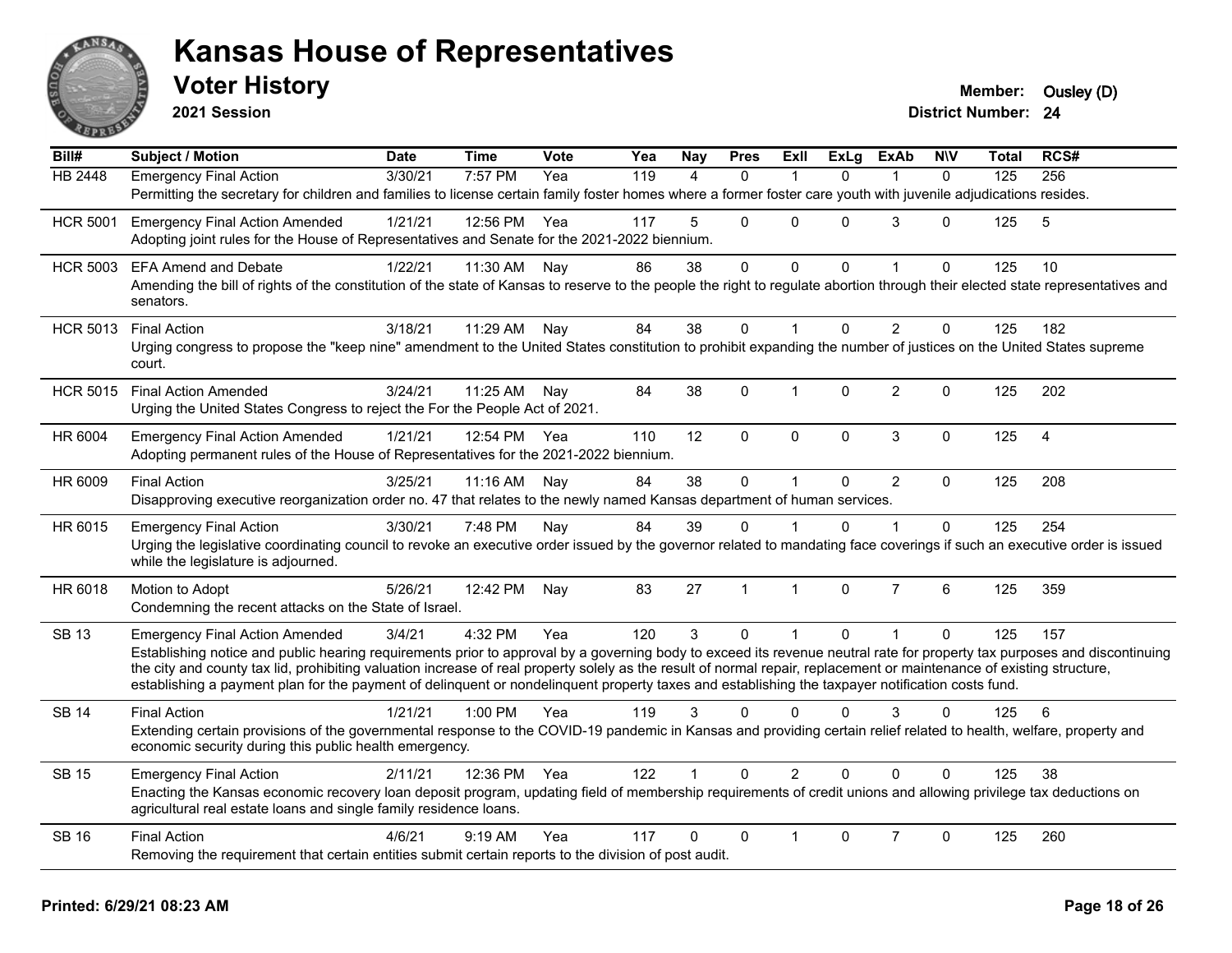

**2021 Session**

| Bill#        | <b>Subject / Motion</b>                                                                                                                                                                                                                                                                                                                                                                                                                                                                                                                                                                                                  | <b>Date</b> | <b>Time</b> | <b>Vote</b> | Yea | <b>Nay</b>     | <b>Pres</b>  | <b>Exll</b>    | <b>ExLg</b>  | <b>ExAb</b>    | <b>N\V</b>     | <b>Total</b> | RCS# |
|--------------|--------------------------------------------------------------------------------------------------------------------------------------------------------------------------------------------------------------------------------------------------------------------------------------------------------------------------------------------------------------------------------------------------------------------------------------------------------------------------------------------------------------------------------------------------------------------------------------------------------------------------|-------------|-------------|-------------|-----|----------------|--------------|----------------|--------------|----------------|----------------|--------------|------|
| <b>SB 21</b> | <b>Emergency Final Action Amended</b><br>Approving election for sales tax authority for Cherokee county.                                                                                                                                                                                                                                                                                                                                                                                                                                                                                                                 | 3/4/21      | 4:40 PM     | Yea         | 119 | $\overline{4}$ | $\mathbf{0}$ | $\mathbf 1$    | $\Omega$     | 1              | $\mathbf{0}$   | 125          | 163  |
| <b>SB 24</b> | <b>Final Action Amended</b><br>Prohibiting municipalities from imposing restrictions on customer's use of energy based upon source of energy.                                                                                                                                                                                                                                                                                                                                                                                                                                                                            | 3/24/21     | 11:27 AM    | Nay         | 93  | 29             | $\Omega$     | $\mathbf{1}$   | $\Omega$     | 2              | $\Omega$       | 125          | 203  |
| SB 26        | <b>Final Action Sub Bill</b><br>House Substitute for SB 26 by Committee on Transportation - Designating a portion of K-7 as the Senator Bud Burke memorial highway and designating a portion of<br>United States highway 77 as the CPL Allen E Oatney and SP4 Gene A Myers memorial highway.                                                                                                                                                                                                                                                                                                                             | 3/23/21     | 11:14 AM    | Yea         | 123 | $\Omega$       | $\Omega$     | $\overline{c}$ | $\mathbf{0}$ | $\mathbf 0$    | $\mathbf 0$    | 125          | 190  |
| <b>SB 26</b> | Motion to adopt CCR<br>House Substitute for SB 26 by Committee on Transportation - Updating motor carrier laws and the regulation of motor carriers by the state corporation commission.                                                                                                                                                                                                                                                                                                                                                                                                                                 | 4/8/21      | 2:17 PM     | Yea         | 123 | $\Omega$       | $\mathbf 0$  | $\mathbf{1}$   | $\mathbf{0}$ | $\mathbf{1}$   | $\mathbf{0}$   | 125          | 280  |
| <b>SB 27</b> | <b>Final Action</b><br>Amending the Kansas storage tank act to extend the sunsets of certain funds and to increase certain liability and reimbursement amounts.                                                                                                                                                                                                                                                                                                                                                                                                                                                          | 2/24/21     | 11:27 AM    | Yea         | 123 | 0              | $\mathbf 0$  | 1              | $\Omega$     |                | 0              | 125          | 71   |
| SB 29        | <b>Emergency Final Action Amended</b><br>Updating the version of risk-based capital instructions in effect.                                                                                                                                                                                                                                                                                                                                                                                                                                                                                                              | 2/25/21     | 12:57 PM    | Yea         | 124 | $\Omega$       | $\Omega$     | 1              | $\Omega$     | $\mathbf{0}$   | $\mathbf{0}$   | 125          | 84   |
| <b>SB 29</b> | Motion to Adopt CCR<br>Providing for short-term, limited-duration health plans.                                                                                                                                                                                                                                                                                                                                                                                                                                                                                                                                          | 5/7/21      | 11:53 AM    | Nay         | 68  | 51             | $\mathbf 0$  | $\mathbf{1}$   | $\mathbf 0$  | $\mathbf{3}$   | $\overline{2}$ | 125          | 347  |
| <b>SB 29</b> | Consideration of Veto<br>Providing for short-term, limited-duration health plans.                                                                                                                                                                                                                                                                                                                                                                                                                                                                                                                                        | 5/26/21     | 11:53 AM    | Nay         | 67  | 48             | $\mathbf 0$  | $\mathbf{1}$   | $\mathbf 0$  | $\overline{7}$ | $\overline{2}$ | 125          | 357  |
| SB 33        | <b>Final Action</b><br>Providing for display show licenses under the vehicle dealers and manufacturers licensing act.                                                                                                                                                                                                                                                                                                                                                                                                                                                                                                    | 3/2/21      | 11:12 AM    | Yea         | 124 | 0              | $\mathsf 0$  | $\mathbf{1}$   | $\Omega$     | $\pmb{0}$      | $\mathbf 0$    | 125          | 113  |
| SB 36        | <b>Final Action Amended</b><br>Requiring the Kansas highway patrol to make multiple vehicle checks within a set time period for certain salvage vehicle pools and allowing salvage vehicle pools and<br>dealers to apply for ownership documents for vehicles that are disclaimed by insurance companies.                                                                                                                                                                                                                                                                                                                | 3/24/21     | 11:28 AM    | Nay         | 116 | 6              | $\Omega$     | $\mathbf{1}$   | $\Omega$     | $\mathcal{P}$  | $\Omega$       | 125          | 204  |
| SB 36        | Motion to adopt CCR<br>Requiring the Kansas highway patrol to make multiple vehicle checks within a set time period for certain salvage vehicle pools and allowing salvage vehicle pools and<br>dealers to apply for ownership documents for vehicles that are disclaimed by insurance companies, prohibiting the towing vehicles outside the state of Kansas without<br>prior consent, requiring an interstate search of registered owners and lienholders prior to sale of vehicles less than 15 years old and requiring publication in the<br>newspaper seven days prior to sale of vehicles and property at auction. | 4/8/21      | 10:35 AM    | Yea         | 118 |                | 0            | 1              | 0            |                |                | 125          | 273  |
| <b>SB 37</b> | <b>Final Action</b><br>Updating producer licensing statutes pertaining to appointment, examinations, fees, licensing, renewal dates, continuing education, suspension, revocation and denial of<br>licensure and reinstatement.                                                                                                                                                                                                                                                                                                                                                                                          | 3/25/21     | 11:19 AM    | Yea         | 109 | 13             | $\Omega$     |                | 0            | 2              | $\Omega$       | 125          | 210  |
| <b>SB 38</b> | <b>Emergency Final Action Amended</b><br>Establishing the Kansas pesticide waste disposal program and permitting up to \$50,000 to be transferred annually from the Kansas agricultural remediation fund to a<br>new Kansas pesticide waste disposal fund.                                                                                                                                                                                                                                                                                                                                                               | 3/25/21     | 12:13 PM    | Yea         | 121 | 1              | 0            | 1              | 0            | $\overline{2}$ | 0              | 125          | 216  |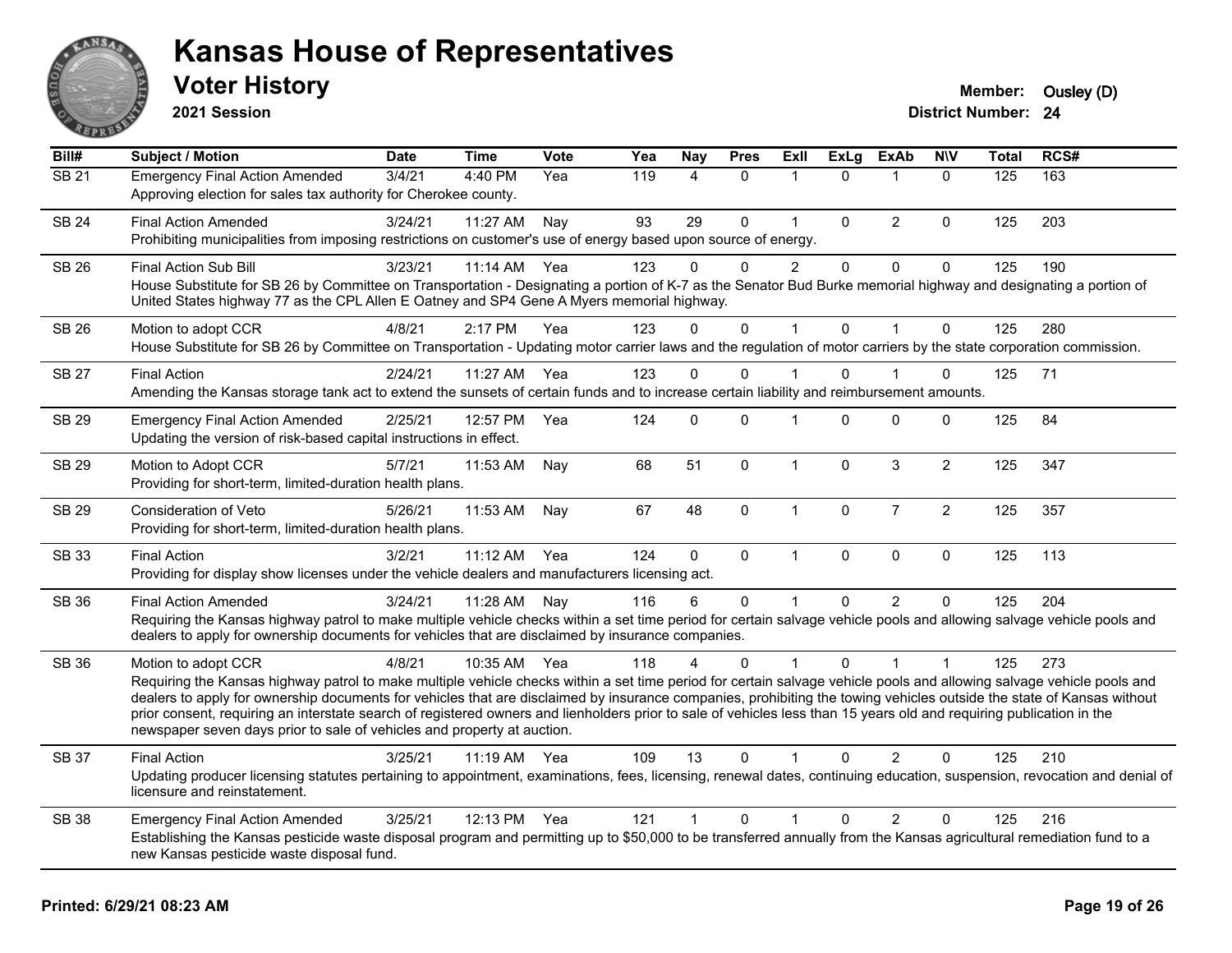# AN. **PARTIE**

#### **Kansas House of Representatives**

**2021 Session**

| Bill#        | <b>Subject / Motion</b>                                                                                                                                                                                                                                                                                                                                                                                                                                                                                                                                                                                                                                                                                                                                                                                                                                                                                                                                                                                                                                                                                          | <b>Date</b> | <b>Time</b> | Vote | Yea | Nay | <b>Pres</b>  | ExII        | <b>ExLg</b> | <b>ExAb</b> | <b>NIV</b>   | <b>Total</b> | RCS# |
|--------------|------------------------------------------------------------------------------------------------------------------------------------------------------------------------------------------------------------------------------------------------------------------------------------------------------------------------------------------------------------------------------------------------------------------------------------------------------------------------------------------------------------------------------------------------------------------------------------------------------------------------------------------------------------------------------------------------------------------------------------------------------------------------------------------------------------------------------------------------------------------------------------------------------------------------------------------------------------------------------------------------------------------------------------------------------------------------------------------------------------------|-------------|-------------|------|-----|-----|--------------|-------------|-------------|-------------|--------------|--------------|------|
| <b>SB 38</b> | Motion to adopt CCR<br>Establishing the Kansas pesticide waste disposal program and implementing the provisions of 2011 executive reorganization order No. 40 relating to the Kansas<br>department of agriculture's division of conservation.                                                                                                                                                                                                                                                                                                                                                                                                                                                                                                                                                                                                                                                                                                                                                                                                                                                                    | 4/8/21      | 2:19 PM     | Yea  | 120 | 3   | $\mathbf{0}$ | $\mathbf 1$ | $\Omega$    | $\mathbf 1$ | $\mathbf{0}$ | 125          | 281  |
| <b>SB 39</b> | <b>Emergency Final Action Amended</b><br>Changing Kansas department of agriculture division of animal health license, permit and registration renewal deadlines and allowing the animal health commissioner to<br>recover the actual cost of official calfhood vaccination tags.                                                                                                                                                                                                                                                                                                                                                                                                                                                                                                                                                                                                                                                                                                                                                                                                                                 | 2/25/21     | 12:54 PM    | Yea  | 117 | 7   | 0            | -1          | $\Omega$    | $\Omega$    | 0            | 125          | 82   |
| <b>SB 40</b> | <b>Emergency Final Action Amended</b><br>Updating provisions related to the Kansas department of agriculture division of conservation.                                                                                                                                                                                                                                                                                                                                                                                                                                                                                                                                                                                                                                                                                                                                                                                                                                                                                                                                                                           | 2/25/21     | 12:59 PM    | Yea  | 123 |     | 0            |             | $\Omega$    | $\Omega$    | 0            | 125          | 85   |
| <b>SB 40</b> | Motion to adopt CCR<br>Prescribing powers, duties and functions of the board of education of each school district, the governing body of each community college and the governing body of<br>each technical college related to the COVID-19 health emergency, adding the vice president of the senate to the legislative coordinating council, modifying the<br>procedure for the declaration and extension of a state of disaster emergency under the Kansas emergency management act, prohibiting certain actions by the governor<br>related to the COVID-19 health emergency and revoking all executive orders related to such emergency on March 31, 2021, establishing judicial review for certain<br>executive orders issued during a state of disaster emergency and certain actions taken by a local unit of government during a state of local disaster emergency,<br>authorizing the legislature or the legislative coordinating council to revoke certain orders issued by the secretary of health and environment and limiting powers granted<br>to local health officers related to certain orders. | 3/16/21     | 12:40 PM    | Yea  | 118 | 5   | $\Omega$     |             | $\Omega$    | $\Omega$    |              | 125          | 171  |
| SB 47        | <b>Emergency Final Action Amended</b><br>Enacting the Kansas taxpayer protection act, requiring the signature and tax identification number of paid tax return preparers on income tax returns and authorizing<br>actions to enjoin paid tax return preparers from engaging in certain conduct.                                                                                                                                                                                                                                                                                                                                                                                                                                                                                                                                                                                                                                                                                                                                                                                                                  | 3/4/21      | 4:29 PM     | Yea  | 115 | 8   | $\Omega$     |             | $\Omega$    |             | 0            | 125          | 156  |
| SB 47        | Motion to adopt CCR<br>Enacting the Kansas taxpayer protection act requiring the signature and tax identification number of paid tax return preparers on income tax returns and authorizing<br>actions to enjoin paid tax return preparers from engaging in certain conduct, exempting compensation attributable as a result of identity fraud, extending the dates when<br>corporate returns are required to be filed, providing conformity with the federal return due date for returns other than corporate returns, providing a temporary withholding<br>option for certain teleworking employees, establishing the Eisenhower foundation contribution credit and the friends of cedar crest association contribution credit,<br>extending the time period and expanding eligibility for the single city port authority credit, extending the time period for eligibility in the loan repayment program and<br>income tax credit related to rural opportunity zones and defining rural opportunity zone on the basis of population.                                                                          | 5/4/21      | 11:26 AM    | Yea  | 107 | 14  | $\Omega$     |             | 0           | 3           | 0            | 125          | 328  |
| <b>SB 50</b> | <b>Final Action Amended</b><br>Requiring marketplace facilitators to collect and remit sales, compensating use and transient guest taxes and prepaid wireless 911 fees, removing clickthrough nexus<br>provisions, providing for addition and subtraction modifications for the treatment of global intangible low-taxed income, business interest, capital contributions, FDIC<br>premiums and business meals, expanding the expense deduction for income taxpayers and calculating the deduction amount, providing the ability to elect to itemize for<br>individuals, providing an exemption of unemployment compensation income attributable as a result of identity fraud, removing the line for reporting compensating use<br>tax from individual tax returns, extending the dates when corporate tax returns are required to be filed, increasing the Kansas standard deduction and providing for an<br>extension of the corporate net operating loss carryforward period.                                                                                                                                | 3/30/21     | 10:46 AM    | Nay  | 81  | 43  | 0            |             |             | $\Omega$    | 0            | 125          | 240  |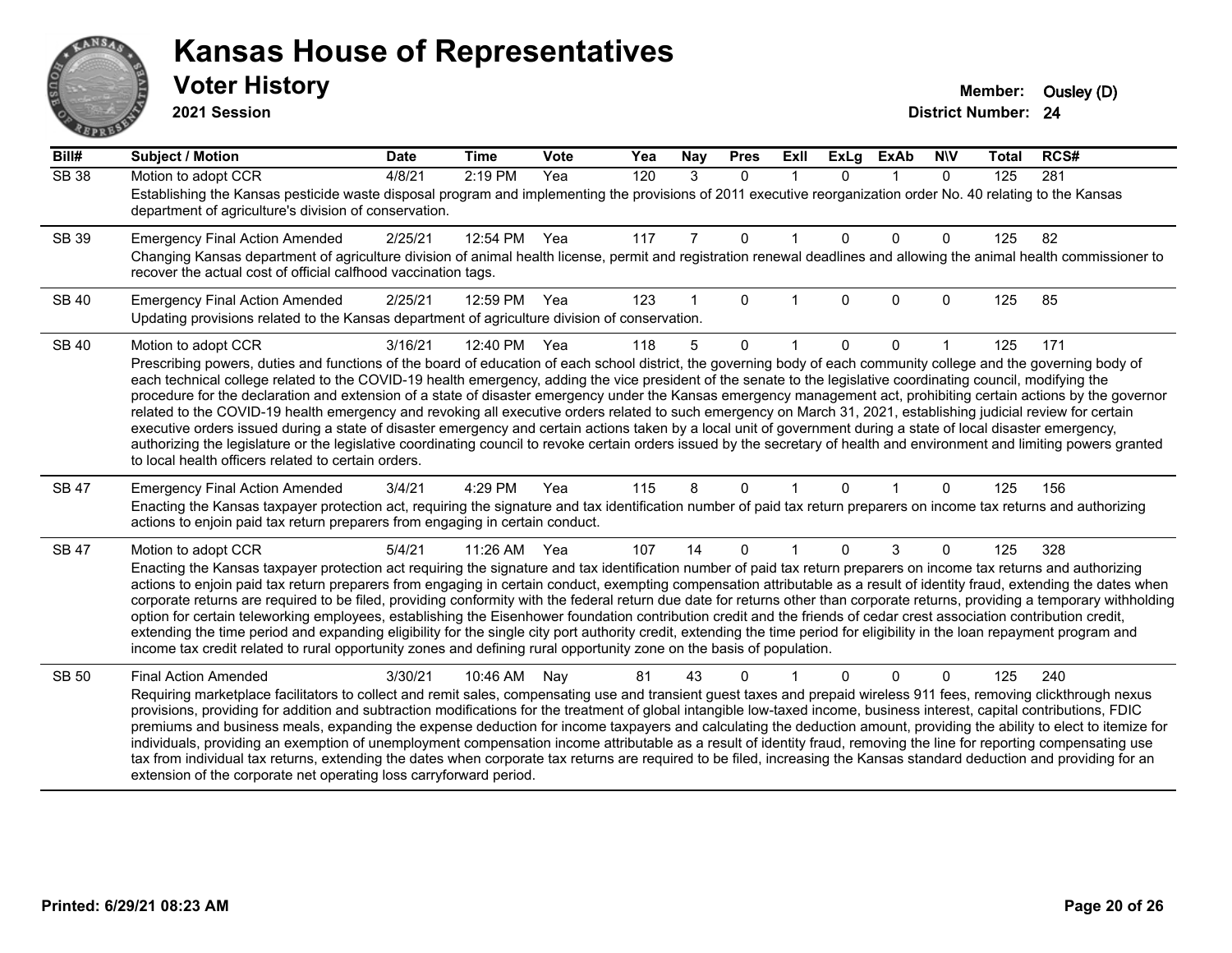

**2021 Session**

| Bill#        | Subject / Motion                                                                                                                                                                                                                                                                                                                                                                                                                                                                                                                                                                                                                                                                                                                                                                                                                                                                                                                                   | <b>Date</b> | <b>Time</b>  | <b>Vote</b> | Yea | Nay             | <b>Pres</b>  | Exll           | ExLg         | <b>ExAb</b>    | <b>NIV</b>     | <b>Total</b> | RCS# |
|--------------|----------------------------------------------------------------------------------------------------------------------------------------------------------------------------------------------------------------------------------------------------------------------------------------------------------------------------------------------------------------------------------------------------------------------------------------------------------------------------------------------------------------------------------------------------------------------------------------------------------------------------------------------------------------------------------------------------------------------------------------------------------------------------------------------------------------------------------------------------------------------------------------------------------------------------------------------------|-------------|--------------|-------------|-----|-----------------|--------------|----------------|--------------|----------------|----------------|--------------|------|
| <b>SB 50</b> | Consideration of Veto                                                                                                                                                                                                                                                                                                                                                                                                                                                                                                                                                                                                                                                                                                                                                                                                                                                                                                                              | 5/3/21      | 12:47 PM     | Nay         | 84  | $\overline{39}$ | $\Omega$     | $\Omega$       | $\Omega$     |                |                | 125          | 321  |
|              | Requiring marketplace facilitators to collect and remit sales, compensating use and transient guest taxes and prepaid wireless 911 fees, removing clickthrough nexus<br>provisions, providing for addition and subtraction modifications for the treatment of global intangible low-taxed income, business interest, capital contributions, FDIC<br>premiums and business meals, expanding the expense deduction for income taxpayers and calculating the deduction amount, providing the ability to elect to itemize for<br>individuals, providing an exemption of unemployment compensation income attributable as a result of identity fraud, removing the line for reporting compensating use<br>tax from individual tax returns, extending the dates when corporate tax returns are required to be filed, increasing the Kansas standard deduction and providing for an<br>extension of the corporate net operating loss carryforward period. |             |              |             |     |                 |              |                |              |                |                |              |      |
| <b>SB 52</b> | <b>Emergency Final Action</b><br>Creating the Sedgwick county urban area nuisance abatement act.                                                                                                                                                                                                                                                                                                                                                                                                                                                                                                                                                                                                                                                                                                                                                                                                                                                   | 3/25/21     | 12:18 PM     | Yea         | 80  | 42              | $\Omega$     |                | <sup>n</sup> | $\overline{2}$ | $\Omega$       | 125          | 220  |
| <b>SB 55</b> | <b>Final Action Amended</b><br>Clarifying the authority of healing arts school clinics to provide healing arts services.                                                                                                                                                                                                                                                                                                                                                                                                                                                                                                                                                                                                                                                                                                                                                                                                                           | 3/24/21     | 11:29 AM     | Yea         | 122 | $\mathbf{0}$    | $\mathbf{0}$ | 1              | $\Omega$     | $\overline{2}$ | $\mathbf{0}$   | 125          | 205  |
| <b>SB 55</b> | Motion to Adopt CCR                                                                                                                                                                                                                                                                                                                                                                                                                                                                                                                                                                                                                                                                                                                                                                                                                                                                                                                                | 4/8/21      | 11:43 PM     | Nay         | 76  | 43              | $\Omega$     |                | $\Omega$     | 3              | $\overline{2}$ | 125          | 298  |
|              | Creating the fairness in women's sports act to require that female student athletic teams only include members who are biologically female.                                                                                                                                                                                                                                                                                                                                                                                                                                                                                                                                                                                                                                                                                                                                                                                                        |             |              |             |     |                 |              |                |              |                |                |              |      |
| <b>SB 58</b> | <b>Final Action Amended</b><br>Prohibiting the filing of certain liens or claims against real or personal property and providing for criminal penalties.                                                                                                                                                                                                                                                                                                                                                                                                                                                                                                                                                                                                                                                                                                                                                                                           | 3/25/21     | 11:20 AM     | Yea         | 122 | $\Omega$        | $\Omega$     |                | $\Omega$     | $\overline{2}$ | $\mathbf 0$    | 125          | 211  |
| SB 60        | <b>Final Action Amended</b>                                                                                                                                                                                                                                                                                                                                                                                                                                                                                                                                                                                                                                                                                                                                                                                                                                                                                                                        | 3/30/21     | 10:48 AM     | Nay         | 113 | 11              | $\Omega$     |                | $\Omega$     | $\Omega$       | $\Omega$       | 125          | 241  |
|              | Defining proximate result for purposes of determining when a crime is committed partly within this state and amending the crimes of criminal sodomy and sexual battery<br>to make certain conduct unlawful when the victim's consent was obtained through a knowing misrepresentation.                                                                                                                                                                                                                                                                                                                                                                                                                                                                                                                                                                                                                                                             |             |              |             |     |                 |              |                |              |                |                |              |      |
| SB 60        | Motion to adopt CCR                                                                                                                                                                                                                                                                                                                                                                                                                                                                                                                                                                                                                                                                                                                                                                                                                                                                                                                                | 5/4/21      | 11:05 AM Yea |             | 118 | 3               | $\mathbf{0}$ | 1              | 0            | 3              | $\Omega$       | 125          | 327  |
|              | Creating the crime of sexual extortion and requiring an offender to register under the Kansas offender registration act, prohibiting a court from requiring psychiatric or<br>psychological examinations of an alleged victim of any crime, increasing criminal penalties for fleeing or attempting to elude a police officer when operating a stolen<br>vehicle, committing certain driving violations or causing a collision involving another driver, defining proximate result for purposes of determining when a crime is<br>committed partly within this state, removing the spousal exception from the crime of sexual battery and making fleeing or attempting to elude a police officer evidence of<br>intent to commit theft of a vehicle.                                                                                                                                                                                               |             |              |             |     |                 |              |                |              |                |                |              |      |
| SB 63        | <b>Final Action Sub Bill</b>                                                                                                                                                                                                                                                                                                                                                                                                                                                                                                                                                                                                                                                                                                                                                                                                                                                                                                                       | 3/23/21     | 11:19 AM Nay |             | 77  | 46              | $\Omega$     | $\overline{2}$ | 0            | $\Omega$       | $\Omega$       | 125          | 191  |
|              | House Substitute for SB 63 by Committee on K-12 Education Budget - Enacting the back to school act to require school districts to provide a full-time, in person<br>attendance option for all students beginning March 31, 2021, for school year 2020-2021.                                                                                                                                                                                                                                                                                                                                                                                                                                                                                                                                                                                                                                                                                        |             |              |             |     |                 |              |                |              |                |                |              |      |
| SB 64        | <b>Final Action</b>                                                                                                                                                                                                                                                                                                                                                                                                                                                                                                                                                                                                                                                                                                                                                                                                                                                                                                                                | 3/24/21     | 11:12 AM     | Yea         | 120 | $\overline{2}$  | $\Omega$     |                | $\Omega$     | 2              | $\Omega$       | 125          | 199  |
|              | Amending the private and out-of-state postsecondary educational institution act to clarify the state board of regents' authority and provide additional student<br>protections and institutional accountability.                                                                                                                                                                                                                                                                                                                                                                                                                                                                                                                                                                                                                                                                                                                                   |             |              |             |     |                 |              |                |              |                |                |              |      |
| SB 65        | <b>Emergency Final Action Amended</b>                                                                                                                                                                                                                                                                                                                                                                                                                                                                                                                                                                                                                                                                                                                                                                                                                                                                                                              | 3/25/21     | 12:16 PM Yea |             | 121 |                 | $\Omega$     | 1              | <sup>n</sup> | $\mathcal{P}$  | $\Omega$       | 125          | 219  |
|              | Enhancing the high performance incentive program by decoupling the KIT and KIR workforce training programs and by providing for the transferability of the tax credit.                                                                                                                                                                                                                                                                                                                                                                                                                                                                                                                                                                                                                                                                                                                                                                             |             |              |             |     |                 |              |                |              |                |                |              |      |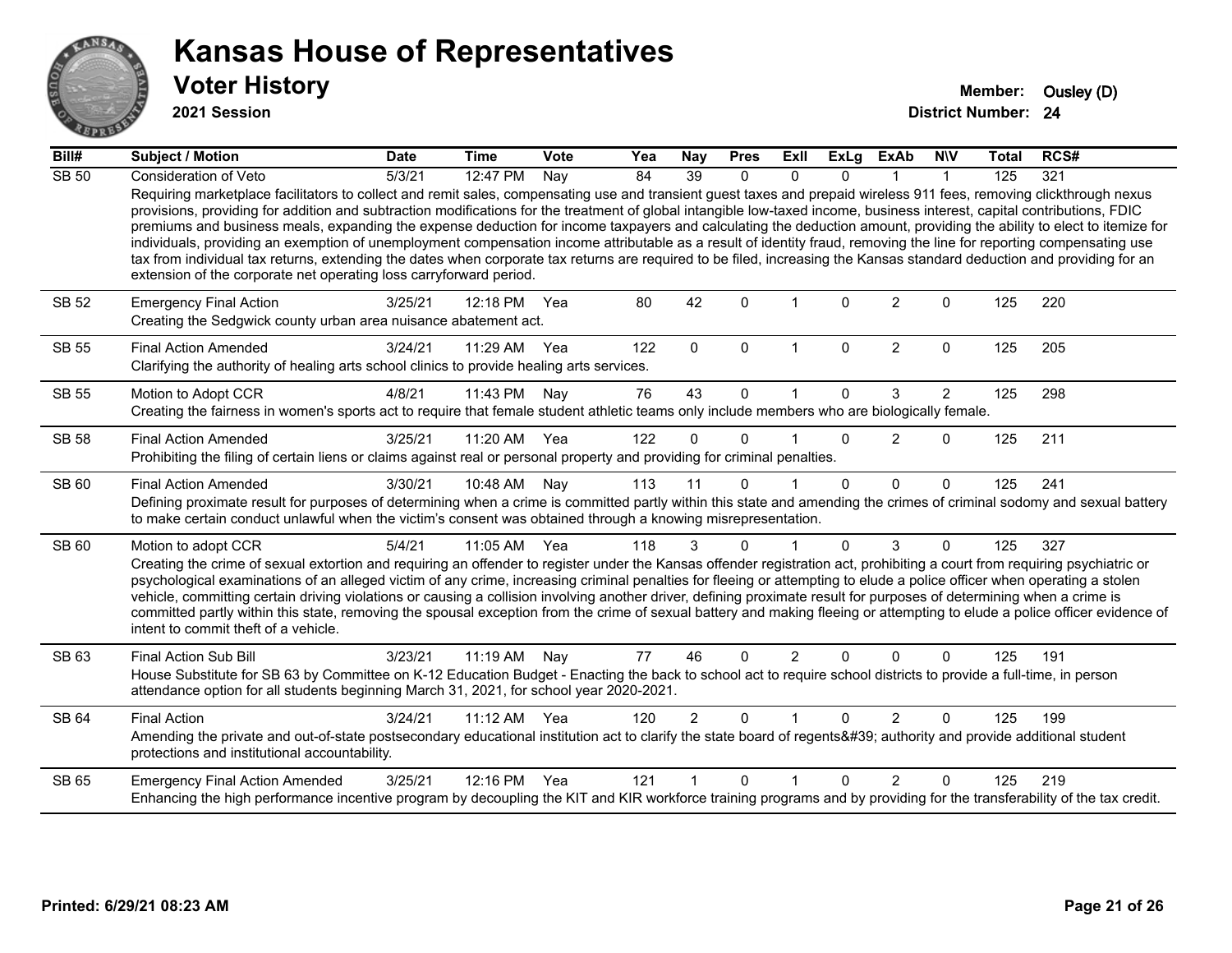# $ANS$ **PIVE**

#### **Kansas House of Representatives**

**2021 Session**

**Voter History Member:** Ousley (D)

| Bill#        | Subject / Motion                                                                                                                                                                                                                                                                                                                                                                                                                                                                                                                                                                                                                                                                                                                               | <b>Date</b> | <b>Time</b> | Vote | Yea | <b>Nay</b>     | <b>Pres</b>  | <b>Exll</b>    | <b>ExLg</b>  | <b>ExAb</b>    | <b>NIV</b>   | Total | RCS# |
|--------------|------------------------------------------------------------------------------------------------------------------------------------------------------------------------------------------------------------------------------------------------------------------------------------------------------------------------------------------------------------------------------------------------------------------------------------------------------------------------------------------------------------------------------------------------------------------------------------------------------------------------------------------------------------------------------------------------------------------------------------------------|-------------|-------------|------|-----|----------------|--------------|----------------|--------------|----------------|--------------|-------|------|
| <b>SB 66</b> | <b>Emergency Final Action Amended</b>                                                                                                                                                                                                                                                                                                                                                                                                                                                                                                                                                                                                                                                                                                          | 3/25/21     | 12:14 PM    | Yea  | 109 | 12             | $\mathbf{1}$ | $\mathbf{1}$   | $\Omega$     | $\overline{2}$ | $\Omega$     | 125   | 217  |
|              | Amending the angel investor tax credit with respect to the definition of qualified securities, tax credit limitations and amounts, investor requirements and extending the<br>date that credits may be allowed, and also amending the tax credit for expenses incurred to make a residence accessible to persons with a disability by increasing the<br>credit.                                                                                                                                                                                                                                                                                                                                                                                |             |             |      |     |                |              |                |              |                |              |       |      |
| SB 67        | <b>Final Action Amended</b><br>Expanding the definitions of all-terrain vehicles and recreational off-highway vehicles.                                                                                                                                                                                                                                                                                                                                                                                                                                                                                                                                                                                                                        | 3/23/21     | 11:21 AM    | Nav  | 99  | 24             | $\Omega$     | $\overline{2}$ | $\Omega$     | $\Omega$       | 0            | 125   | 192  |
| SB 67        | Motion to adopt CCR<br>Permitting funeral escorts to direct traffic for funeral processions and requiring drivers to yield the right-of-way and move over for authorized utility or telecommunication<br>vehicles.                                                                                                                                                                                                                                                                                                                                                                                                                                                                                                                             | 4/8/21      | 10:37 AM    | Yea  | 119 | $\mathbf{3}$   | 0            | $\mathbf{1}$   | $\mathbf 0$  | $\mathbf{1}$   | $\mathbf{1}$ | 125   | 274  |
| <b>SB 77</b> | <b>Final Action Amended</b><br>Enacting the audiology and speech-language pathology interstate compact.                                                                                                                                                                                                                                                                                                                                                                                                                                                                                                                                                                                                                                        | 3/18/21     | 11:30 AM    | Yea  | 119 | 3              | $\Omega$     | $\mathbf{1}$   | $\Omega$     | $\overline{2}$ | 0            | 125   | 183  |
| <b>SB78</b>  | Final Action Sub Bill<br>House Substitute for SB 78 by Committee on Insurance and Pensions - Updating the national insurance commissioners credit for insurance reinsurance model law,<br>codifying the national insurance commissioners credit for reinsurance model regulation and updating certain terms and definitions relating to the insurance holding<br>company act, service contracts and surplus lines insurance. Eliminating certain requirements relating to the annual submittal of certain documents by out-of-state risk<br>retention groups, extending the time frame to submit certain documents by professional employer organizations, abolishing the utilization review advisory committee and<br>replacing it with URAC. | 3/30/21     | 10:49 AM    | Yea  | 124 | $\Omega$       | 0            | $\overline{1}$ | $\Omega$     | 0              | 0            | 125   | 242  |
| <b>SB78</b>  | Motion to adopt CCR<br>House Substitute for SB 78 by Committee on Insurance and Pensions - Updating the national insurance commissioners credit for insurance reinsurance model law,<br>codifying the national insurance commissioners credit for reinsurance model regulation and updating certain terms and definitions relating to the insurance holding<br>company act, service contracts and surplus lines insurance. Eliminating certain requirements relating to the annual submittal of certain documents by out-of-state risk<br>retention groups, extending the time frame to submit certain documents by professional employer organizations, abolishing the utilization review advisory committee and<br>replacing it with URAC.   | 5/7/21      | 11:24 AM    | Yea  | 113 | $\overline{7}$ | $\Omega$     | $\mathbf 1$    | $\Omega$     | 4              | 0            | 125   | 346  |
| <b>SB 86</b> | <b>Final Action Amended</b><br>Conforming certain KPERS provisions with the federal CARES act.                                                                                                                                                                                                                                                                                                                                                                                                                                                                                                                                                                                                                                                 | 3/24/21     | 11:30 AM    | Yea  | 122 | 0              | $\Omega$     | $\mathbf{1}$   | $\Omega$     | $\overline{2}$ | 0            | 125   | 206  |
| <b>SB 86</b> | Motion to adopt CCR<br>Establishing the Kansas extraordinary utility costs loan deposit program and the Kansas economic recovery loan deposit program and amending the city utility low-<br>interest loan program by providing for electronic repayment of loans, cash basis exception, payment frequency, loan security and an ending date for making loans.                                                                                                                                                                                                                                                                                                                                                                                  | 4/9/21      | 11:43 AM    | Yea  | 117 | 6              | 0            | $\overline{2}$ | $\mathbf{0}$ | 0              | 0            | 125   | 302  |
| <b>SB 88</b> | <b>EFA Amend and Debate</b><br>House Substitute for SB 88 by Committee on Financial Institutions and Rural Development - Establishing the city utility low-interest loan program, allowing cities to apply<br>to the state treasurer for loans from state unencumbered funds for extraordinary electric or natural gas costs incurred during the extreme winter weather event of<br>February 2021.                                                                                                                                                                                                                                                                                                                                             | 3/3/21      | 11:34 AM    | Yea  | 124 | 0              | $\Omega$     |                | $\Omega$     | $\Omega$       | 0            | 125   | 116  |
| <b>SB 89</b> | <b>Emergency Final Action Amended</b><br>Exempting the transport of agricultural forage commodities from secured load requirements.                                                                                                                                                                                                                                                                                                                                                                                                                                                                                                                                                                                                            | 3/25/21     | 12:15 PM    | Yea  | 122 | 0              | $\Omega$     | $\mathbf{1}$   | $\Omega$     | 2              | 0            | 125   | 218  |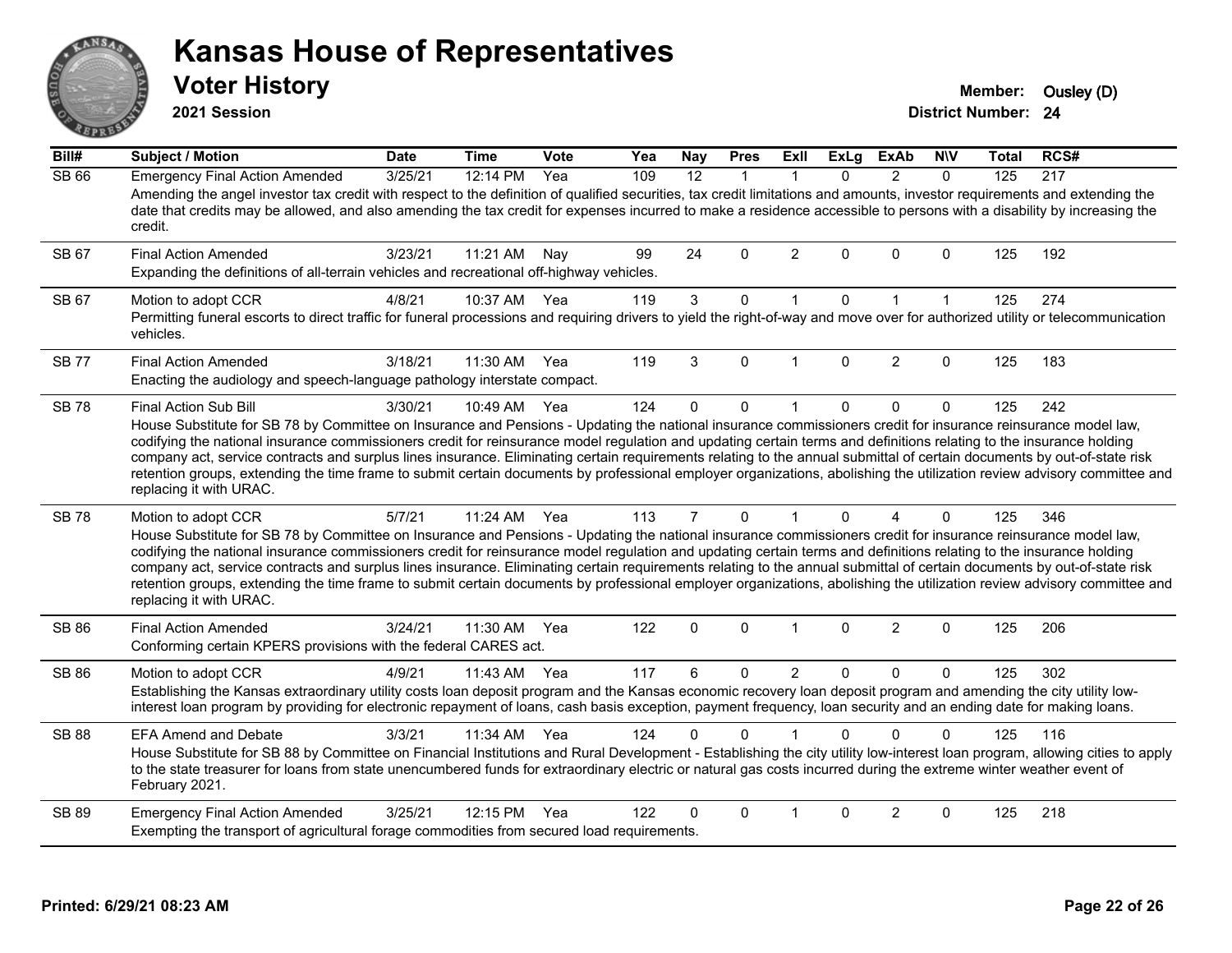

**2021 Session**

| $\overline{BiII#}$ | <b>Subject / Motion</b>                                                                                                                                                                                                                                                                                                                                                        | <b>Date</b> | <b>Time</b> | Vote | Yea | Nay            | <b>Pres</b>  | <b>Exll</b>    | <b>ExLg</b>  | <b>ExAb</b>    | <b>NIV</b>   | Total | RCS# |
|--------------------|--------------------------------------------------------------------------------------------------------------------------------------------------------------------------------------------------------------------------------------------------------------------------------------------------------------------------------------------------------------------------------|-------------|-------------|------|-----|----------------|--------------|----------------|--------------|----------------|--------------|-------|------|
| <b>SB 90</b>       | <b>Emergency Final Action Amended</b><br>Amending the Kansas rural housing incentive district act to permit bond funding for vertical residential renovation of older buildings in central business districts and by<br>changing the definitions of an eligible city or county.                                                                                                | 3/25/21     | 12:20 PM    | Yea  | 105 | 17             | $\mathbf{0}$ | 1              | $\Omega$     | $\overline{2}$ | $\mathbf{0}$ | 125   | 222  |
| SB 91              | <b>EFA Sub Bill</b><br>House Substitute for SB 91 by Committee on Commerce, Labor and Economic Development - Providing liability protection for businesses, municipalities and<br>educational institutions that participate in high school work-based learning programs and providing that schools are responsible for injuries to students participating in<br>such programs. | 4/8/21      | 11:31 AM    | Yea  | 123 | $\Omega$       | $\Omega$     | 1              | $\Omega$     |                | 0            | 125   | 278  |
| SB 95              | <b>Final Action Amended</b><br>Exempting motor vehicle odometer reading recording requirements when such recording requirements are exempted by federal law.                                                                                                                                                                                                                   | 3/23/21     | 11:22 AM    | Yea  | 123 | $\Omega$       | $\Omega$     | $\overline{2}$ | $\Omega$     | $\Omega$       | $\Omega$     | 125   | 193  |
| <b>SB 95</b>       | Motion to adopt CCR<br>Exempting motor vehicle odometer reading recording requirements when such recording requirements are exempted by federal law and expanding the definitions of all-<br>terrain vehicles and recreational off-highway vehicles.                                                                                                                           | 4/8/21      | 10:40 AM    | Nay  | 116 | 6              | $\mathbf{0}$ |                | $\Omega$     |                | 1            | 125   | 275  |
| SB 99              | Final Action Sub Bill<br>House Substitute for SB 99 by Committee on Transportation - Increasing the bond amount required for a vehicle dealer license and providing for display show licenses<br>under the vehicle dealers and manufacturers licensing act.                                                                                                                    | 3/23/21     | 11:23 AM    | Yea  | 121 | $\overline{2}$ | 0            | $\overline{2}$ | $\Omega$     | 0              | 0            | 125   | 194  |
| SB 103             | <b>Final Action Amended</b><br>Amending the Kansas power of attorney act regarding the form of a power of attorney and the duties of third parties relying and acting on a power of attorney.                                                                                                                                                                                  | 3/25/21     | 11:21 AM    | Yea  | 122 | $\mathbf 0$    | $\mathsf{O}$ | $\mathbf{1}$   | $\mathbf 0$  | $\overline{2}$ | $\mathbf 0$  | 125   | 212  |
| SB 103             | Motion to adopt CCR<br>Amending the Kansas power of attorney act regarding the form of a power of attorney and the duties of third parties relying and acting on a power of attorney.                                                                                                                                                                                          | 4/7/21      | 3:44 PM     | Yea  | 123 | 0              | 0            |                | $\Omega$     |                | 0            | 125   | 268  |
| SB 106             | <b>Final Action Amended</b><br>Enacting the revised uniform law on notarial acts and repealing the uniform law on notarial acts.                                                                                                                                                                                                                                               | 3/30/21     | 10:51 AM    | Yea  | 122 | $\overline{2}$ | $\mathsf{O}$ | $\overline{1}$ | $\Omega$     | $\mathbf 0$    | 0            | 125   | 243  |
| <b>SB 106</b>      | Motion to adopt CCR<br>Enacting the revised uniform law on notarial acts and repealing the uniform law on notarial acts.                                                                                                                                                                                                                                                       | 4/7/21      | 3:46 PM     | Yea  | 123 | 0              | $\mathbf 0$  | $\mathbf{1}$   | $\mathbf 0$  | $\mathbf{1}$   | $\mathbf 0$  | 125   | 269  |
| SB 107             | <b>Final Action Amended</b><br>Enacting the uniform fiduciary income and principal act (UFIPA).                                                                                                                                                                                                                                                                                | 3/25/21     | 11:23 AM    | Yea  | 122 | $\Omega$       | 0            | $\mathbf{1}$   | $\mathbf{0}$ | $\overline{2}$ | $\mathbf 0$  | 125   | 213  |
| <b>SB 107</b>      | Motion to adopt CCR<br>Enacting the uniform fiduciary income and principal act (UFIPA).                                                                                                                                                                                                                                                                                        | 4/7/21      | 3:48 PM     | Yea  | 123 | $\mathbf 0$    | 0            | $\mathbf{1}$   | $\mathbf 0$  | $\mathbf{1}$   | $\mathbf 0$  | 125   | 270  |
| <b>SB 118</b>      | <b>Final Action</b><br>Providing for the dissolution of special districts and the assumption of responsibilities by a city or county.                                                                                                                                                                                                                                          | 3/23/21     | 11:26 AM    | Yea  | 121 | $\overline{2}$ | 0            | $\overline{2}$ | $\mathbf{0}$ | $\mathbf 0$    | $\mathbf 0$  | 125   | 195  |
| <b>SB 122</b>      | <b>Final Action Amended</b><br>Modifying certain rules of evidence in the code of civil procedure related to authentication of records and documents.                                                                                                                                                                                                                          | 3/30/21     | 10:52 AM    | Yea  | 117 |                | 0            | $\overline{1}$ | $\Omega$     | $\Omega$       | 0            | 125   | 244  |
| SB 122             | Motion to adopt CCR<br>Modifying certain rules of evidence in the code of civil procedure related to authentication of records and documents.                                                                                                                                                                                                                                  | 4/7/21      | 3:49 PM     | Yea  | 115 | 8              | 0            |                | $\Omega$     | $\mathbf{1}$   | 0            | 125   | 271  |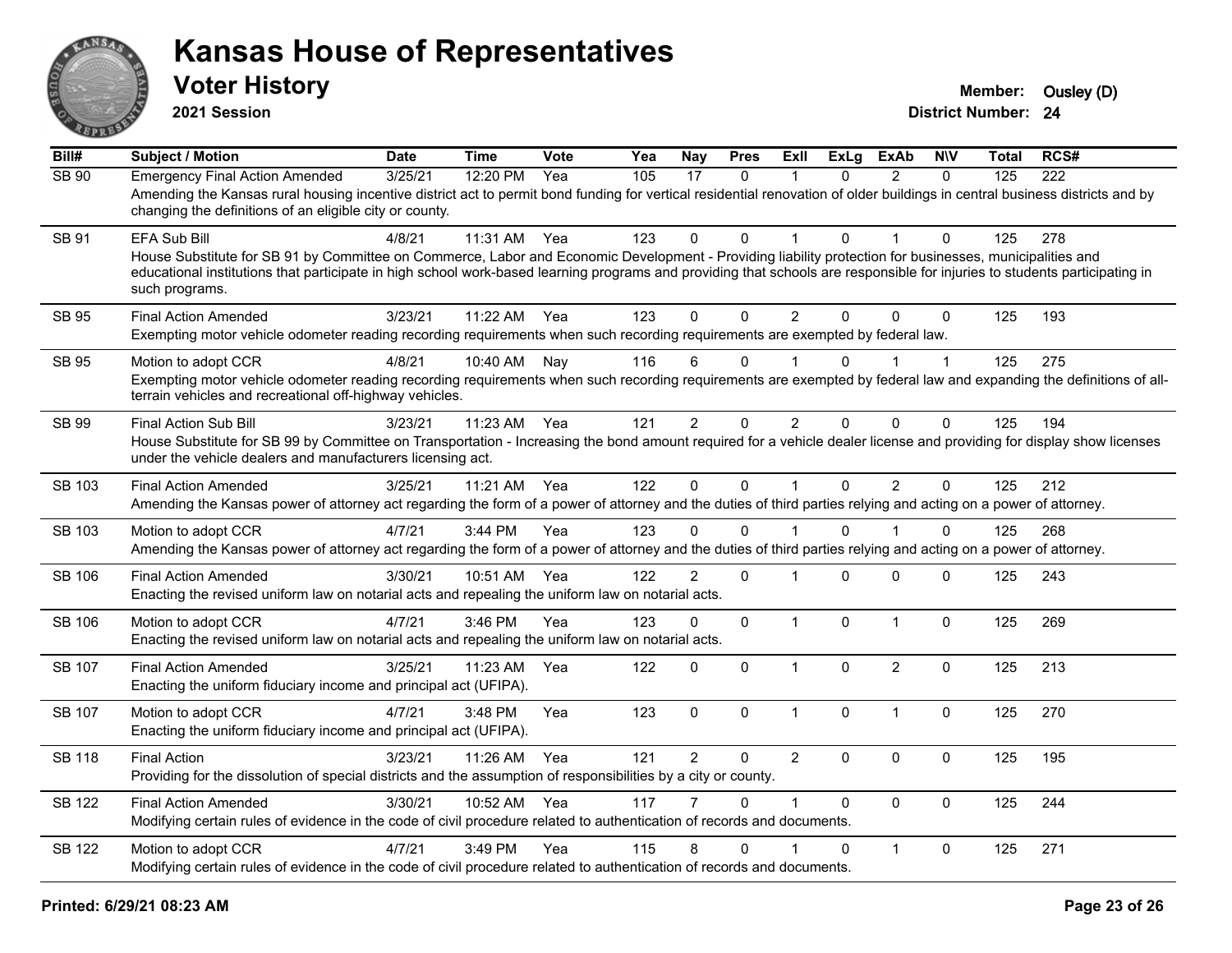

**2021 Session**

| Bill#         | Subject / Motion                                                                                                                                                                                                                                                                                                                                                                                                                                                                                                                                                                                                                                                                                                                                                                                                                                                     | <b>Date</b> | <b>Time</b>  | Vote | Yea | <b>Nay</b>     | <b>Pres</b>  | ExII | <b>ExLg</b> | <b>ExAb</b>    | <b>NIV</b>   | <b>Total</b> | RCS#             |
|---------------|----------------------------------------------------------------------------------------------------------------------------------------------------------------------------------------------------------------------------------------------------------------------------------------------------------------------------------------------------------------------------------------------------------------------------------------------------------------------------------------------------------------------------------------------------------------------------------------------------------------------------------------------------------------------------------------------------------------------------------------------------------------------------------------------------------------------------------------------------------------------|-------------|--------------|------|-----|----------------|--------------|------|-------------|----------------|--------------|--------------|------------------|
| <b>SB 124</b> | Final Action Sub Bill Amended<br>House Substitute for SB 124 by Committee on Commerce, Labor and Economic Development - Expanding STAR bonds by adding rural redevelopment projects and<br>major business facilities, prohibiting public officials from employment with a developer, providing for public notice of hearings on city or county websites, posting of<br>certain documents and links on websites, disclosure of names of developer, disclosure of state, federal and local tax incentives within a STAR bond district, changing<br>certain project financing, investment and sales provisions, adding visitor tracking plan requirements and additional feasibility study requirements with oversight by the<br>secretary, requiring approval by the secretary for real estate transfers, requiring district contiguity and extending the sunset date. | 3/30/21     | 10:53 AM     | Yea  | 101 | 23             | 0            |      | 0           | $\Omega$       | $\Omega$     | 125          | $\overline{245}$ |
| SB 127        | <b>Final Action Amended</b><br>Modifying the eligibility requirements for restricted driving privileges, increasing the age for eligibility to renew drivers' licenses online to 65 and allowing drivers' license<br>renewal notices to be sent electronically.                                                                                                                                                                                                                                                                                                                                                                                                                                                                                                                                                                                                      | 3/30/21     | 10:55 AM     | Yea  | 123 |                | U            |      |             |                | 0            | 125          | 246              |
| <b>SB 127</b> | Motion to adopt CCR<br>Modifying the eligibility requirements for restricted driving privileges, increasing the age for eligibility to renew drivers' licenses online to 65, allowing drivers' license<br>renewal notices to be sent electronically, authorizing a waiver of traffic fines for manifest hardship situations and excluding the additional 90-day wait period for driver's<br>license suspension for certain offenses.                                                                                                                                                                                                                                                                                                                                                                                                                                 | 4/8/21      | 10:42 AM     | Yea  | 122 | $\Omega$       | $\Omega$     |      | 0           |                |              | 125          | 276              |
| SB 142        | <b>Emergency Final Action Amended</b><br>Requiring coast guard-approved personal flotation devices as prescribed by the secretary of wildlife, parks and tourism in rules and regulations.                                                                                                                                                                                                                                                                                                                                                                                                                                                                                                                                                                                                                                                                           | 3/25/21     | 12:24 PM     | Yea  | 102 | 20             | $\mathbf 0$  | 1    | $\Omega$    | $\overline{2}$ | $\mathbf{0}$ | 125          | 225              |
| <b>SB 142</b> | Motion to adopt CCR<br>Amending certain department of wildlife, parks and tourism statutes by requiring coast guard-approved personal flotation devices as prescribed by the secretary of<br>wildlife, parks and tourism in rules and regulations and updating the reference to the guidelines of the American fisheries society in the commercialization of wildlife<br>statute.                                                                                                                                                                                                                                                                                                                                                                                                                                                                                    | 4/8/21      | 2:23 PM      | Yea  | 109 | 14             | $\Omega$     |      | 0           |                | $\Omega$     | 125          | 282              |
| SB 143        | <b>Emergency Final Action Amended</b><br>Updating definitions and increasing maximum functional unit license and storage fees relating to grain and public warehouse laws.                                                                                                                                                                                                                                                                                                                                                                                                                                                                                                                                                                                                                                                                                           | 3/25/21     | 12:21 PM Yea |      | 117 | 5              | $\Omega$     |      | $\Omega$    | $\overline{2}$ | $\Omega$     | 125          | 223              |
| SB 143        | Motion to adopt CCR<br>Updating definitions and increasing maximum functional unit license and storage fees relating to grain and public warehouse laws.                                                                                                                                                                                                                                                                                                                                                                                                                                                                                                                                                                                                                                                                                                             | 4/8/21      | 2:25 PM      | Yea  | 115 | 8              | 0            |      |             |                | $\Omega$     | 125          | 283              |
| SB 158        | <b>EFA Sub Bill Amended</b><br>House Substitute for SB 158 by Committee on Federal and State Affairs - Creating the Kansas medical marijuana regulation act.                                                                                                                                                                                                                                                                                                                                                                                                                                                                                                                                                                                                                                                                                                         | 5/6/21      | 3:36 PM      | Yea  | 79  | 42             | $\Omega$     | ∩    |             | 2              | 1            | 125          | 342              |
| SB 159        | <b>Emergency Final Action Amended</b><br>Paying certain claims against the state submitted by the joint committee on special claims against the state.                                                                                                                                                                                                                                                                                                                                                                                                                                                                                                                                                                                                                                                                                                               | 3/30/21     | 8:01 PM      | Nav  | 106 | 17             | 0            |      | 0           |                | $\mathbf{0}$ | 125          | 258              |
| SB 159        | Motion to adopt CCR<br>Appropriations for FY 2021, FY 2022, and FY 2023, for various state agencies; authorizing the payment of certain claims against the state; authorizing certain transfers<br>and capital improvement projects.                                                                                                                                                                                                                                                                                                                                                                                                                                                                                                                                                                                                                                 | 5/7/21      | 3:50 PM      | Yea  | 98  | 21             | $\mathbf{0}$ |      | $\Omega$    | $\Lambda$      |              | 125          | 349              |
| SB 160        | <b>Emergency Final Action Amended</b><br>Updating the reference to the guidelines of the American fisheries society in the commercialization of wildlife statute.                                                                                                                                                                                                                                                                                                                                                                                                                                                                                                                                                                                                                                                                                                    | 3/25/21     | 12:19 PM     | Yea  | 120 | $\overline{2}$ | $\Omega$     |      | U           | 2              | 0            | 125          | 221              |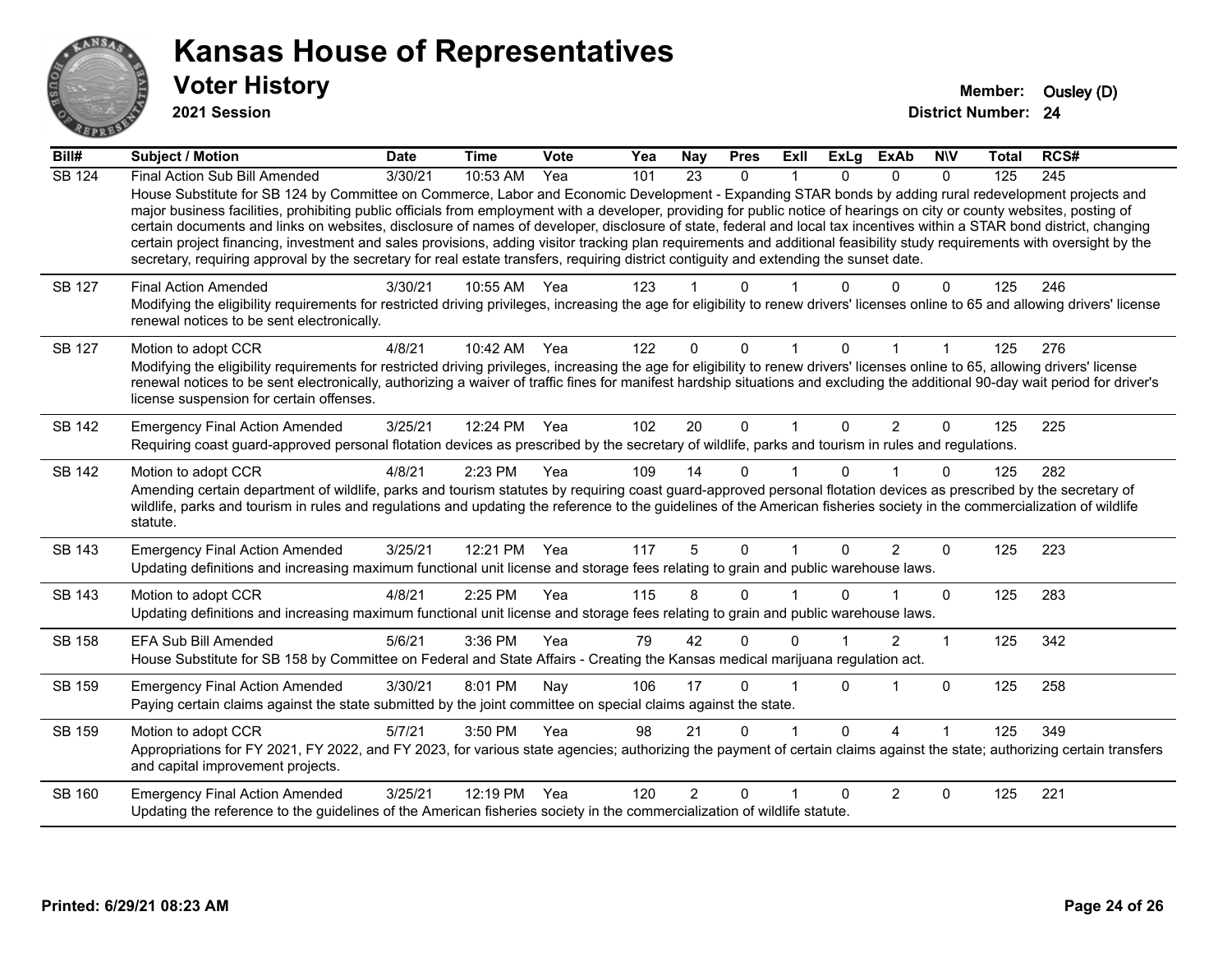

**2021 Session**

| Bill#         | <b>Subject / Motion</b>                                                                                                                                                                                                                                                                                                                                                                                                                                                                                                                                                                                                                                                       | <b>Date</b> | <b>Time</b> | <b>Vote</b> | Yea | <b>Nay</b>     | <b>Pres</b>  | ExII           | <b>ExLg</b>  | <b>ExAb</b>    | <b>N\V</b>   | <b>Total</b> | RCS# |
|---------------|-------------------------------------------------------------------------------------------------------------------------------------------------------------------------------------------------------------------------------------------------------------------------------------------------------------------------------------------------------------------------------------------------------------------------------------------------------------------------------------------------------------------------------------------------------------------------------------------------------------------------------------------------------------------------------|-------------|-------------|-------------|-----|----------------|--------------|----------------|--------------|----------------|--------------|--------------|------|
| <b>SB 170</b> | <b>Emergency Final Action Amended</b><br>Clarifying the authority of the Kansas commission for the deaf and hard of hearing with regard to registration of interpreters, establishing guidelines for communication<br>access services and authorizing the adoption of rules and regulations.                                                                                                                                                                                                                                                                                                                                                                                  | 3/18/21     | 11:54 AM    | Yea         | 98  | 23             | $\mathbf{0}$ | $\mathbf 1$    | $\Omega$     | $\overline{2}$ | 1            | 125          | 185  |
| <b>SB 170</b> | Motion to adopt CCR<br>Enacting the psychology interjurisdictional compact to provide for interjurisdictional authorization to practice telepsychology and temporary in-person, face-to-face<br>psychology and enacting the physical therapy licensure compact and authorizing criminal history record checks in the physical therapy practice act.                                                                                                                                                                                                                                                                                                                           | 4/9/21      | 2:25 PM     | Yea         | 119 | 4              | $\Omega$     | $\overline{2}$ | $\Omega$     | $\Omega$       | $\Omega$     | 125          | 304  |
| SB 172        | <b>Final Action Amended</b><br>Creating the crimes of trespassing on a critical infrastructure facility and criminal damage to a critical infrastructure facility and eliminating the crime of tampering with a<br>pipeline.                                                                                                                                                                                                                                                                                                                                                                                                                                                  | 3/30/21     | 10:56 AM    | Nay         | 82  | 42             | 0            |                | 0            | $\Omega$       | $\Omega$     | 125          | 247  |
| SB 175        | <b>Final Action Amended</b><br>Enacting the rural emergency hospital act to provide for the licensure of rural emergency hospitals and establishing the rural hospital innovation grant program to assist<br>rural hospitals in serving rural communities.                                                                                                                                                                                                                                                                                                                                                                                                                    | 3/25/21     | 11:24 AM    | Yea         | 119 | 3              | $\Omega$     |                | $\Omega$     | $\overline{2}$ | $\Omega$     | 125          | 214  |
| SB 175        | Motion to adopt CCR<br>Enacting the rural emergency hospital act to provide for the licensure of rural emergency hospitals and establishing the rural hospital innovation grant program to assist<br>rural hospitals in serving rural communities.                                                                                                                                                                                                                                                                                                                                                                                                                            | 4/8/21      | 3:30 PM     | Nay         | 64  | 59             | $\mathbf 0$  | $\mathbf{1}$   | $\Omega$     | $\mathbf{1}$   | $\mathbf{0}$ | 125          | 284  |
| <b>SB 178</b> | <b>Final Action Amended</b><br>Providing for trust company charter conversions.                                                                                                                                                                                                                                                                                                                                                                                                                                                                                                                                                                                               | 3/18/21     | 11:31 AM    | Yea         | 121 |                | $\Omega$     | 1              | $\mathbf{0}$ | $\overline{2}$ | $\Omega$     | 125          | 184  |
| SB 235        | <b>Final Action</b><br>Enacting the back to school act to require school districts to provide a full-time, in person attendance option for all students beginning on March 26, 2021.                                                                                                                                                                                                                                                                                                                                                                                                                                                                                          | 3/16/21     | 11:19 AM    | Nay         | 55  | 69             | 0            | $\mathbf{1}$   | $\mathbf{0}$ | $\Omega$       | $\mathbf{0}$ | 125          | 170  |
| SB 238        | <b>Final Action Sub Amended</b><br>Establishing certification and funding for certified community behavioral health clinics, authorizing telemedicine waivers for out-of-state healthcare providers, reducing<br>certain requirements for licensure by the behavioral sciences regulatory board and expanding out-of-state temporary permits to practice behavioral sciences<br>professions.                                                                                                                                                                                                                                                                                  | 3/25/21     | 11:27 AM    | Yea         | 121 | 1              | $\Omega$     |                | $\Omega$     | $\overline{2}$ | $\mathbf{0}$ | 125          | 215  |
| SB 238        | Motion to adopt CCR<br>Requiring emergency medical services operators be overseen by medical directors or physicians; clarifying duties and functions of the state board of pharmacy;<br>providing for confidentiality of investigations, inspections and audits; establishing fees on out-of-state facilities; defining telepharmacy and requiring the adoption of rules<br>and regulations related thereto.                                                                                                                                                                                                                                                                 | 4/9/21      | 2:28 PM     | Yea         | 116 | $\overline{7}$ | $\mathbf 0$  | $\overline{2}$ | $\mathbf{0}$ | $\Omega$       | $\mathbf 0$  | 125          | 305  |
| SB 273        | Final Action Sub Bill<br>House Substitute for Substitute for SB 273 by Committee on Judiciary - Directing that tobacco product manufacturer remittances be credited to the Kansas endowment<br>for youth fund rather than deposited into escrow upon certification by the attorney general.                                                                                                                                                                                                                                                                                                                                                                                   | 3/30/21     | 10:57 AM    | Yea         | 123 | $\mathbf{1}$   | $\mathbf 0$  | $\mathbf 1$    | $\mathbf{0}$ | $\Omega$       | $\mathbf{0}$ | 125          | 248  |
| SB 273        | Motion to Adopt CCR<br>Enacting the COVID-19 small business relief act to provide funds for impacted small businesses, create the COVID-19 small business relief fund of the legislative<br>coordinating council and the COVID-19 small business relief claims board, require certain counties to establish and administer a county COVID-19 small business relief<br>fund and certain cities to establish and administer a city COVID-19 small business relief fund, require a study by the legislative division of post audit and prohibit<br>compensation for intangible losses related to the COVID-19 public health emergency under the Kansas emergency management act. | 5/7/21      | 11:59 PM    | Nay         | 68  | 42             | $\mathbf{1}$ | $\mathbf{1}$   | $\Omega$     | 13             | $\Omega$     | 125          | 354  |